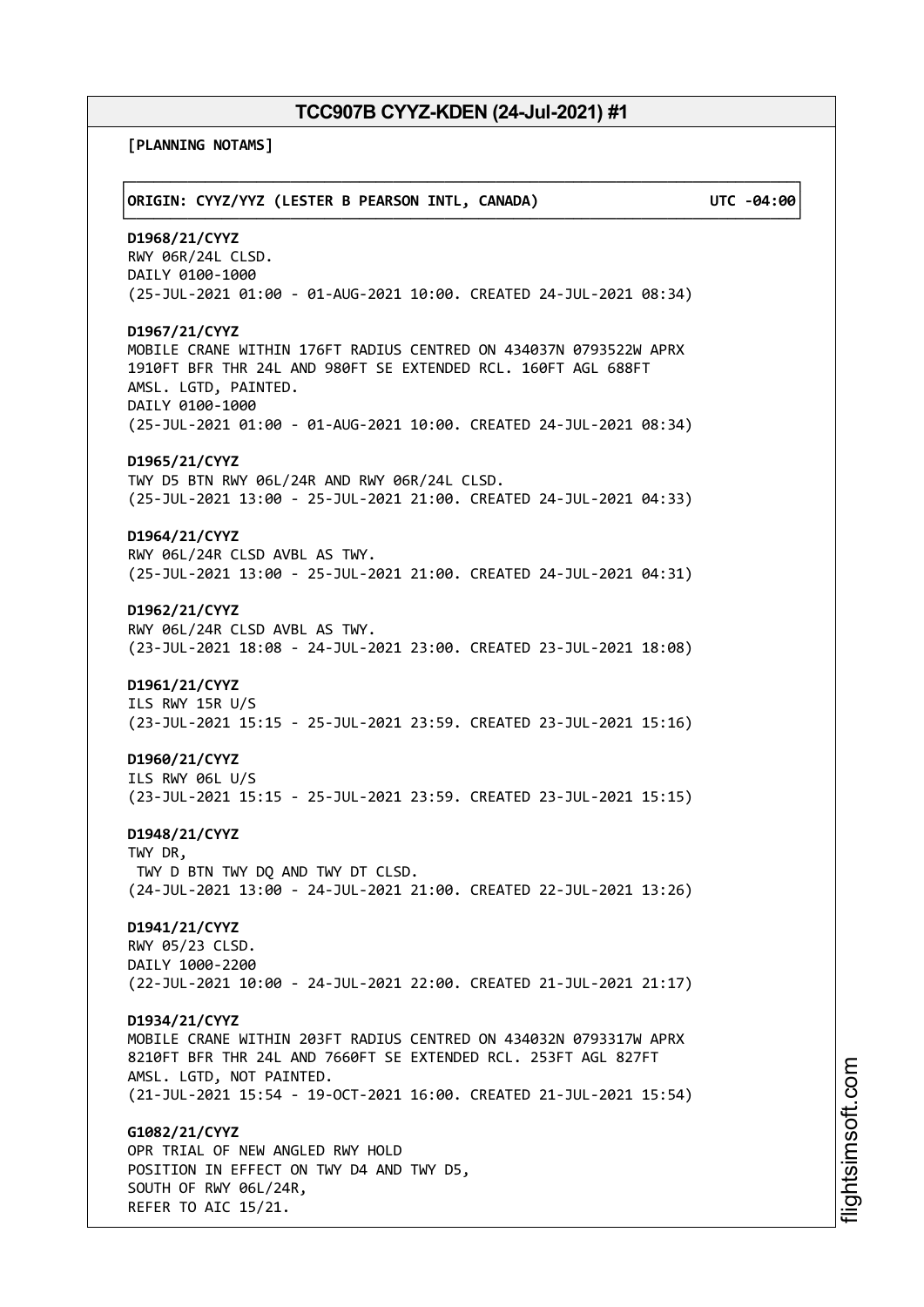(21-JUL-2021 03:54 - 20-OCT-2021 23:00. CREATED 21-JUL-2021 03:54)

**D1909/21/CYYZ** ALL SID AND DEP PROC: RWY 24R: REQUIRES MIN CLIMB GRADIENT OF 210 FT/NM TO 2300FT MSL. DEPARTURE CLIMB RATE V/V (FPM) GROUND SPEED 90 120 140 160 180 200 250 300 210 FT/NM 320 420 490 560 630 700 880 1050 (19-JUL-2021 12:38 - 14-OCT-2021 18:00 EST. CREATED 19-JUL-2021 12:38)

## **D1908/21/CYYZ**

ALL SID AND DEP PROC: RWY 24L: REQUIRES MIN CLIMB GRADIENT OF 230 FT/NM TO 2300FT MSL. DEPARTURE CLIMB RATE V/V (FPM) GROUND SPEED 90 120 140 160 180 200 250 300 230 FT/NM 350 460 540 620 690 770 960 1150 (19-JUL-2021 12:37 - 14-OCT-2021 18:00 EST. CREATED 19-JUL-2021 12:37)

## **D1850/21/CYYZ**

THR 23 DISPLACED 200 FT BEYOND PUB DTHR DUE OBST 1100 FT NE OF PUB DTHR 23, 38 FT AGL 592 MSL. MARKED BY ORANGE MARKERS AND WING BAR LGT EITHER SIDE OF RWY. DECLARED DIST WITH RWY 23 LDG LENGTH REDUCED:: RWY 05: TORA 10775 TODA 11435 ASDA 10775 LDA 10640 RWY 23: TORA 10775 TODA 12104 ASDA 10775 LDA 10090 (14-JUL-2021 21:45 - 12-OCT-2021 04:00. CREATED 14-JUL-2021 21:45)

#### **D1815/21/CYYZ**

TWY D CLSD BTN TWY E AND RWY 06L/24R (10-JUL-2021 04:26 - 20-AUG-2021 22:00. CREATED 10-JUL-2021 04:26)

#### **D1812/21/CYYZ**

A340-500/600, B777-300, AND A380 DISCRETIONARY OVERSTEERING REQUIRED AT ALL INTERSECTIONS.

DISCRETIONARY OVERSTEERING REQUIRED FOR ACFT WITH WINGSPANS 38M/124FT(B757) OR GREATER: RWY 06L ONTO TWY E, TWY D3 AND TWY D5. RWY 24R ONTO TWY D3, TWY E, TWY D4 AND TWY D/D6 SOUTHBOUND. (09-JUL-2021 19:57 - 09-OCT-2021 18:00. CREATED 09-JUL-2021 19:57)

## **D1805/21/CYYZ**

MOBILE CRANE WITHIN 254FT RADIUS CENTRED ON 434027N 0794018W APRX 1580FT BFR DTHR 05 AND 1390FT NW EXTENDED RCL. 150FT AGL 731FT AMSL. NOT LGTD, NOT PAINTED. MON-SAT 1000-2000 (12-JUL-2021 10:00 - 30-SEP-2021 20:00. CREATED 09-JUL-2021 18:22)

## **D1735/21/CYYZ**

ILS RWY 23 APCH: ILS/DME MINIMA: ALL CAT TO READ: 808 (250) 1 RVR 50 TCH TO READ 43 FT INSTEAD OF 53 FT (05-JUL-2021 18:43 - 29-SEP-2021 18:00 EST. CREATED 05-JUL-2021 18:43)

**D1734/21/CYYZ** RNAV(GNSS) Z RWY 23, RNAV (GNSS) X RWY 23 APCH: LPV AND LNAV/VNAV MINIMA: NOT AUTH

PUBLISHED DIST/ALT TABLE NOT VALID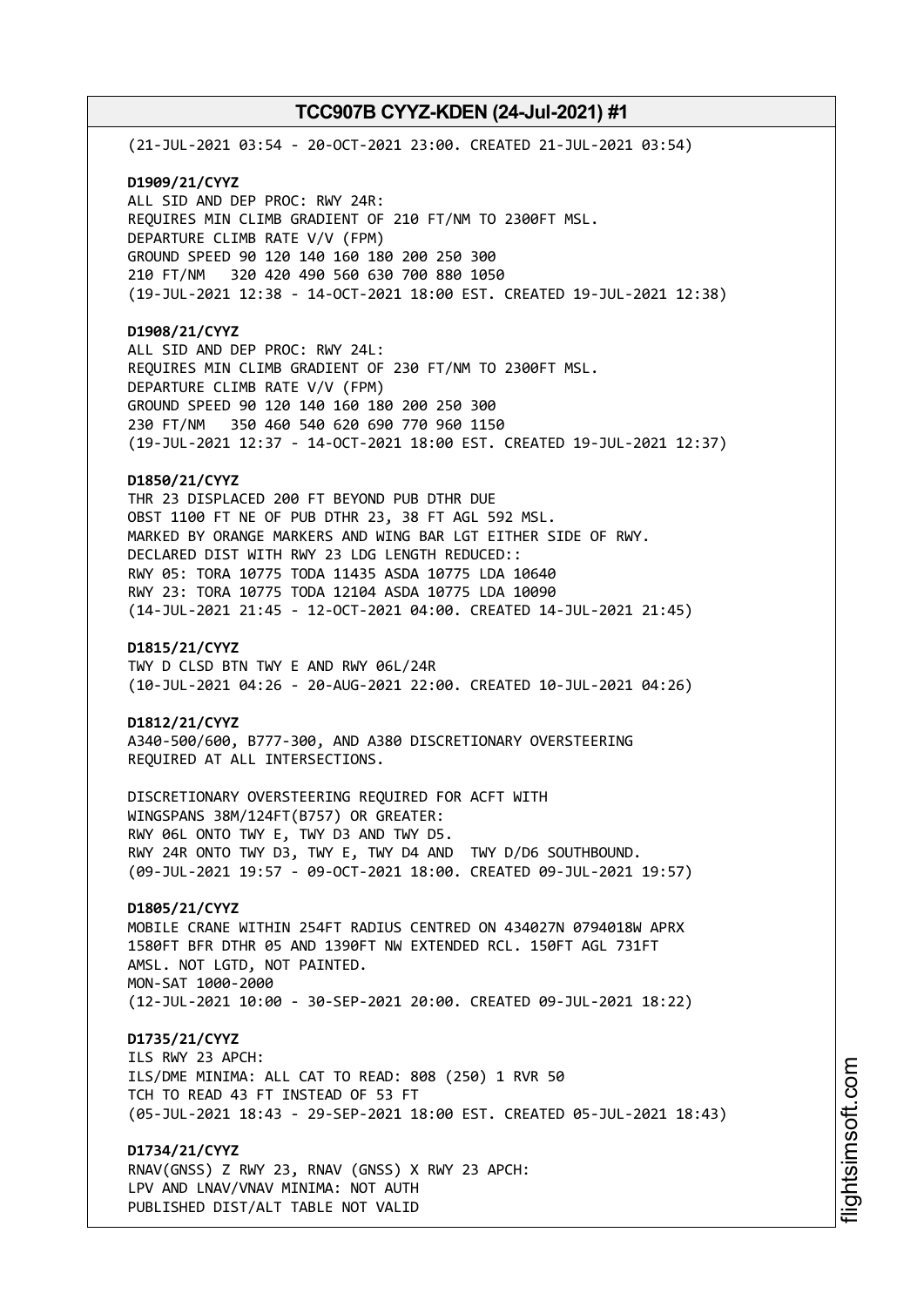PUBLISHED CONSTANT DESCENT ANGLE NOT VALID (05-JUL-2021 18:42 - 29-SEP-2021 18:00 EST. CREATED 05-JUL-2021 18:42) **D1732/21/CYYZ** AMEND PUBLICATIONS: MULTIPLE CRANES WITHIN 254FT RADIUS CENTRED ON 434126N 0793422W APRX 7620FT BFR DTHR 24R AND 1410FT SE EXTENDED RCL. 169FT AGL 710FT AMSL. LGTD, NOT PAINTED. (05-JUL-2021 17:53 - PERM. CREATED 05-JUL-2021 17:53) **G0894/21/CYYZ** QUEENSWAY (TORONTO/LBP INTL) NDB ZYZ 368KHZ U/S (30-JUN-2021 15:03 - 13-AUG-2021 23:59 EST. CREATED 30-JUN-2021 15:03) **D1667/21/CYYZ** CRANES IN AREA BOUNDED BY 434044N 0793950W - 434055N 0793935W - 434054N 0793933W - 434052N 0793932W - 434049N 0793937W - 434047N 0793943W - 434043N 0793948W - 434044N 0793950W (CENTRE APRX 1.38NM WNW TORONTO/LESTER B. PEARSON INTL AD) 75FT AGL, 649FT AMSL. LGTD. PAINTED. MON-SAT 1000-2200 (26-JUN-2021 20:06 - 10-AUG-2021 22:00. CREATED 26-JUN-2021 20:05) **D1619/21/CYYZ** ILS RWY 23 APCH: LOC/DME MINIMA TO READ: 1020 (462) 1 RVR 50 RNAV (GNSS) Z RWY 23, RNAV (GNSS) X RWY 23 APCH: LNAV MINIMA TO READ: 1020 (463) 1 RVR 50 (23-JUN-2021 11:34 - 21-SEP-2021 21:00 EST. CREATED 23-JUN-2021 11:34) **D1490/21/CYYZ** RNAV (GNSS) Z RWY 15R APCH: LNAV/VNAV MINIMA: NOT AUTH LNAV MINIMA TO READ: 1040 (489) 1 RVR 50 DIST/ALT TABLE: LAST ALT TO READ 1.4/1040 INSTEAD OF 1.2/980 (10-JUN-2021 18:02 - 28-JUL-2021 22:30 EST. CREATED 10-JUN-2021 18:02) **D1307/21/CYYZ** TWY F BTN TWY V AND TWY D CLSD. (26-MAY-2021 11:30 - 18-AUG-2021 22:00. CREATED 26-MAY-2021 11:31) **D1289/21/CYYZ** TWY C4, TWY C2 BTN TWY D AND TWY E, TWY C BTN TWY C4 AND TWY E, TWY D4 BTN TWY D AND RWY 06L/24R CLSD. (26-MAY-2021 10:30 - 18-AUG-2021 22:00. CREATED 24-MAY-2021 12:48) **D0975/21/CYYZ** DRILLING RIGS AREA BOUNDED BY 434042N 793952W-434051N 793947W-434056N 793941W-434057N 793939W-434055N 793935W-434042N 793952W CENTRED APRX 2400 FT NNE THR 05, 75FT AGL 649FT AMSL. LGTD, PAINTED (29-APR-2021 12:46 - 29-JUL-2021 23:00. CREATED 29-APR-2021 12:46)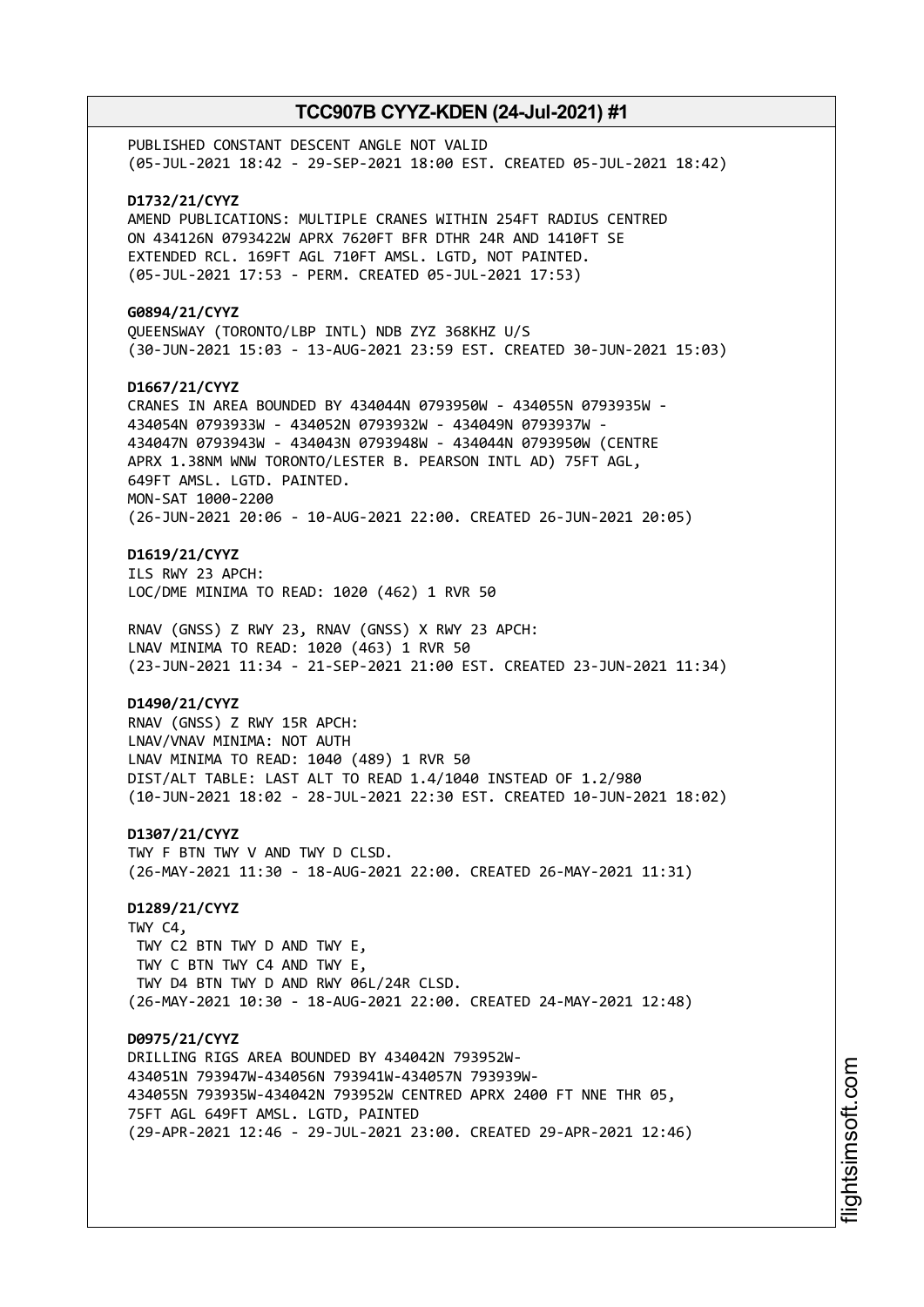# ┌──────────────────────────────────────────────────────────────────────────────┐ │**DESTINATION: KDEN/DEN (DENVER INTL, UNITED STATES) UTC -06:00**│ └──────────────────────────────────────────────────────────────────────────────┘ **1/4426/KDEN** DEN SID DENVER INTL, DENVER, CO. PIKES TWO DEPARTURE... PUEBLO TRANSITION NA EXCEPT FOR ACFT EQUIPPED WITH SUITABLE RNAV SYSTEM WITH GPS. BINKE TRANSITION, ALAMOSA TRANSITION DME REQUIRED EXCEPT FOR ACFT EQUIPPED WITH SUITABLE RNAV SYSTEM WITH GPS, PUB VORTAC OUT OF SERVICE. (24-JUL-2021 07:28 - 24-AUG-2021 07:28 EST. CREATED 24-JUL-2021 07:29) **07/521/KDEN** DEN RWY 34L FICON 5/5/5 100 PCT WET OBS AT 2107240448. (24-JUL-2021 04:49 - 25-JUL-2021 04:49. CREATED 24-JUL-2021 04:49) **07/517/KDEN** DEN APRON ALL FICON WET OBS AT 2107240446. (24-JUL-2021 04:46 - 25-JUL-2021 04:46. CREATED 24-JUL-2021 04:46) **07/508/KDEN** DEN APRON CONCOURSE C NORTH PURPLE TXL CLSD TO ACFT WINGSPAN MORE THAN 79FT BTN GATE C51 AND TWY K (23-JUL-2021 18:31 - 15-SEP-2021 23:59. CREATED 23-JUL-2021 18:31) **07/483/KDEN** DEN TWY D3 NORTH EDGE IRREGULAR SFC (22-JUL-2021 17:32 - 05-AUG-2021 23:59. CREATED 22-JUL-2021 17:32) **07/478/KDEN** DEN TWY Z4 CLSD (22-JUL-2021 14:15 - 19-AUG-2021 23:59. CREATED 22-JUL-2021 14:15) **07/477/KDEN** DEN TWY Z BTN TWY G AND TWY Z3 CLSD (22-JUL-2021 14:14 - 19-AUG-2021 23:59. CREATED 22-JUL-2021 14:14) **07/476/KDEN** DEN SVC TAR/SSR U/S (28-JUL-2021 14:00 - 28-JUL-2021 19:00. CREATED 22-JUL-2021 13:35) **07/451/KDEN** DEN TWY M BTN DEICE PAD SC SOUTH ACCESS AND TWY A CLSD (21-JUL-2021 17:00 - 14-AUG-2021 23:59. CREATED 21-JUL-2021 16:26) **07/446/KDEN** DEN APRON DEICE PAD SC SPOT 2 CLSD (21-JUL-2021 13:28 - 14-AUG-2021 23:59. CREATED 21-JUL-2021 13:28) **07/445/KDEN** DEN APRON DEICE PAD SC SPOT 1 CLSD (21-JUL-2021 13:27 - 14-AUG-2021 23:59. CREATED 21-JUL-2021 13:27) **07/423/KDEN** DEN RWY 08/26 SAFETY AREA IRREGULAR SFC N EDGE BTN TWY R6 AND TWY R7 (20-JUL-2021 16:19 - 03-AUG-2021 23:59. CREATED 20-JUL-2021 16:19)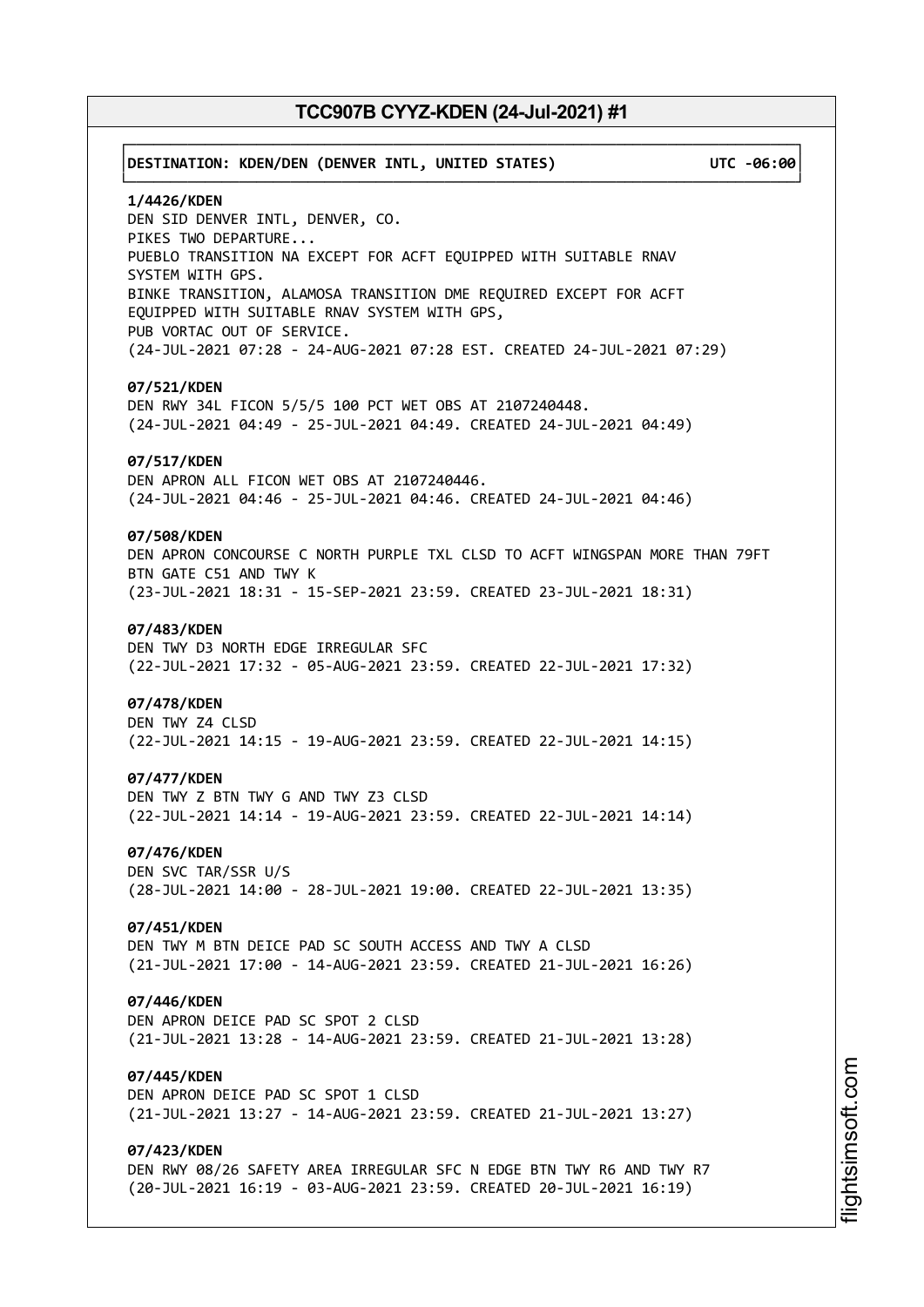**1/1807/KDEN** DEN IAP DENVER INTL, DENVER, CO. RNAV (RNP) Z RWY 34R, ORIG-C... RNP 0.10 DA 5906/ HAT 552 ALL CATS, VISIBILITY ALL CATS RVR 6000. RNP 0.20 DA 6037/ HAT 683 ALL CATS, VISIBILITY ALL CATS 1 1/2. RNP 0.30 DA 6074/ HAT 720 ALL CATS, VISIBILITY ALL CATS 1 5/8. CHANGE INOP NOTE TO READ: FOR INOPERATIVE ALSF, INCREASE RNP 0.10 ALL CATS VISIBILITY TO 1 5/8 MILE, RNP 0.20 AND RNP0.30 ALL CATS VISIBILITY TO 2 MILES. TEMPORARY CRANES 5695 MSL BEGINNING 3778FT SE OF RWY 34R (2019-ANM-1220/1221/1222/1223-NRA), TEMPORARY CRANE 5620 MSL 1.10NM SE OF RWY 34R (2018-ANM-307-NRA), TEMPORARY CRANES 5625 MSL BEGINNING 3778FT SE OF RWY 34R (2020-ANM-1605/1606/1607/1608-NRA), CRANES UP TO 5260 MSL 6685FT SE OF RWY 34R (2020-ANM-2198/2199/2200/2201-NRA). 2107191133-2112151133EST (PERM. CREATED 19-JUL-2021 11:33)

## **1/1799/KDEN**

DEN IAP DENVER INTL, DENVER, CO. ILS OR LOC RWY 34R, AMDT 3A... S-LOC 34R MDA 5860/HAT 586 ALL CATS, VISIBILITY CATS C/D 1 1/4 SM. VDP NA. CHANGE CHART NOTE TO READ: FOR INOPERATIVE ALSF, INCREASE S-LOC 34R CAT C/D VISIBILITY TO 1 3/4 SM. TEMPORARY CRANES UP TO 5549 MSL 1.86NM S OF RWY 34R (2020-ANM-1853 THRU 1871-NRA), TEMPORARY CRANES UP TO 5473 MSL BEGINNING 4453FT NE OF RWY 34R (2021-ANM-1980/1981/1982/1983-NRA). 2107191115-2112151115EST (PERM. CREATED 19-JUL-2021 11:16)

### **1/1796/KDEN**

DEN IAP DENVER INTL, DENVER, CO. ILS OR LOC RWY 8, AMDT 5A... S-ILS 8\*\* DA 5788/HAT 434 ALL CATS. VISIBILITY ALL CATS RVR 4000. S-LOC 8 MDA 5820/HAT 466 ALL CATS, VISIBILITY CATS A/B RVR 4000, CATS C/D RVR 5000. VDP AT I-FUI 1.07 DME; DISTANCE VDP TO THLD 1.25 MILES. DISREGARD NOTE: \*\* RVR 1800 AUTHORIZED WITH USE OF FD OR AP OR HUD TO DA. CHANGE INOP NOTE TO READ: FOR INOPERATIVE MALSR, INCREASE S-LOC 8 CAT A/B VISIBILITY TO RVR 5500 AND CAT C/D VISIBILITY TO 1 3/8. TEMPORARY CRANES UP TO 5503 MSL BEGINNING 4420FT W OF RWY 8 (2019-ANM-293 THRU 295-NRA), TEMPORARY CRANES UP TO 5503 MSL BEGINNING 4220FT W OF RWY 8 (2021-ANM-1339/1340/1341/1342-NRA), TEMPORARY CRANES UP TO 5473 MSL BEGINNING 3916FT W OF RWY 8 (2021-ANM-1980/1981/1982/1983-NRA). 2107191111-2112151111EST (PERM. CREATED 19-JUL-2021 11:13)

#### **1/1797/KDEN**

DEN IAP DENVER INTL, DENVER, CO. RNAV (GPS) Y RWY 8, AMDT 1C... LPV DA# NA ALL CATS. LNAV MDA 5820/ HAT 466 ALL CATS, VISIBILITY CATS A/B RVR 4000, CATS C/D RVR 5000. VDP 1.13 NM TO RW08. CHANGE INOP NOTE TO READ: FOR INOPERATIVE MALSR, INCREASE LNAV CAT C/D VISIBILITY TO 1 3/8 MILE. DISREGARD NOTE: #RVR 1800 AUTHORIZED WITH USE OF FD OR AP OR HUD TO DA. TEMPORARY CRANES UP TO 5503 MSL BEGINNING 4420FT W OF RWY 8 (2019-ANM-293 THRU 295-NRA), TEMPORARY CRANES UP TO 5503 MSL BEGINNING 4220FT W OF RWY 8 (2021-ANM-1339/1340/1341/1342-NRA), TEMPORARY CRANES UP TO 5473 MSL BEGINNING 3916FT W OF RWY 8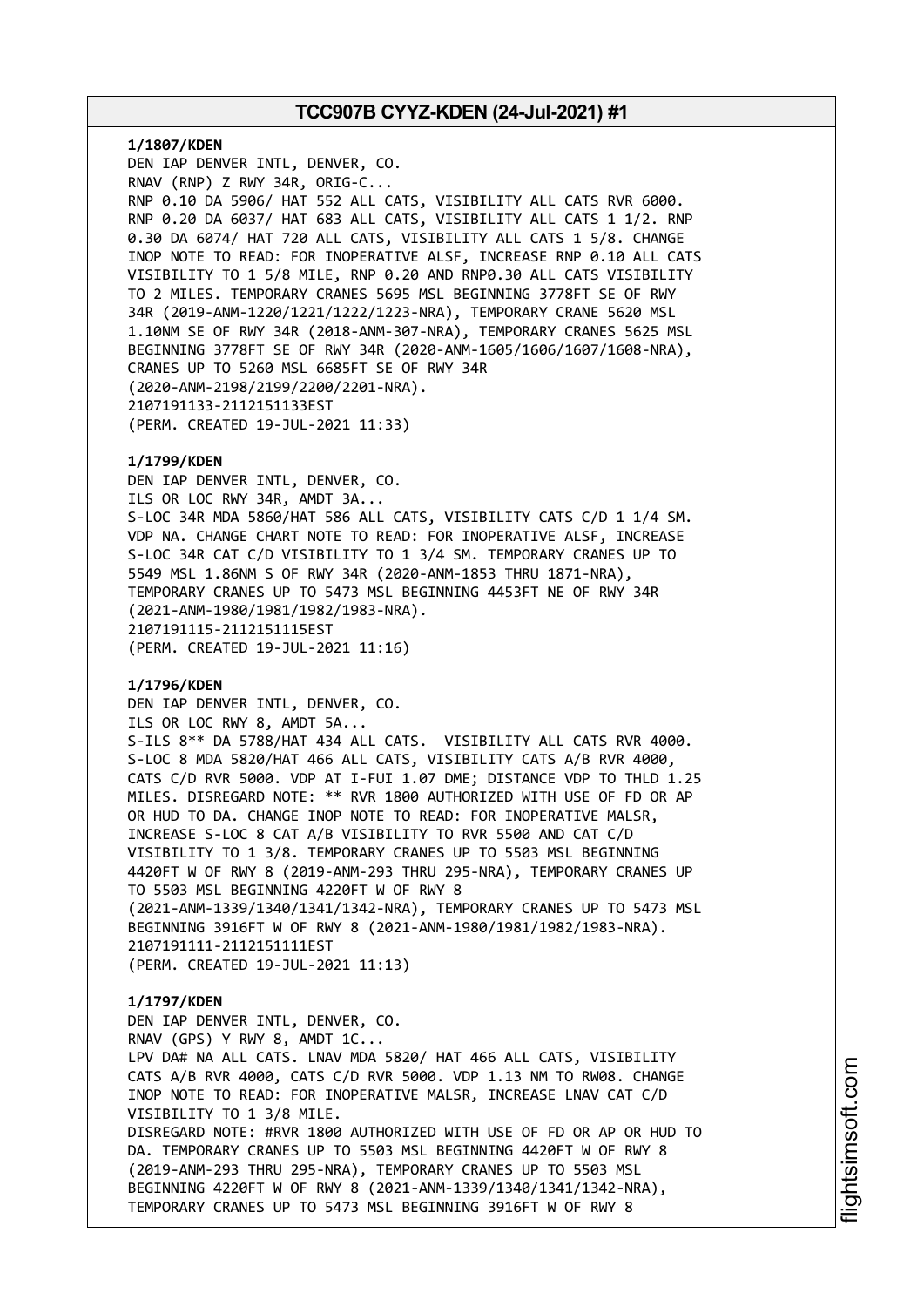(2021-ANM-1980/1981/1982/1983-NRA). 2107191111-2112151111EST (PERM. CREATED 19-JUL-2021 11:13) **07/392/KDEN** DEN RWY 16R/34L CL MARKINGS N 4000FT OBSC 2107182110-2107242359 (PERM. CREATED 18-JUL-2021 21:10) **07/359/KDEN** DEN OBST RIG (ASN 2018-ANM-2015-NRA) 395218N1043709W (2.6NM ENE DEN) 5389FT (105FT AGL) FLAGGED AND LGTD (23-JUL-2021 13:30 - 28-JUL-2021 22:30. CREATED 16-JUL-2021 14:34) **07/353/KDEN** DEN TWY CS SPOT 6W CLR BAR LGT U/S (16-JUL-2021 05:36 - 15-SEP-2021 23:59. CREATED 16-JUL-2021 05:36) **07/325/KDEN** DEN OBST CRANE (ASN 2020-ANM-1553-NRA) 395112N1044052W (0.6NM SW DEN) 5475FT (100FT AGL) LGTD DLY 0300-1100 (22-JUL-2021 03:00 - 29-JUL-2021 11:00. CREATED 15-JUL-2021 14:37) **07/311/KDEN** DEN TWY F7 NORTH EDGE IRREGULAR SFC (15-JUL-2021 00:46 - 31-AUG-2021 23:59. CREATED 15-JUL-2021 00:46) **07/298/KDEN** DEN OBST RIG (ASN 2013-ANM-1152-NRA) 395245N1043544W (3.7NM ENE DEN) 5391FT (105FT AGL) FLAGGED AND LGTD (19-JUL-2021 13:30 - 24-JUL-2021 22:30. CREATED 14-JUL-2021 16:21) **07/297/KDEN** DEN OBST RIG (ASN 2020-ANM-2342-NRA) 395311N1043560W (3.7NM ENE DEN) 5366FT (105FT AGL) FLAGGED AND LGTD (21-JUL-2021 13:30 - 24-JUL-2021 22:30. CREATED 14-JUL-2021 16:19) **07/263/KDEN** DEN TWY J CL LGT U/S (13-JUL-2021 09:38 - 15-SEP-2021 23:59. CREATED 13-JUL-2021 09:38) **07/192/KDEN** DEN TWY CS CL LGT BTN TWY L AND TWY G U/S (09-JUL-2021 15:31 - 15-SEP-2021 23:59. CREATED 09-JUL-2021 15:31) **07/191/KDEN** DEN TWY K BTN TWY CN AND TWY BN CLSD (09-JUL-2021 15:30 - 15-SEP-2021 23:59. CREATED 09-JUL-2021 15:30) **07/190/KDEN** DEN TWY CS BTN TWY L AND TWY K CLSD (09-JUL-2021 15:27 - 15-SEP-2021 23:59. CREATED 09-JUL-2021 15:28) **1/4829/KDEN** DEN IAP DENVER INTL, DENVER, CO. RNAV (GPS) Y RWY 17R, AMDT 1C... LPV DA NA ALL CATS. CHANGE NOTE TO READ: FOR INOPERATIVE MALSR, INCREASE LNAV/VNAV ALL CATS VISIBILITY TO 1 1/2 MILE AND LNAV CAT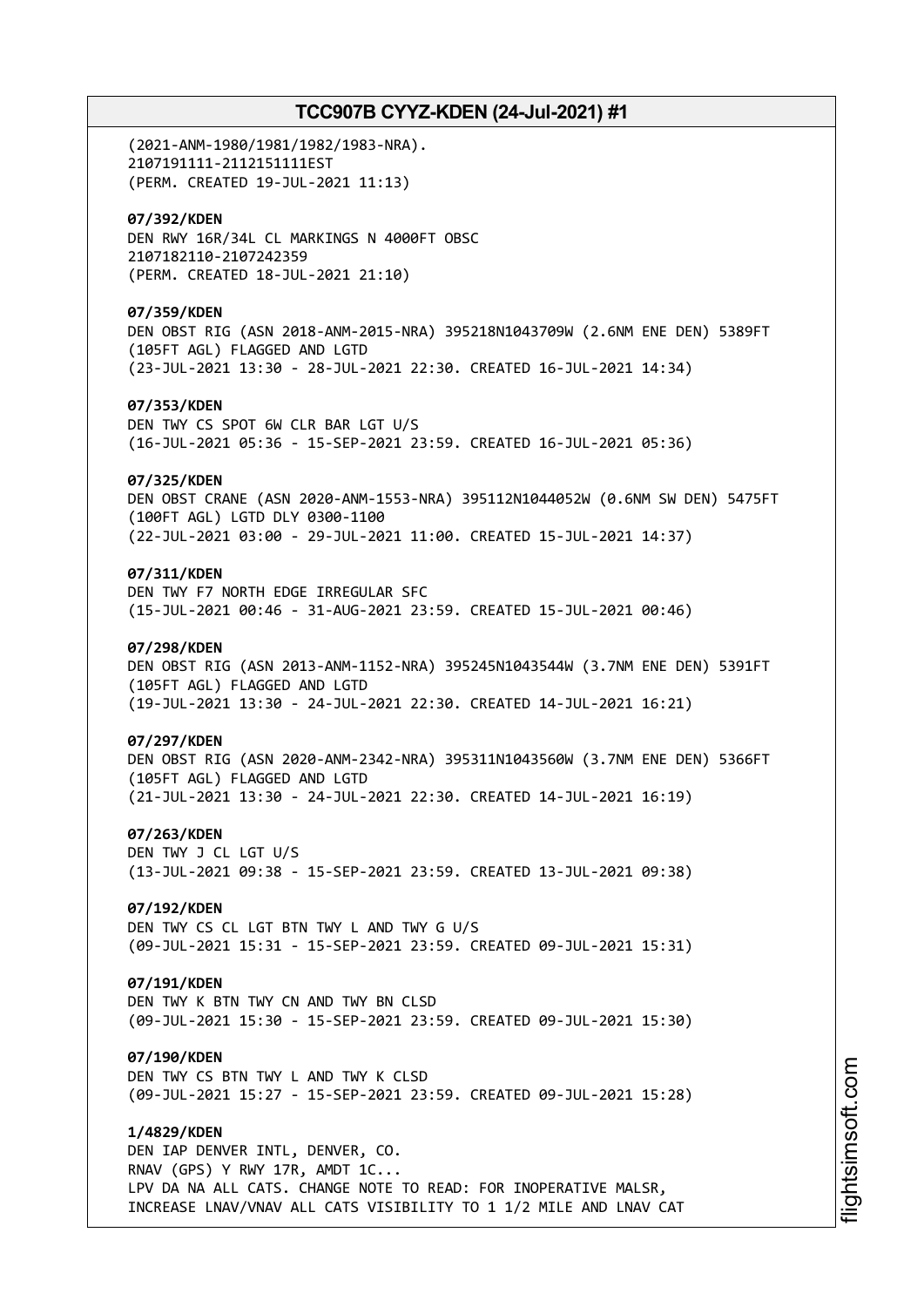C/D TO 1 1/2 MILE. TEMPORARY CRANES UP TO 5605 MSL BEGINNING 1501FT SW OF RWY 17R (2017-ANM-1601/1602/1603/1604/1698/1699/1700/1701-NRA). 2107061933-2108301933EST (PERM. CREATED 06-JUL-2021 19:34)

**1/4828/KDEN** DEN IAP DENVER INTL, DENVER, CO. ILS OR LOC RWY 17R, AMDT 3B... S-ILS 17R, DA 5719/HAT 327 ALL CATS, VISIBILITY ALL CATS RVR 2600. S-LOC 17R, MDA 5880/HAT 488 ALL CATS, VISIBILITY CATS C/D RVR 5000. VDP AT I-ACX 1.18 DME; DISTANCE TO THLD 1.35NM. CHANGE NOTE TO READ: FOR INOP ALS, INCREASE S-ILS 17R VISIBILITY ALL CATS TO RVR 5000 AND S-LOC 17R CATS C/D VISIBILITY TO 1 3/8 SM. TEMPORARY CRANES UP TO 5605 MSL BEGINNING 1501FT SW OF RWY 17R (2017-ANM-1601/1602/1603/1604/1698/1699/1700/1701-NRA). 2107061933-2108301933EST (PERM. CREATED 06-JUL-2021 19:34)

**1/4805/KDEN** DEN IAP DENVER INTL, DENVER, CO. ILS OR LOC RWY 34L, AMDT 2B... S-LOC 34L MDA 5700/HAT 373 ALL CATS. VISIBILITY CATS C/D RVR 3500. 2107061920-2307061920EST (PERM. CREATED 06-JUL-2021 19:22)

**1/3687/KDEN** DEN IAP DENVER INTL, DENVER, CO. RNAV (RNP) Z RWY 17R, ORIG-C... RNP 0.10 DA 5876/HAT 484 ALL CATS. VISIBILITY ALL CATS RVR 5000. FOR INOPERATIVE MALSR, INCREASE RNP 0.10 ALL CATS VISIBILITY TO 1 3/8 MILE AND RNP 0.30 ALL CATS VISIBILITY TO 1 5/8 MILE. TEMPORARY CRANES 5665 MSL BEGINNING 1768FT W OF RWY 17R (2019-ANM-2257 THRU 2260-NRA),, TEMPORARY CRANES, UP TO 5605 MSL BEGINNING 1501FT SW OF RWY 17R (2017-ANM-1601/1602/1603/1604/1698/1699/1700/1701-NRA). 2107021305-2108151305EST (PERM. CREATED 02-JUL-2021 13:05)

**1/1288/KDEN** DEN IAP DENVER INTL, DENVER, CO. RNAV (RNP) Z RWY 34L, ORIG-C... RNP 0.10 DA 5837/ HAT 510 ALL CATS, VISIBILITY ALL CATS RVR 5500. RNP 0.20 DA 5956/ HAT 629 ALL CATS, VISIBILITY ALL CATS 1 3/8. RNP 0.30 DA 5994/ HAT 667 ALL CATS, VISIBILITY ALL CATS 1 1/2. CHANGE INOP NOTE TO READ: FOR INOPERATIVE ALSF, INCREASE RNP 0.10 ALL CATS VISIBILITY TO 1 3/8 SM, RNP 0.20 ALL CATS VISIBILITY TO 1 3/4 SM, AND RNP 0.30 ALL CATS VISIBILITY TO 1 7/8 SM. TEMPORARY CRANES 5625 MSL BEGINNING 4315FT E OF RWY 34L (2020-ANM-1605/1606/1607/1608-NRA). 2106111306-2201101306EST (PERM. CREATED 11-JUN-2021 13:07)

**1/1289/KDEN** DEN IAP DENVER INTL, DENVER, CO. RNAV (GPS) Y RWY 34L, AMDT 2C... LNAV/VNAV DA 5895/ HAT 568 ALL CATS, VISIBILITY ALL CATS 1 1/4. LNAV MDA 5880/ HAT 553 ALL CATS, VISIBILITY CAT C/D RVR 5500. VDP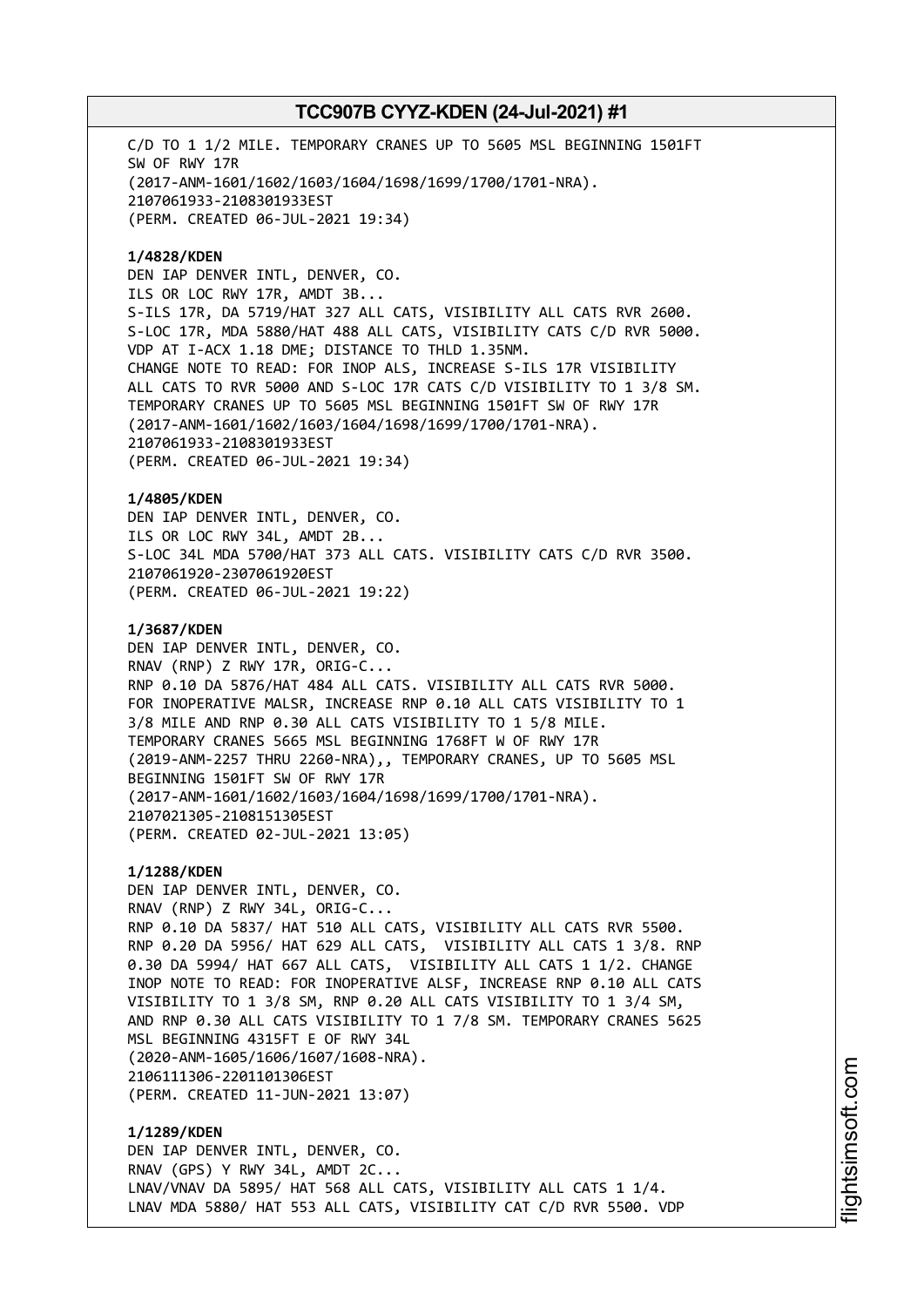1.51NM TO RW 34L. TEMPORARY CRANES UP TO 5503 MSL BEGINNING 1.04NM SW OF RWY 34L (2020-ANM-555/556/557/558-NRA), TEMPORARY CRANES 5538 MSL 1.26NM SE OF RWY 34L (2020-ANM-1853 THRU 1860-NRA), TEMPORARY CRANES 5625 MSL BEGINNING 4315FT E OF RWY 34L (2020-ANM-1605/1606/1607/1608-NRA). 2106111306-2201101306EST (PERM. CREATED 11-JUN-2021 13:07) **1/1281/KDEN** DEN IAP DENVER INTL, DENVER, CO. ILS OR LOC RWY 17L, AMDT 4A... S-LOC 17L MDA 5640/HAT 301 ALL CATS. VDP NA. TEMPORARY RIG 5376 MSL 1.38NM N OF RWY 17L (2020-ANM-2772-NRA). 2106111209-2205011208EST (PERM. CREATED 11-JUN-2021 12:09) **1/1252/KDEN** DEN SID DENVER INTL, DENVER, CO. DENVER TWO DEPARTURE... PIKES TWO DEPARTURE... PLAINS ONE DEPARTURE... ROCKIES FIVE DEPARTURE... YELLOWSTONE FOUR DEPARTURE... NOTE: RWY 07, DEPARTURE NA. MULTIPLE TEMPORARY CRANES BEGINNING 2594FT FROM DER , 225 FT LEFT OF CENTERLINE, ON CENTERLINE AND 1116FT RIGHT OF CENTERLINE, UP TO 200FT AGL/5549FT MSL (2020-ANM-1871, 1870, 1869, 1868, 1867, 1866, 1865, 1864, 1863, 1862, 1861, 1860, 1859, 1856, 1857, 1856, 1855, 1854, 1853-NRA). TEMPORARY CRANES BEGINNING 2594FT FROM DER , 225 FT LEFT OF CENTERLINE, ON CENTERLINE AND 1116FT RIGHT OF CENTERLINE, UP TO 200FT AGL/5549FT MSL (2020-ANM-1853 THRU 1871-NRA). ALL OTHER DATA REMAINS AS PUBLISHED. (11-JUN-2021 12:03 - 15-DEC-2021 12:03 EST. CREATED 11-JUN-2021 12:03) **1/1251/KDEN** DEN IAP DENVER INTL, DENVER, CO. RNAV (GPS) Y RWY 25, AMDT 1B... LPV DA 5896/HAT 491 ALL CATS, VISIBILITY RVR 5000 ALL CATS. LNAV/VNAV DA 5837/ HAT 482 ALL CATS, VISIBILITY ALL CATS RVR 4000. LNAV MDA 5920/ HAT 565 ALL CATS, VISIBILITY CATS C/D 1 1/4 SM. CHANGE INOP NOTE TO READ: FOR INOPERATIVE MALSR, INCREASE LPV VISIBILITY ALL CATS TO 1 3/8 SM, INCREASE LNAV/VNAV ALL CATS VISIBILITY TO 1 3/8 SM, LNAV CATS A/B VISIBILITY TO 1 SM, CATS C/D TO 1 5/8 SM. DISREGARD NOTE: # RVR 1800 AUTHORIZED WITH USE OF FD OR AP OR HUD TO DA. ADD NOTE: PROCEDURE NA AT NIGHT. TEMPORARY CRANES BEGINNING UP TO 5544 MSL BEGINNING 3005FT E OF RWY 25 (2020-ANM-1853 THRU 1871-NRA), TEMPORARY CRANES 5620 MSL 3688FT NE OF RWY 25 (2018-ANM-307/309/310-NRA). TEMPORARY CRANES 5538 MSL 2569FT S OF RWY 25 (2020-ANM-1853 THRU 1860-NRA), TEMPORARY CRANES 5625 MSL BEGINNING 4634FT N OF RWY25 (2020-ANM-1605/1606/1607/1608-NRA), TEMPORARY CRANES UP TO 5620 MSL 4225FT NE OF RWY 25 (2020-ANM-2198/2199/2200/2201-NRA).

2106111203-2112151203EST

(PERM. CREATED 11-JUN-2021 12:03)

**1/1254/KDEN**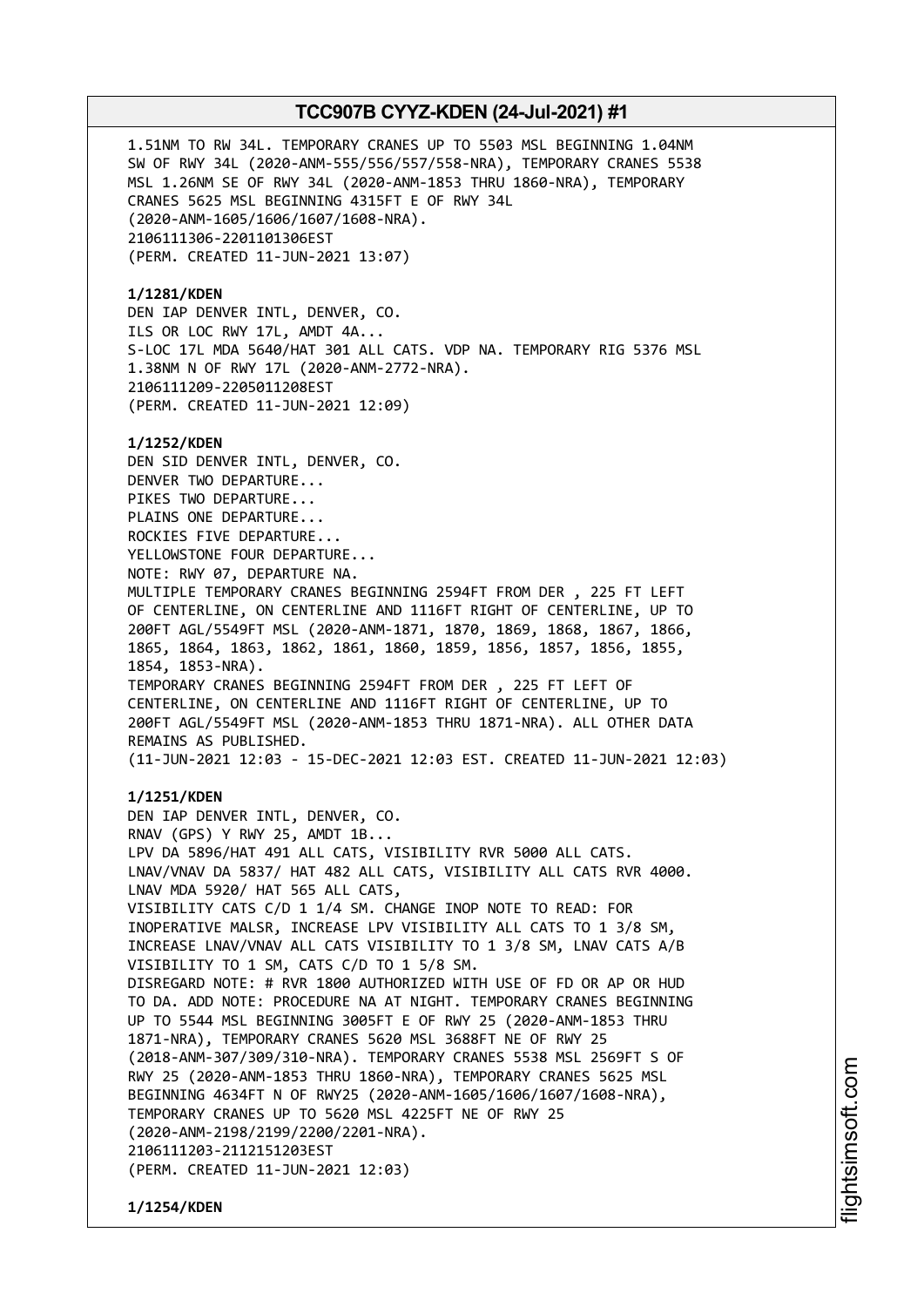DEN IAP DENVER INTL, DENVER, CO. ILS OR LOC RWY 25, AMDT 3A... S-ILS 25\*\* DA 5846/HAT 491 ALL CATS, VISIBILITY ALL CATS RVR 5000. S-LOC 25 MDA 5860/HAT 505 ALL CATS, VISIBILITY ALL CATS RVR 5000. CHANGE INOP NOTE TO READ: FOR INOPERATIVE MALSR, INCREASE S-ILS 25 VISIBILITY ALL CATS TO 1 3/8 SM, INCREASE S-LOC 25 CAT C AND D VISIBILITY TO 1 3/8 SM. DISREGARD NOTE: \*\*RVR 1800 AUTHORIZED WITH USE OF FD OR AP OR HUD TO DA. ADD NOTE: PROCEDURE NA AT NIGHT. TEMPRARY CRANES UP TO 5544FT MSL BEGINNING 3005FT E OF RWY 25 (2020-ANM-1853 THRU 1871-NRA), TEMPORARY CRANES 5620 MSL 3688FT NE OF RWY 25 (2018-ANM-307/309-NRA). TEMPORARY CRANE 5538 MSL 2569FT S OF RWY 25 (2020-ANM-1853 THRU 1860-NRA), TEMPORARY CRANES 5625 MSL BEGINNING 4634FT N OF RWY25 (2020-ANM-1605/1606/1607/1608-NRA), TEMPORARY CRANES UP TO 5620FT MSL BEGINNING 4225FT NE OF RWY 25 (2020-ANM-2198/2199/2200/2201-NRA). 2106111203-2112151203EST (PERM. CREATED 11-JUN-2021 12:03) **06/201/KDEN** DEN OBST CRANE (ASN 2020-ANM-1853-NRA) 395001N1044058W (1.7NM SSW DEN) 5538FT (200FT AGL) FLAGGED AND LGTD (10-JUN-2021 20:34 - 31-JUL-2021 23:59. CREATED 10-JUN-2021 20:34) **06/028/KDEN** DEN TWY Z CL LGT U/S (01-JUN-2021 17:25 - 08-SEP-2021 06:00. CREATED 01-JUN-2021 17:25) **05/711/KDEN** DEN TWY BN EDGE LGT BTN TWY K AND TWY L NOT STD (31-MAY-2021 03:47 - 31-AUG-2021 23:59. CREATED 31-MAY-2021 03:48) **05/652/KDEN** DEN TWY G BTN TWY CN AND TWY WC WIP CONST LGTD AND BARRICADED (27-MAY-2021 16:08 - 18-AUG-2021 23:59. CREATED 27-MAY-2021 16:08) **05/651/KDEN** DEN TWY F CL LGT BTN TWY ZN AND TWY F7 NOT STD (27-MAY-2021 16:06 - 18-SEP-2021 23:59. CREATED 27-MAY-2021 16:06) **05/596/KDEN** DEN APRON DEICE PAD WA SPOT 6 CLSD (25-MAY-2021 14:07 - 31-AUG-2021 23:59. CREATED 25-MAY-2021 14:07) **05/479/KDEN** DEN TWY ZN CL LGT BTN TWY F AND TWY G U/S (19-MAY-2021 07:53 - 30-JUL-2021 23:59. CREATED 19-MAY-2021 07:53) **05/478/KDEN** DEN TWY WC CL LGT BTN TWY G AND TWY F U/S (19-MAY-2021 07:51 - 30-JUL-2021 23:59. CREATED 19-MAY-2021 07:51) **1/6645/KDEN**

DEN IAP DENVER INTL, DENVER, CO. RNAV (RNP) Z RWY 16R, ORIG-C... RNP 0.30 DA 5695/ HAT 369 ALL CATS. TEMPORARY CRANE 5535 MSL 4903FT SE OF RWY 16R (2019-ANM-448/449/450/451-NRA). 2105171721-2110101721EST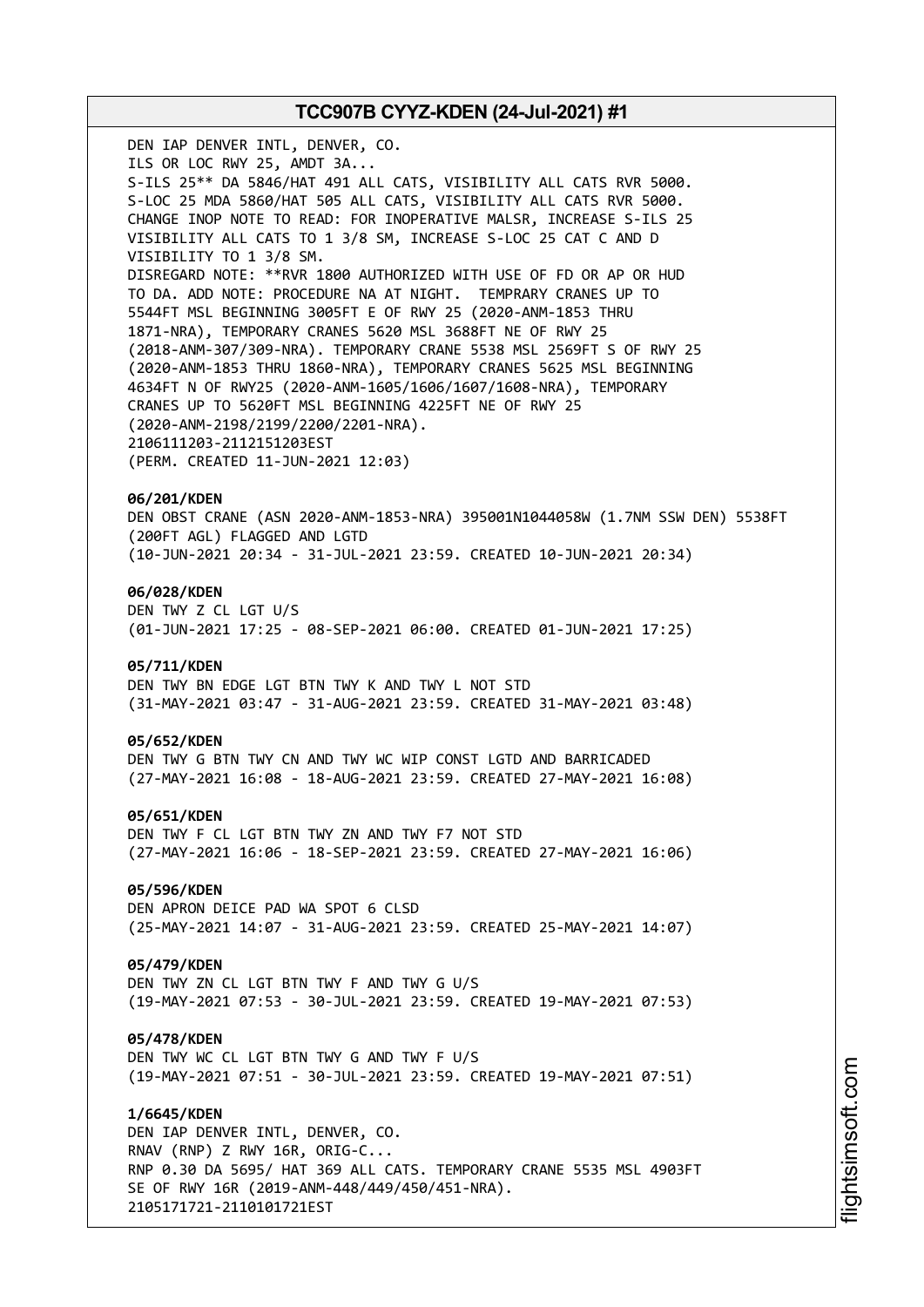(PERM. CREATED 17-MAY-2021 17:21) **05/425/KDEN** DEN TWY Z BTN TWY F AND TWY G CLSD (17-MAY-2021 13:00 - 18-SEP-2021 06:00. CREATED 17-MAY-2021 13:14) **05/424/KDEN** DEN TWY DS BTN TWY F AND TWY G CLSD (17-MAY-2021 13:00 - 18-SEP-2021 06:00. CREATED 17-MAY-2021 13:14) **05/422/KDEN** DEN TWY ZS BTN TWY F AND TWY G CLSD (17-MAY-2021 13:00 - 18-SEP-2021 06:00. CREATED 17-MAY-2021 13:13) **05/423/KDEN** DEN TWY DN BTN TWY F AND TWY G CLSD (17-MAY-2021 13:00 - 18-SEP-2021 06:00. CREATED 17-MAY-2021 13:13) **05/421/KDEN** DEN TWY F12, F10, F9, F8, F6, F4, F3, F2, F1, TWY WC BTN TWY D AND TWY F, TWY WE BTN TWY F AND TWY D, TWY WD BTN TWY D AND RWY 16L/34R, TWY F BTN TWY F7 AND TWY F12 CLSD (17-MAY-2021 13:00 - 18-SEP-2021 06:00. CREATED 17-MAY-2021 13:12) **05/420/KDEN** DEN TWY F BTN TWY CN AND TWY ZN CLSD (17-MAY-2021 13:00 - 17-SEP-2021 06:00. CREATED 17-MAY-2021 13:11) **05/418/KDEN** DEN RWY 16L/34R CLSD (17-MAY-2021 13:00 - 18-SEP-2021 06:00. CREATED 17-MAY-2021 12:16) **05/238/KDEN** DEN RWY 16L ALS U/S (17-MAY-2021 14:00 - 15-SEP-2021 23:00. CREATED 10-MAY-2021 14:42) **05/237/KDEN** DEN RWY 16L PAPI U/S (17-MAY-2021 14:00 - 15-SEP-2021 23:00. CREATED 10-MAY-2021 14:41) **05/236/KDEN** DEN RWY 34R ALS U/S (17-MAY-2021 14:00 - 15-SEP-2021 23:00. CREATED 10-MAY-2021 14:00) **05/235/KDEN** DEN RWY 34R PAPI U/S (17-MAY-2021 14:00 - 15-SEP-2021 23:00. CREATED 10-MAY-2021 14:00) **05/231/KDEN** DEN NAV ILS RWY 16L U/S (17-MAY-2021 13:00 - 15-SEP-2021 23:00. CREATED 10-MAY-2021 13:01) **05/230/KDEN** DEN NAV ILS RWY 34R U/S (17-MAY-2021 13:00 - 15-SEP-2021 23:00. CREATED 10-MAY-2021 13:01) **05/229/KDEN** DEN RWY 16L RVR U/S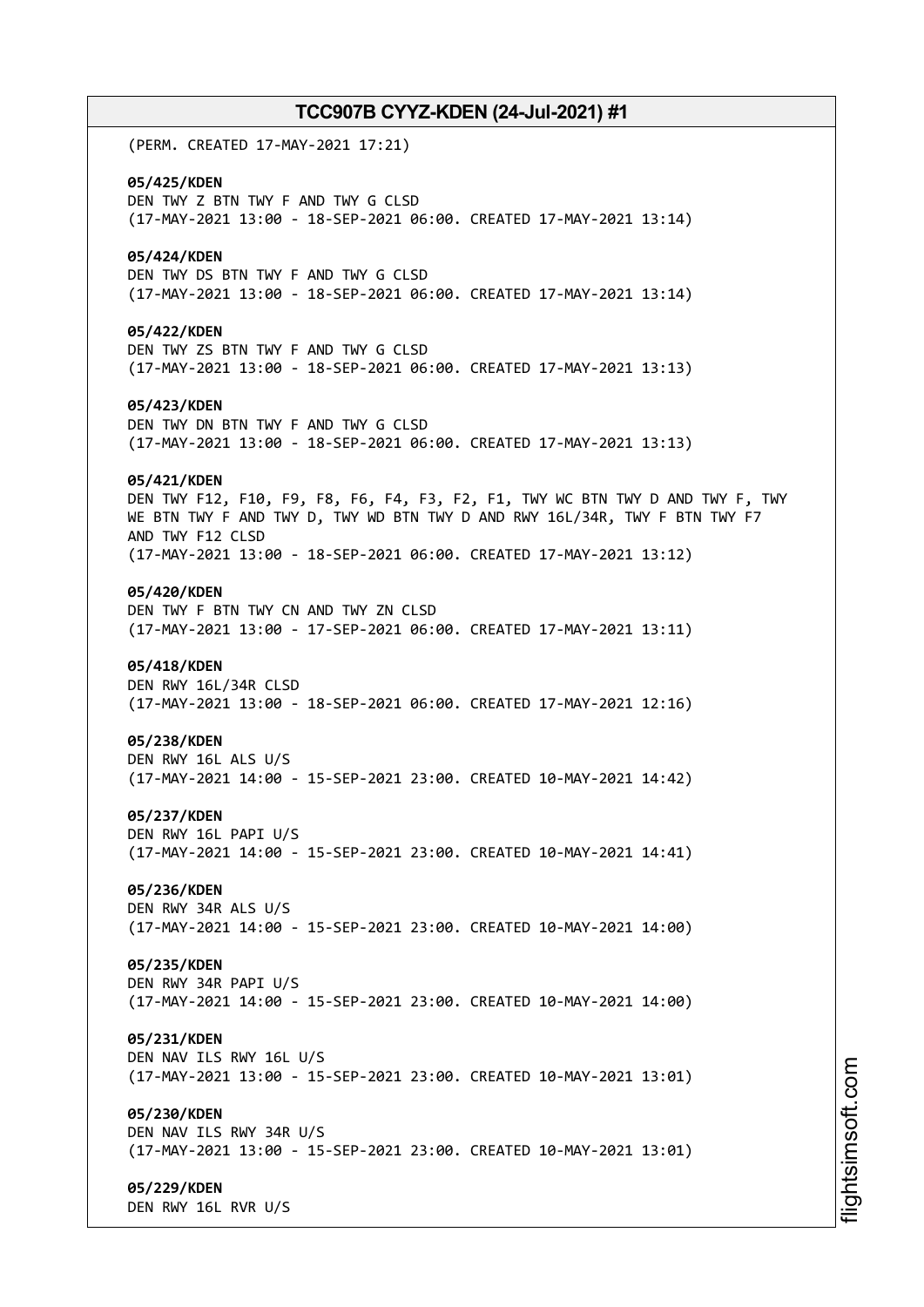(17-MAY-2021 13:00 - 15-SEP-2021 23:00. CREATED 10-MAY-2021 13:01) **05/228/KDEN** DEN RWY 34R RVR U/S (17-MAY-2021 13:00 - 15-SEP-2021 23:00. CREATED 10-MAY-2021 13:01) **1/7432/KDEN** DEN IAP DENVER INTL, DENVER, CO. RNAV (GPS) Y RWY 34R, AMDT 2B... LNAV/VNAV DA 5993/HAT 639 ALL CATS, VISIBILITY ALL CATS 1 3/8 SM. LNAV MDA 6000/ HAT 646 ALL CATS, VISIBILITY CATS C/D 1 3/8 SM. VDP 1.82 NM TO RW34R. ADD NOTE: FOR ALS INOP INCREASE LNAV/VNAV VISIBILITY ALL CATS TO 1 3/4 SM, INCREASE LNAV VISIBILITY CATS C/D TO 1 7/8 SM. TEMPORARY CRANES 3778FT S OF RWY 34R, 320FT AGL/ 5695FT MSL (2019-ANM-1221-NRA), 1.10 NM SE OF RWY 34R, 205FT AGL/5620FT MSL (2018-ANM-307-NRA). 2104291212-2112091212EST (PERM. CREATED 29-APR-2021 12:13) **04/646/KDEN** DEN SVC CONCOURSE RAMP C S RAMP CTL 131.175 DECOMMISSIONED (05-MAY-2021 08:00 - PERM. CREATED 28-APR-2021 21:41) **04/647/KDEN** DEN SVC CONCOURSE RAMP C S RAMP CTL 131.300 COMMISSIONED (05-MAY-2021 08:00 - PERM. CREATED 28-APR-2021 21:41) **04/020/KDEN** BJC OBST CRANE (ASN 2020-ANM-454-NRA) 395439N1050605W (0.7NM E BJC) 5774FT (200FT AGL) NOT LGTD (06-APR-2021 14:04 - 01-SEP-2021 23:59. CREATED 06-APR-2021 14:04) **02/015/KDEN** DEN TWY K BTN TWY BN AND CONCOURSE B COMMUTER HORSESHOE APN CLSD (02-FEB-2021 14:00 - 16-SEP-2021 05:59. CREATED 02-FEB-2021 13:06) **01/554/KDEN** DEN OBST CRANE (ASN 2020-ANM-1601-NRA) 395136N1043955W (0.4NM ESE DEN) 5602FT (235FT AGL) FLAGGED AND LGTD (28-JAN-2021 21:10 - 20-NOV-2021 23:59. CREATED 28-JAN-2021 21:10) **01/553/KDEN** DEN OBST CRANE (ASN 2020-ANM-1606-NRA) 395117N1044053W (0.6NM SW DEN) 5625FT (250FT AGL) FLAGGED AND LGTD (28-JAN-2021 21:05 - 21-NOV-2021 23:59. CREATED 28-JAN-2021 21:05) **01/552/KDEN** DEN OBST CRANE (ASN 2019-ANM-1220-NRA) 395112N1044053W (0.6NM SW DEN) 5695FT (320FT AGL) FLAGGED AND LGTD (28-JAN-2021 21:03 - 22-JAN-2022 23:59. CREATED 28-JAN-2021 21:03) **12/130/KDEN** DEN OBST CRANE (ASN 2019-ANM-2163-NRA) 395123N1044231W (1.7NM W DEN) 5428FT (115FT AGL) FLAGGED AND LGTD (08-DEC-2020 16:36 - 20-FEB-2022 06:59. CREATED 08-DEC-2020 16:39) **11/385/KDEN**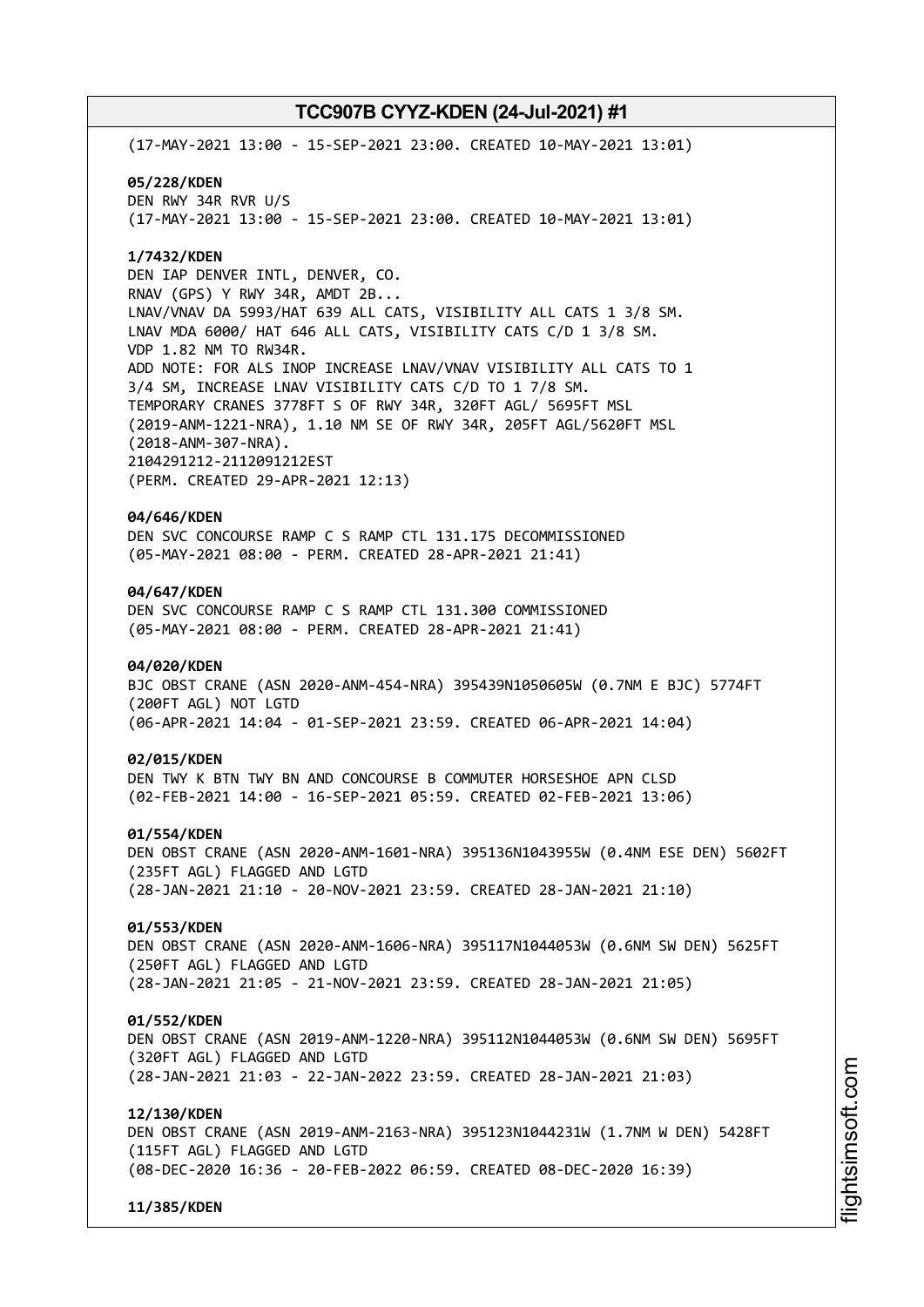DEN APRON CONCOURSE B SOUTH GREEN TXL CLSD TO ACFT WINGSPAN MORE THAN 135FT (20-NOV-2020 19:59 - PERM. CREATED 20-NOV-2020 19:59) **10/260/KDEN** DEN RWY 16L RTHL U/S (14-OCT-2020 12:39 - 07-JAN-2025 20:00 EST. CREATED 14-OCT-2020 12:39) **10/084/KDEN** DEN OBST RIG (ASN 2020-ANM-1784-NRA) 395332N1044057W (1.9NM NNW DEN) 5450FT (100FT AGL) FLAGGED AND LGTD (05-OCT-2020 12:00 - 20-JAN-2022 23:59. CREATED 03-OCT-2020 18:08) **09/644/KDEN** DEN OBST CRANE (ASN 2019-ANM-448-NRA) 395331N1044046W (1.8NM N DEN) 5535FT (185FT AGL) FLAGGED AND LGTD (25-SEP-2020 19:19 - 25-SEP-2021 23:00. CREATED 25-SEP-2020 19:19) **07/188/KDEN** DEN OBST RIG (ASN 2020-ANM-81-NRA) 394934N1044040W (2.1NM S DEN) 5473FT (100FT AGL) FLAGGED AND LGTD (10-JUL-2020 21:19 - 12-AUG-2021 23:59. CREATED 10-JUL-2020 21:19) ┌──────────────────────────────────────────────────────────────────────────────┐

## │**ALTERNATE: KCOS/COS (CITY OF COLORADO SPRINGS MUN, UNITED STATES) UTC -06:00**│ └──────────────────────────────────────────────────────────────────────────────┘

## **1/4432/KCOS**

COS IAP CITY OF COLORADO SPRINGS MUNI, COLORADO SPRINGS, CO. ILS OR LOC RWY 17L, AMDT 3C... ILS OR LOC RWY 35L, AMDT 39... ILS OR LOC RWY 35R, AMDT 2A... NDB RWY 35L, AMDT 27A... ILS RWY 17L (SA CAT I AND II), AMDT 3C... ILS RWY 35L (SA CAT II), AMDT 39... DME REQUIRED EXCEPT FOR ACFT EQUIPPED WITH SUITABLE RNAV SYSTEM WITH GPS, PUB VORTAC OUT OF SERVICE. (24-JUL-2021 07:28 - 24-AUG-2021 07:28 EST. CREATED 24-JUL-2021 07:29)

## **07/069/KCOS**

COS OBST TOWER LGT (ASR 1025252) 384846.00N1044853.00W (5.4NM W COS) 6090.9FT (206.0FT AGL) U/S (24-JUL-2021 01:29 - 09-AUG-2021 01:28. CREATED 24-JUL-2021 01:29)

## **07/063/KCOS**

COS OBST TOWER LGT (ASR 1024649) 384310.80N1044319.30W (5.3NM S COS) 5928.1FT (308.1FT AGL) U/S (21-JUL-2021 23:56 - 05-AUG-2021 23:55. CREATED 21-JUL-2021 23:56)

## **07/059/KCOS**

COS OBST CRANE (ASN 2021-ANM-76-OE) 384745N1044339W (1.4NM WSW COS) 6209FT (195FT AGL) FLAGGED AND LGTD (18-JUL-2021 19:11 - 18-DEC-2021 01:00. CREATED 18-JUL-2021 19:11)

## **1/1164/KCOS**

COS IAP CITY OF COLORADO SPRINGS MUNI, COLORADO SPRINGS, CO. RNAV (RNP) Z RWY 35L, AMDT 1A...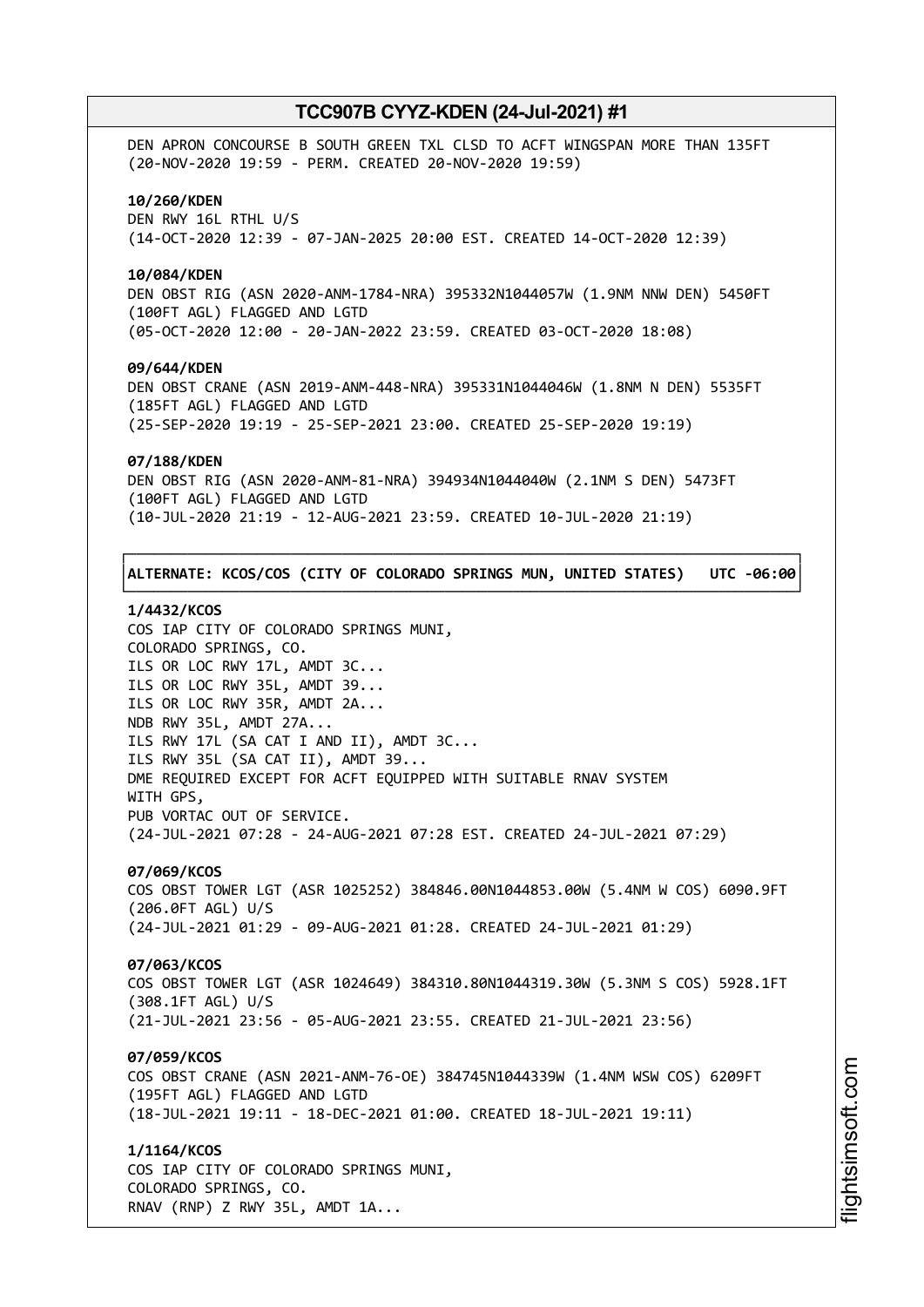RNP 0.15 DA 6415/HAT 340 ALL CATS, VISIBILITY ALL CATS 1/2. RNP 0.30 DA 6448/HAT 373 ALL CATS, VISBILITY ALL CATS 5/8. CHANGE INOP NOTE TO READ: FOR INOP MALSR INCREASE RNP 0.15 AND RNP 0.30 VISIBILITY ALL CATS TO 1 SM. TEMPORARY CRANES 6209FT MSL BEGINNING 3395FT W OF RWY 35L (2021-ANM-75/76/78-OE). 2107161611-2201011611EST (PERM. CREATED 16-JUL-2021 16:11)

**1/1163/KCOS** COS IAP CITY OF COLORADO SPRINGS MUNI, COLORADO SPRINGS, CO. RNAV (GPS) Y RWY 35L, AMDT 1B... LNAV/VNAV DA 6420/HAT 345 ALL CATS, VISIBILITY ALL CATS 5/8. LNAV MDA 6540/HAT 465 ALL CATS, VISIBILITY CATS C/D 1. VDP 1.33 NM TO RW35L. CHANGE INOP NOTE TO READ: FOR INOP MALSR INCREASE LNAV/VNAV VISIBILITY ALL CATS TO 1 SM, INCREASE LNAV VISIBILITY CATS A/B TO 1 SM, CATS C/D VISBILITY TO 1 3/8 SM. TEMPORARY CRANES 6209 MSL BEGINNING 3395FT W OF RWY 35L (2021-ANM-75/76/78-OE). 2107161611-2201011611EST (PERM. CREATED 16-JUL-2021 16:11)

### **07/033/KCOS**

COS TWY A1, B1 CLSD TO AIR CARRIERS (08-JUL-2021 17:07 - 10-AUG-2021 23:59. CREATED 08-JUL-2021 17:07)

## **07/028/KCOS**

COS OBST CRANE (ASN 2020-ANM-3156-NRA) 384655N1044127W (1.5NM SSE COS) 6221FT (135FT AGL) FLAGGED AND LGTD (06-JUL-2021 13:06 - 10-SEP-2021 23:59. CREATED 06-JUL-2021 13:06)

#### **06/130/KCOS**

COS TWY A3, C3 EDGE MARKINGS NOT STD (28-JUN-2021 20:52 - 10-AUG-2021 13:00. CREATED 28-JUN-2021 20:52)

#### **06/129/KCOS**

COS RWY 17R/35L CLSD (28-JUN-2021 20:46 - 10-AUG-2021 13:00. CREATED 28-JUN-2021 20:46)

#### **06/128/KCOS**

COS TWY G BTN RWY 17R/35L AND TWY C3 CLSD (28-JUN-2021 20:44 - 10-AUG-2021 13:00. CREATED 28-JUN-2021 20:44)

## **06/127/KCOS**

COS TWY C1, C2, C5, C6, C7, TWY C BTN TWY H AND TWY C7 CLSD (28-JUN-2021 20:43 - 10-AUG-2021 13:00. CREATED 28-JUN-2021 20:43)

#### **06/126/KCOS**

COS TWY A5, A6, A7, TWY A BTN SOUTH GA TXL AND TWY A7, TWY A2 BTN RWY 17R/35L AND TWY A, TWY A4 BTN RWY 17R/35L AND TWY A CLSD (28-JUN-2021 20:43 - 10-AUG-2021 13:00. CREATED 28-JUN-2021 20:43)

### **06/085/KCOS**

COS TWY E2 SFC PAINTED HLDG PSN SIGNS FOR RWY 17L/35R FADED (24-JUN-2021 20:22 - 30-SEP-2021 23:00 EST. CREATED 24-JUN-2021 20:22)

#### **06/067/KCOS**

COS OBST CRANE (ASN 2020-ANM-2424-NRA) 384641N1044146W (1.7NM S COS) 6351FT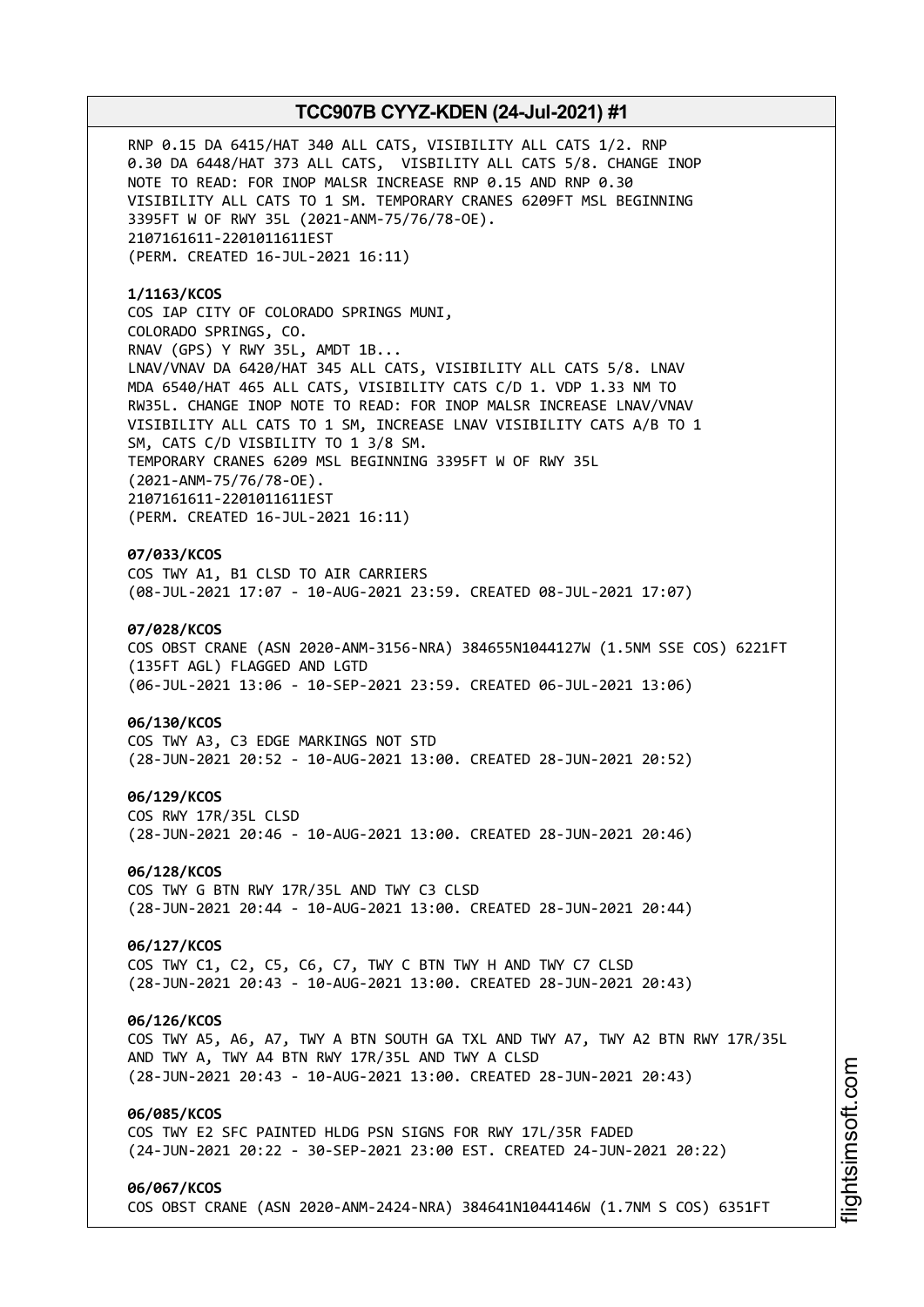(300FT AGL) FLAGGED AND LGTD (14-JUN-2021 16:53 - 01-NOV-2021 06:00. CREATED 14-JUN-2021 16:53) **05/072/KCOS** COS RWY 35L ALS U/S (11-MAY-2021 14:00 - 23-AUG-2021 23:00. CREATED 11-MAY-2021 02:05)

### **05/071/KCOS**

COS RWY 35L PAPI U/S (11-MAY-2021 14:00 - 23-AUG-2021 23:00. CREATED 11-MAY-2021 01:58)

### **05/070/KCOS**

COS NAV ILS RWY 35L PETEY LOM U/S (11-MAY-2021 14:00 - 23-AUG-2021 23:00. CREATED 11-MAY-2021 01:55)

#### **05/069/KCOS**

COS NAV ILS RWY 35L OM U/S (11-MAY-2021 14:00 - 23-AUG-2021 23:00. CREATED 11-MAY-2021 01:53)

#### **05/068/KCOS**

COS NAV ILS RWY 35L U/S (11-MAY-2021 14:00 - 23-AUG-2021 23:00. CREATED 11-MAY-2021 01:50)

┌──────────────────────────────────────────────────────────────────────────────┐

└──────────────────────────────────────────────────────────────────────────────┘

## │**CZYZ (TORONTO FIR/UIR)** │

**M1927/21/CZYZ** ADVISORY AREA CYA513(P) PORT COLBORNE ACT. PARAJUMPS WILL TAKE PLACE ABOVE CYA513(P) SFC-14000FT AMSL (24-JUL-2021 12:00 - 25-JUL-2021 02:00. CREATED 24-JUL-2021 00:32)

## **M1926/21/CZYZ**

PARAJUMPS ACT WILL TAKE PLACE WITHIN 1NM RADIUS CENTRED ON 431800N 795800W (DUNDAS, APRX 8NM N CYHM, APRX 2NM SW CWD3) SFC-13000FT AMSL (24-JUL-2021 12:00 - 25-JUL-2021 01:00. CREATED 24-JUL-2021 00:31)

**M1925/21/CZYZ** ADVISORY AREA CYA509(P) COOKSTOWN ACT. PARAJUMPS ABV CYA509(P) SFC-18000FT AMSL (24-JUL-2021 12:00 - 25-JUL-2021 02:00. CREATED 24-JUL-2021 00:30)

**G1111/21/CZYZ** COVID-19: CREWS/PASSENGERS REQUIREMENTS ALL FOREIGN MIL AND STATE ACFT WITH STOP OVERS IN CANADA TO CTC +OVERFLIGHT(AT)FORCES.GC.CA OR CALL (204) 227-7498 PRIOR TO FILING FLT PLAN SFC-UNL (23-JUL-2021 16:36 - 30-SEP-2021 04:00 EST. CREATED 23-JUL-2021 16:36)

**H2236/21/CZYZ** GPS INTERFERENCE EXER CENTERED ON 440854N 0753216W (APRX 30NM SE GANANOQUE(HELI)) 120NM RADIUS AT FL400-UNL 120NM RADIUS AT FL250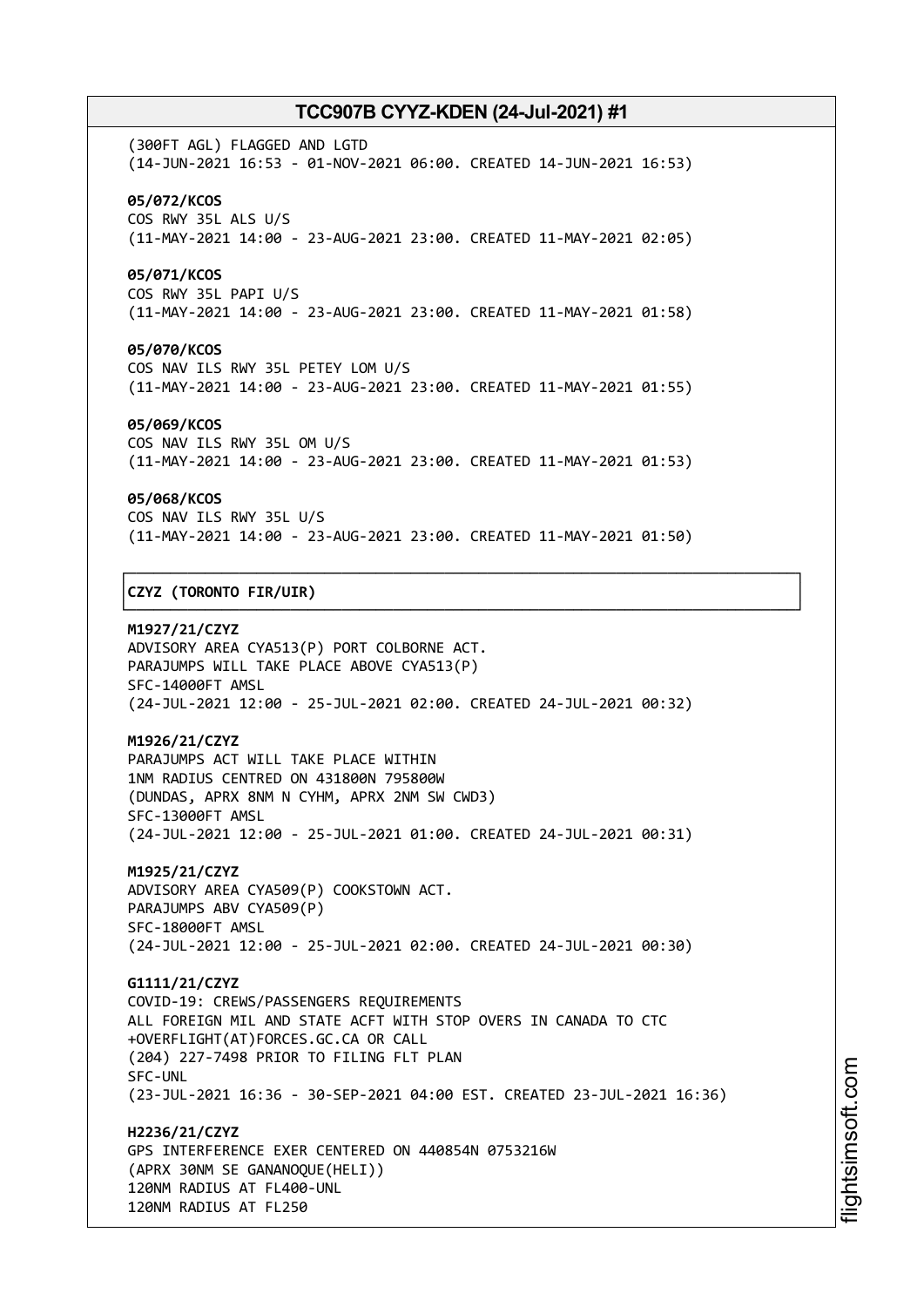109NM RADIUS AT 10000FT AMSL 82NM RADIUS AT 4000FT AGL 32NM RADIUS AT 50FT AGL GNSS SIGNAL MAY BE PERIODICALLY INTERRUPTED. INFORM ATC OF ANY ADVERSE IMPACT. DAILY 1100-1700 (26-JUL-2021 11:00 - 30-JUL-2021 17:00. CREATED 23-JUL-2021 12:36)

## **G1105/21/CZYZ**

GPS INTERFERENCE EXER CENTERED ON 440854N 0753216W (APRX 30NM SE GANANOQUE(HELI)) 120NM RADIUS AT FL400-UNL 120NM RADIUS AT FL250 109NM RADIUS AT 10000FT AMSL 82NM RADIUS AT 4000FT AGL 32NM RADIUS AT 50FT AGL GNSS SIGNAL MAY BE PERIODICALLY INTERRUPTED. INFORM ATC OF ANY ADVERSE IMPACT. DAILY 1100-1700 (26-JUL-2021 11:00 - 30-JUL-2021 17:00. CREATED 23-JUL-2021 12:30)

## **M1899/21/CZYZ**

COEHILL DME VIE 115.1MHZ/CH98X UNMONITORED (22-JUL-2021 23:29 - 26-JUL-2021 23:59. CREATED 22-JUL-2021 23:29)

## **G1096/21/CZYZ**

PARACHUTE ACT WILL TAKE PLACE WITHIN 3NM RADIUS CENTRED ON 425737N 794718W (AT CAYUGA EAST AD) SFC-13500FT AMSL JULY 22 1400-0130, JULY 23-25 1230-0130, JULY 26-27 1400-2359 (22-JUL-2021 14:00 - 27-JUL-2021 23:59. CREATED 22-JUL-2021 13:20)

## **G1063/21/CZYZ**

COVID-19: FLIGHT RESTRICTIONS PURSUANT TO SECTION 5.1 OF THE AERONAUTICS ACT, THE MINISTER OF TRANSPORT IS OF THE OPINION IT IS NECESSARY FOR AVIATION SAFETY AND THE PROTECTION OF THE PUBLIC, TO PROHIBIT THE OPS OF ACFT INVOLVED IN SKED AND NON SKED INTL COMMERCIAL AIR SVC FM INDIA, FOR THE TRANSPORT OF PASSENGERS ON AN INBOUND FLT TO CANADA. THIS PROHIBITION FURTHER APPLIES TO OPS OF ACFT INVOLVED IN PRIVATE AND CHARTER AIR SVC. THIS PROHIBITION DOES NOT APPLY TO ACFT OPERATED IN THE FLW CIRCUMSTANCES: - CARGO FLT - MEDEVAC FLT - FERRY FLT - FLIGHT CREW REPATRIATION FLT - TECHNICAL STOPS WHERE PASSENGERS DO NOT DISEMBARK, OR - AT ALTERNATE AP IDENTIFIED IN A FLT PLAN TO ADDRESS WX, OR - ACFT SAFETY SITUATIONS, OR - FLT EN ROUTE TO CANADA AT THE TIME THIS NOTICE TAKES EFFECT - IN THE CASE WHERE SPECIAL AUTH HAS BEEN GRANTED BY TRANSPORT CANADA: 1-613-992-6853. SFC-UNL (19-JUL-2021 18:30 - 22-AUG-2021 03:59. CREATED 19-JUL-2021 18:30)

## **G1061/21/CZYZ** COVID-19: FLIGHT RESTRICTIONS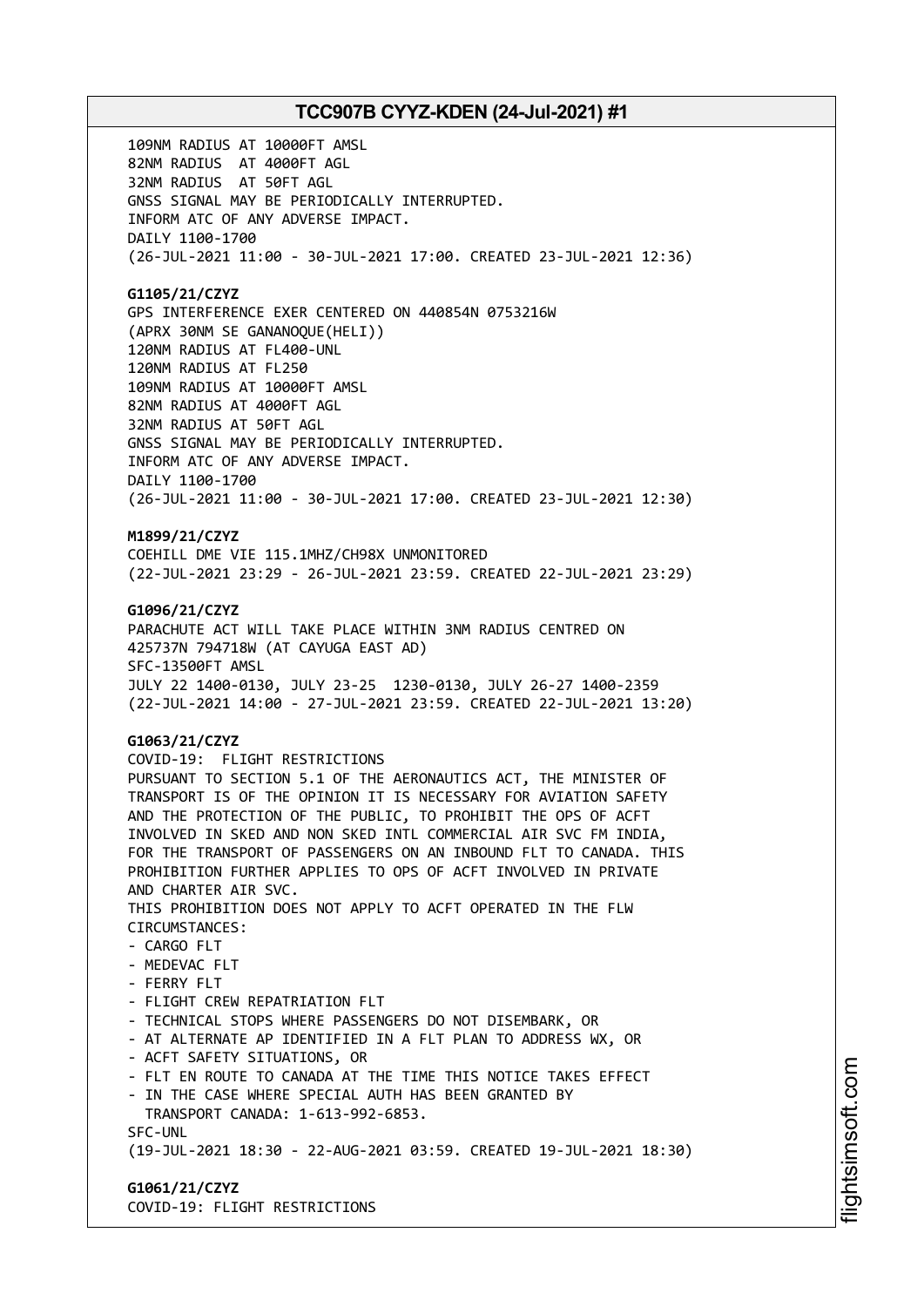UNTIL FURTHER NOTICE, WITH THE INTENT TO PREVENT THE SPREAD OF COVID-19 THROUGHOUT CANADA, ALL COMMERCIAL AIR SVC, PRIVATE OPR (CAR SUBPART 604) AND FOREIGN BUSINESS AVIATION, THAT ARE TRANSPORTING PASSENGERS TO CANADA MUST COMPLY WITH THE PROVISIONS OF THE INTERIM ORDER RESPECTING CERTAIN REQUIREMENTS FOR CIVIL AVIATION DUE TO COVID-19, ISSUED BY THE MINISTER OF TRANSPORT AND CURRENTLY IN FORCE. THIS INCLUDES A REQUIREMENT PASSENGERS TO WEAR FACE MASKS AND PROVIDE EVIDENCE OF A NEGATIVE RESULT FOR A COVID-19 MOLECULAR TEST PRIOR TO BOARDING. IN ADDITION TO ABV, AND PURSUANT TO SECTION 5.1 OF THE AERONAUTICS ACT, ALL COMMERCIAL AIR SVC, PRIVATE OPR (CAR SUBPART 604) AND FOREIGN BUSINESS AVIATION, THAT ARE TRANSPORTING PASSENGERS TO CANADA MUST, FOR THE PURPOSE OF DISEMBARKING PASSENGERS, LAND AT ONE OF THE FOLLOWING AP: - AEROPORT INTL DE MONTREAL-TRUDEAU - CALGARY INTL AIRPORT - TORONTO-PEARSON INTL AIRPORT - VANCOUVER INTL AIRPORT THIS RESTRICTION DOES NOT APPLY TO ACFT OPERATED IN THE FLW CIRCUMSTANCES: - DIRECT FLT FM SAINT-PIERRE-ET-MIQUELON - MEDEVAC FLT - FERRY AND CREW REPATRIATION FLT - CARGO FLIGHTS CARRYING ONLY AIRCREW OR AIRLINE EMPLOYEES - TECHNICAL STOPS WHERE PASSENGERS DO NOT DISEMBARK - AT ALTERNATE AP IDENTIFIED IN A FLT PLAN TO ADDRESS WX - ACFT SAFETY SITUATIONS, OR - IN THE CASE WHERE SPECIAL AUTH HAS BEEN GRANTED BY TRANSPORT CANADA: 1-888-857-4003. SFC-UNL (19-JUL-2021 15:59 - 09-AUG-2021 04:00. CREATED 19-JUL-2021 15:59) **M1845/21/CZYZ** PARAJUMPS ACT WILL TAKE PLACE WITHIN 3NM RADIUS CENTRED ON 442845N 0800045W (WASAGA BEACH, APRX 3NM NW EDENVALE AD) SFC-12500FT AMSL SR-SS (17-JUL-2021 13:21 - 16-OCT-2021 23:59. CREATED 17-JUL-2021 13:21) **W2015/21/CZYZ** [US DAFIF AND/OR FLIP CHANGE] US DOD DAFIF AND KDTW LOC RWY 27L AND ILS RWY 27L AND RNAV (GPS) RWY 27L; WPT JUSTT (N4212 W08304); CHG COORDS TO N421211.34 W0830548.47. REST DATA UNCHG. (15-JUL-2021 17:23 - 12-AUG-2021 00:01. CREATED 15-JUL-2021 17:24) **W2014/21/CZYZ** [US DAFIF AND/OR FLIP CHANGE] US DOD DAFIF AND KDTW LOC RWY 27R AND ILS RWY 27R AND RNAV (GPS) RWY 27R; WPT AERIC (N4213 W08304); CHG COORDS TO N421316.14 W0830550.46. REST DATA UNCHG. (15-JUL-2021 17:22 - 12-AUG-2021 00:01. CREATED 15-JUL-2021 17:22) **W2013/21/CZYZ** [US DAFIF AND/OR FLIP CHANGE] US DOD DAFIF AND KDTW LOC RWY 27R AND ILS RWY 27R AND RNAV (GPS) RWY 27R; WPT HONOR (N4213 W08254); CHG COORDS TO N421323.22 W0825722.67. REST DATA UNCHG. (15-JUL-2021 17:20 - 12-AUG-2021 00:01. CREATED 15-JUL-2021 17:20)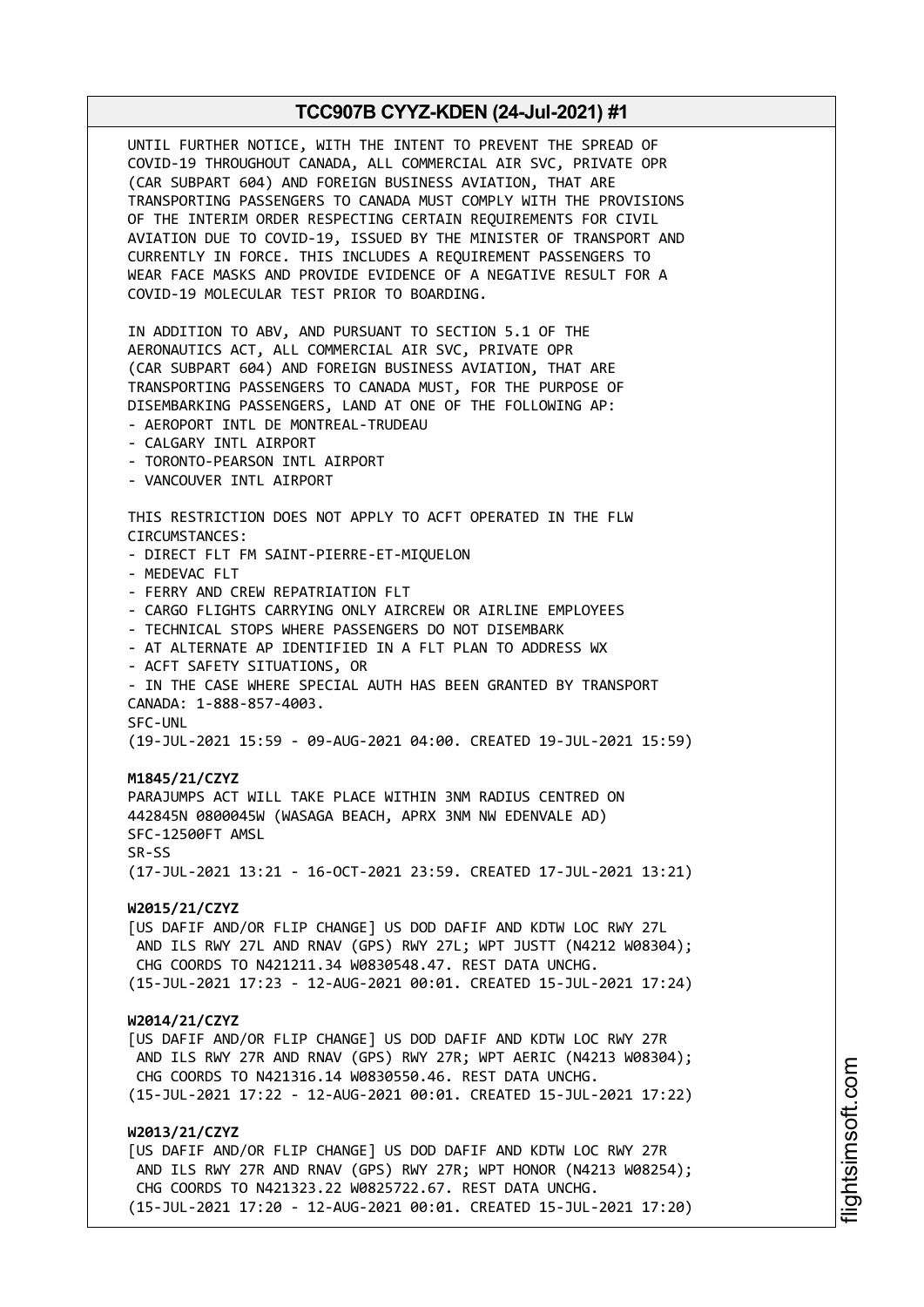## **W2012/21/CZYZ**

[US DAFIF AND/OR FLIP CHANGE] US DOD DAFIF AND KDTW LOC RWY 27R AND ILS RWY 27R AND RNAV (GPS) RWY 27R; WPT FRNDS (N4213 W08250); CHG COORDS TO N421326.53 W0825308.76. REST DATA UNCHG. (15-JUL-2021 17:19 - 12-AUG-2021 00:01. CREATED 15-JUL-2021 17:19)

#### **W2011/21/CZYZ**

[US DAFIF AND/OR FLIP CHANGE] US DOD DAFIF AND KDTW LOC RWY 27L AND ILS RWY 27L AND RNAV (GPS) RWY 27L; WPT HEYYY (N4212 W08250); CHG COORDS TO N421221.64 W0825306.98. REST DATA UNCHG. (15-JUL-2021 17:18 - 12-AUG-2021 00:01. CREATED 15-JUL-2021 17:18)

#### **W2010/21/CZYZ**

[US DAFIF AND/OR FLIP CHANGE] US DOD DAFIF AND KDTW LOC RWY 27L AND ILS RWY 27L AND RNAV (GPS) RWY 27L; WPT DONYA (N4212 W08254); CHG COORDS TO N421218.36 W0825720.82. REST DATA UNCHG.

## (15-JUL-2021 17:16 - 12-AUG-2021 00:01. CREATED 15-JUL-2021 17:17)

## **H2158/21/CZYZ**

AMEND VFR NAV CHARTS (VNC): TORONTO (A5000 39TH EDITION) AND MONTREAL (A5002 32ND EDITION): MIL HELI LOW ALT TRANSIT ROUTES BTN PETAWAWA (CYWA), OTTAWA/DWYER HILL (CYDH), AND OTTAWA/MACDONALD-CARTIER INTL (CYOW) REFER TO AIP SUPP 40/21

(15-JUL-2021 12:36 - PERM. CREATED 15-JUL-2021 12:36)

### **G1034/21/CZYZ**

AMEND VFR NAV CHARTS (VNC): TORONTO (A5000 39TH EDITION) AND MONTREAL (A5002 32ND EDITION): MIL HELI LOW ALT TRANSIT ROUTES BTN PETAWAWA (CYWA), OTTAWA/DWYER HILL (CYDH), AND OTTAWA/MACDONALD-CARTIER INTL (CYOW) REFER TO AIP SUPP 40/21 (15-JUL-2021 12:22 - PERM. CREATED 15-JUL-2021 12:22)

#### **G1017/21/CZYZ**

NOTICE OF TRIAL TO REMOVE FLT PLANNING REQUIREMENTS OF EASTBOUND NORTH AMERICAN RTE (NAR) SYSTEM:

ALL FLT OPR WITHIN THE NORTH ATLANTIC ORGANIZED TRACK STRUCTURE (OTS) ARE NOT REQUIRED TO FILE THE ASSOCIATED NAR LISTED ON THE DAILY ZBW NORTH ATLANTIC ADVISORY OR THE NAT OTS MESSAGE. ASSOCIATED NAR ARE REFERENCED UNDER THE (JFK DEP) SECTION OF THE ADVISORY.

DEP MUST STILL COMPLY WITH ANY DEP RTE, STRUCTURES, AND/OR RESTRICTIONS FM THE DEP AP. OPTIMIZED ROUTINGS CAN ONLY BEGIN FM POINTS WITHIN ZBW AIRSPACE, THE MONCTON FIR, OR BOTH. ONCE INSIDE ZBW AIRSPACE/MONCTON FIR, RANDOM ROUTINGS TO THE OEP ARE PERMITTED. FLT PATHS OF ACFT PARTICIPATING IN THE TRIAL MUST REMAIN AT OR NORTH OF A LINE VITOL-LOMPI. PLEASE REFER TO DAILY ZBW NORTH ATLANTIC ADVISORY FOR SPECIFIC INFO AND STATUS OF THIS TRIAL.

THIS TRIAL MAY BE DISCONTINUED AT ANY TIME, BASED ON OPR IMPACT.

DISPATCHERS SHALL INCLUDE (NO NARS EAST TRIAL) IN THE REMARKS SECTION OF FLT PLANS FOR PARTCIPATING ACFT.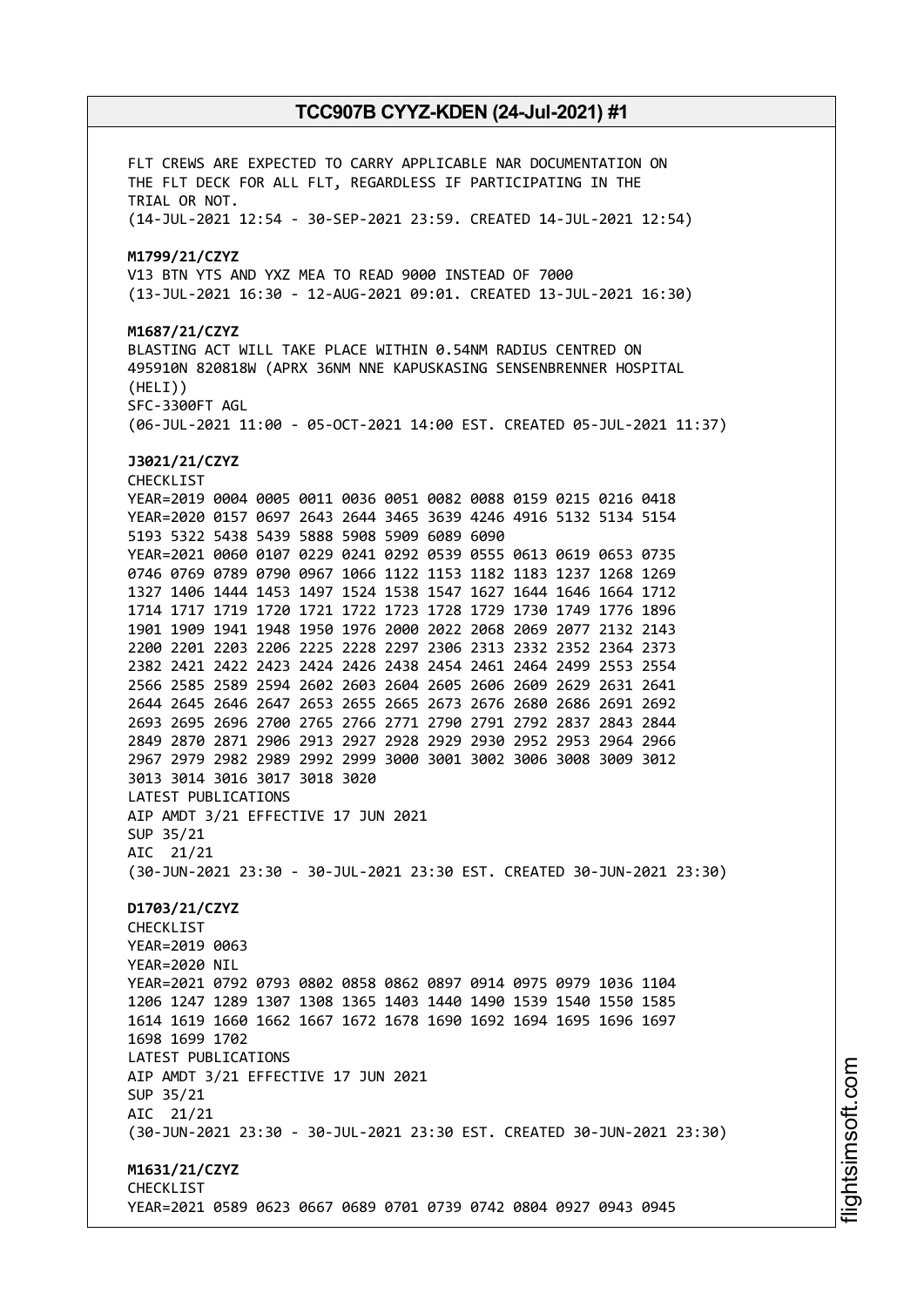0987 1009 1073 1116 1118 1176 1235 1294 1300 1310 1329 1331 1378 1459 1460 1495 1496 1527 1538 1540 1567 1570 1571 1572 1573 1574 1577 1582 1583 1584 1607 1609 1613 1614 1616 1617 1618 1619 1620 1623 1625 1627 1628 1629 1630 LATEST PUBLICATIONS AIP AMDT 3/21 EFFECTIVE 17 JUN 2021 SUP 35/21 AIC 21/21 (30-JUN-2021 23:30 - 30-JUL-2021 23:30 EST. CREATED 30-JUN-2021 23:30)

**G0804/21/CZYZ** HANDGLIDING ACT WILL TAKE PLACE WITHIN 2NM RADIUS CENTRED ON 435450N 0790756W (APRX 4.7NM ENE TORONTO/MARKHAM STOUFFVILLE (HELI)) SR-SS SFC-2000FT AGL (19-JUN-2021 15:31 - 17-SEP-2021 16:00 EST. CREATED 19-JUN-2021 15:31)

#### **G0778/21/CZYZ**

LASER LGT OPS DISPLAY WILL TAKE PLACE 421637N 0830527W (APRX 6NM W CYQG AD) , GREEN LGT PROJECTED VERTICALLY, POTENTIAL TO CREATE TEMPO EFFECTS TO VISION. COCKPIT ILLUMINATION MAY OCCUR BEYOND THIS DIST SFC-3000FT AGL (17-JUN-2021 14:52 - 16-SEP-2021 16:00 EST. CREATED 17-JUN-2021 14:52)

#### **G0702/21/CZYZ**

MODEL ACFT ACT WILL TAKE PLACE WITHIN 1NM RADIUS CENTRED ON 430556N 795644W (APRX 4NM SSW HAMILTON AD) SR-SS SFC-1200FT AGL (08-JUN-2021 21:52 - 07-SEP-2021 16:00 EST. CREATED 08-JUN-2021 21:52)

#### **G0671/21/CZYZ**

COVID-19: FLIGHT RESTRICTIONS UNTIL FURTHER NOTICE, WITH THE INTENT TO PREVENT THE SPREAD OF COVID-19 THROUGHOUT CANADA, AN OPERATOR OPERATING A FLIGHT BETWEEN TWO POINTS IN CANADA OR A FLIGHT TO CANADA MUST COMPLY WITH THE PROVISIONS OF THE INTERIM ORDER RESPECTING CERTAIN REQUIREMENTS FOR CIVIL AVIATION DUE TO COVID-19, ISSUED BY THE MINISTER OF TRANSPORT AND CURRENTLY IN FORCE. THIS INCLUDES A REQUIREMENT FOR PASSENGER FACE MASKS. OPERATORS ARE REQUIRED TO NOTIFY PASSENGERS OF THE LATEST MEASURES TO PREVENT THE SPREAD OF COVID-19 TAKEN BY THE TERRITORIAL AND PROVINCIAL GOVERNMENT WITH JURISDICTION AT THE DESTINATION AERODROME FOR THAT FLIGHT, OR BY THE FEDERAL GOVERNMENT. SFC-UNL

(03-JUN-2021 16:31 - 02-SEP-2021 16:00 EST. CREATED 03-JUN-2021 16:31)

## **G0631/21/CZYZ**

AIRSPACE SECURITY WARNING ISSUED BY THE DEPARTMENT OF TRANSPORT IN RESPONSE TO UNUSUAL EXCESSIVE MEASURES BY BELARUS POSING SERIOUS SAFETY AND SECURITY CONCERNS TO COMMERCIAL AVIATION. AIR OPERATORS AND OWNERS OF AIRCRAFT REGISTERED IN CANADA ARE ADVISED NOT TO ENTER MINSK (UMMV) FIR. (25-MAY-2021 20:42 - 25-AUG-2021 16:00. CREATED 25-MAY-2021 20:42)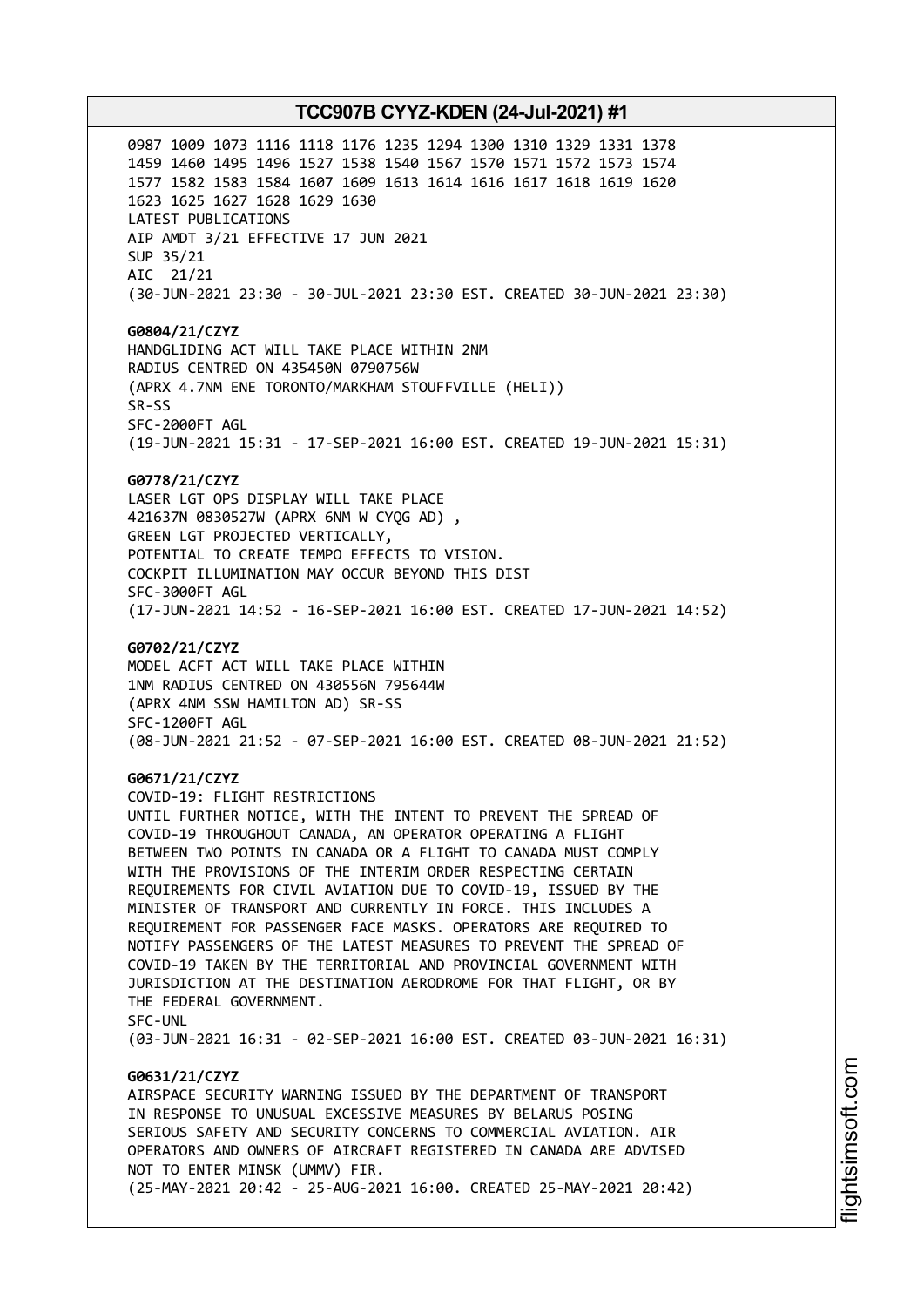**G0545/21/CZYZ** PARAGLIDING ACT WILL TAKE PLACE WITHIN 3NM RADIUS CENTRED ON 440827N 0792914W (QUEENSVILLE (ROLLICK AIRPARK)AD) SR-SS SFC-4000FT AGL (12-MAY-2021 17:35 - 12-AUG-2021 16:00 EST. CREATED 12-MAY-2021 17:35) **G0499/21/CZYZ**

AMEND CFS: PLANNING: MANDATORY IFR ROUTES: CZYZ TORONTO FIR: WAYPOINT MISUT TO READ MUSIT (06-MAY-2021 18:41 - PERM. CREATED 06-MAY-2021 18:41)

## **G0491/21/CZYZ**

COVID 19: INFORMATION BORDER SVC ARE TEMPO SUSPENDED AT THE MAJORITY OF SMALL AIRPORTS ACROSS CANADA. FOR AN UPDATED LIST OF AUTH AIRPORTS OF ENTRY SEE THE LINK FOR OPEN PORTS OF ENTRY AT WWW.CBSA-ASFC.GC.CA/OFFICES (04-MAY-2021 12:44 - 03-AUG-2021 15:00 EST. CREATED 04-MAY-2021 12:44)

## **G0482/21/CZYZ**

V164 BTN YSB AND MONKK MEA TO READ 10000 INSTEAD OF 9000 (03-MAY-2021 12:50 - 03-AUG-2021 09:00 EST. CREATED 03-MAY-2021 12:50)

## **G0457/21/CZYZ**

SIMCOE (LINDSAY) VOR YSO 117.35MHZ U/S (27-APR-2021 21:42 - 27-JUL-2021 23:59. CREATED 27-APR-2021 21:42)

#### **G1275/20/CZYZ**

AMEND PUBLICATIONS: MANDATORY IFR ROUTES: LOCATION TO LOCATION: CYHU L DEP TO KDET A160 RNAV: ROUTE OF FLIGHT TO READ: KESKA SAVEX KANUR TUKIR T614 ILUSI YYZ LETOR PICUP GIGGY ARR (10-SEP-2020 09:01 - PERM. CREATED 08-SEP-2020 16:18)

## │**KZOB (CLEVELAND FIR)** │

#### **07/114/KZOB**

ZOB AIRSPACE R5502A ACT SFC-5000FT (25-JUL-2021 21:01 - 26-JUL-2021 00:01. CREATED 23-JUL-2021 21:06)

┌──────────────────────────────────────────────────────────────────────────────┐

└──────────────────────────────────────────────────────────────────────────────┘

**07/953/KZOB** ZOB AIRSPACE R5502A ACT SFC-5000FT (24-JUL-2021 21:01 - 25-JUL-2021 00:01. CREATED 22-JUL-2021 21:06)

## **07/130/KZOB**

ZOB NAV GPS (FTDRNY GPS 21-47) (INCLUDING WAAS, GBAS, AND ADS-B) MAY NOT BE AVBL WI A 120NM RADIUS CENTERED AT 440854N0753216W (MSS231058) FL400-UNL, 120NM RADIUS AT FL250, 109NM RADIUS AT 10000FT, 82NM RADIUS AT 4000FT AGL, 32NM RADIUS AT 50FT AGL. DLY 1100-1700 2107261100-2107301700 (PERM. CREATED 22-JUL-2021 19:14)

**07/407/KZOB** ZOB AIRSPACE HOT AIR BALLOON WI AN AREA DEFINED AS 10NM RADIUS OF 421250N0842450W (4NM NNW 6H4) SFC-7000FT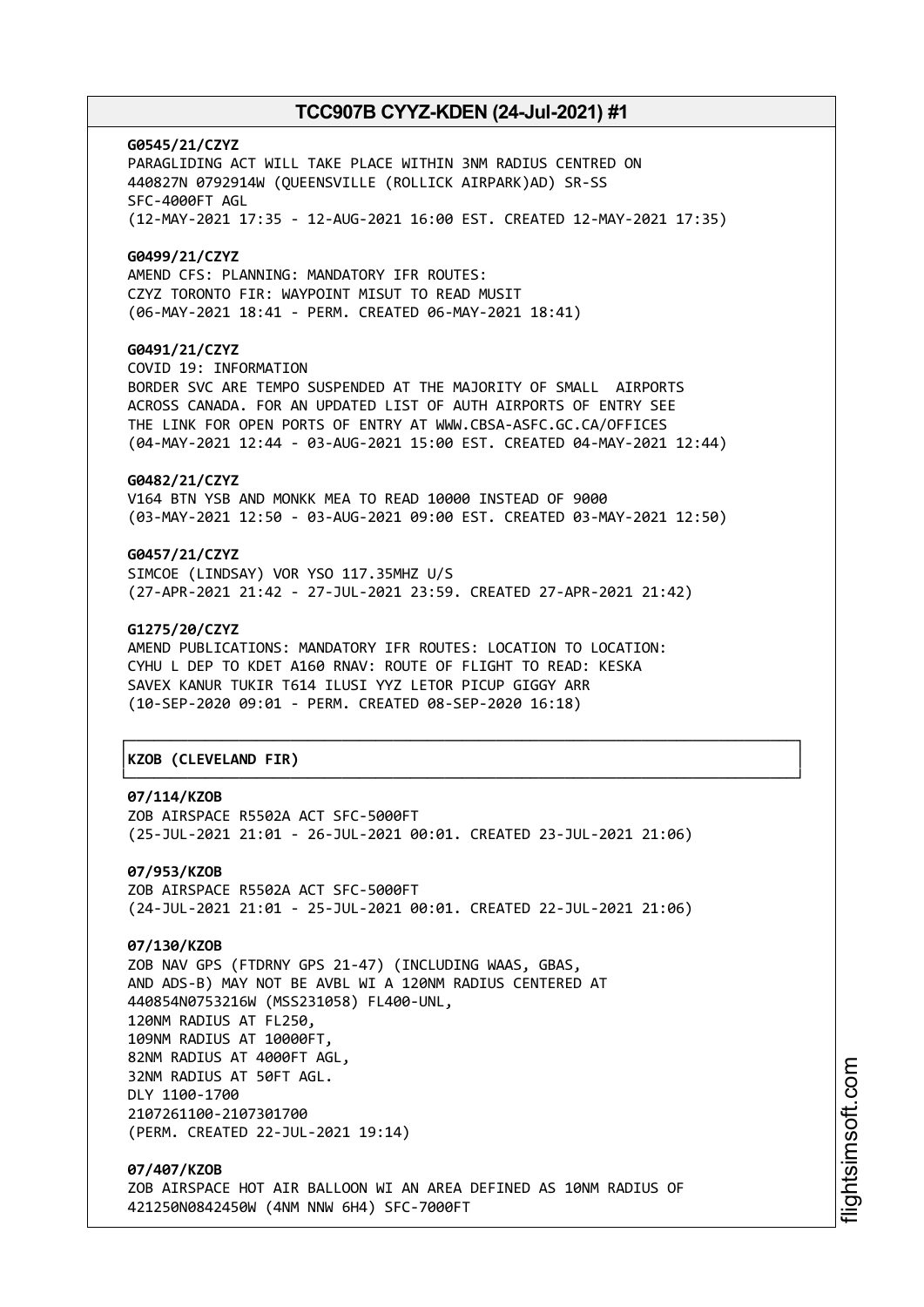(23-JUL-2021 22:15 - 25-JUL-2021 13:15. CREATED 22-JUL-2021 15:33)

#### **1/1516/KZOB**

ZOB AIRSPACE FLT INFO SERVICE BCST (FIS-B) SERVICES MAY NOT BE AVBL WI AN AREA DEFINED AS 25NM RADIUS OF 431340N0851106W. AP AIRSPACE AFFECTED MAY INCLUDE 13C, Y70, 6D6. 1000FT-2000FT. (18-JUL-2021 05:43 - 26-JUL-2021 22:00 EST. CREATED 18-JUL-2021 05:51)

#### **07/171/KZOB**

ZOB OBST WIND TURBINE FARM WI AN AREA DEFINED AS 1NM RADIUS OF 424900N0785203W (7.1NM WSW 9G0) 1066FT (420FT AGL) NOT LGTD (11-JUL-2021 21:42 - 31-JUL-2021 23:59. CREATED 11-JUL-2021 21:42)

## **1/3387/KZOB**

ZOB WV..ROUTE ZOB. V117 BELLAIRE (AIR) VOR/DME, OH R-051 TO WISKE INT, WV NA EXCEPT FOR ACFT EQUIPPED WITH SUITABLE RNAV SYSTEM WITH GPS. BSV VOR R-140 UNUSABLE AT WISKE INT. (01-JUL-2021 20:25 - 01-JUL-2023 20:22 EST. CREATED 01-JUL-2021 20:25)

## **06/397/KZOB**

ZOB OBST WIND TURBINE FARM WI AN AREA DEFINED AS 7NM RADIUS OF 432550N0925402W (15NM SE AUM) 1755FT (492FT AGL) NOT LGTD (18-JUN-2021 00:07 - 18-DEC-2021 00:01. CREATED 18-JUN-2021 00:08)

### **06/099/KZOB**

ZOB OBST WIND TURBINE FARM WI AN AREA DEFINED AS 7NM RADIUS OF 423115N0772742W (12.0NM ESE DSV) 2561FT (420FT AGL) NOT LGTD (06-JUN-2021 15:22 - 08-AUG-2021 23:59. CREATED 06-JUN-2021 15:22)

#### **05/573/KZOB**

ZOB AIRSPACE UAS WI AN AREA DEFINED AS 1.2NM RADIUS OF 422043N0774647W (4.9NM WSW HTF) SFC-400FT AGL (28-MAY-2021 18:55 - 23-SEP-2021 19:40. CREATED 28-MAY-2021 19:12)

### **03/144/KZOB**

ZOB OBST WIND TURBINE FARM WI AN AREA DEFINED AS 11NM RADIUS OF 392536N0790247W (16NM SE 2G4) 2862FT (420FT AGL) NOT LGTD (15-MAR-2021 12:00 - 30-SEP-2021 23:59. CREATED 09-MAR-2021 17:45)

## **1/3117/KZOB**

ZOB WV..ROUTE ZOB ZDC. V44 KEYER, WV CROSS KEYER AT 6000 WHEN USING DME FROM MGW VORTAC EXCEPT FOR ACFT EQUIPPED WITH SUITABLE RNAV SYSTEM WITH GPS. MGW VORTAC DME UNUSABLE BELOW 6000 AT KEYER. 2102111614-2302101606EST (PERM. CREATED 11-FEB-2021 16:15)

#### **1/1433/KZOB**

ZOB OH..ROUTE ZOB ZAU. V11 GRABI, IN TO EDGEE, OH DME REQUIRED EXCEPT FOR ACFT EQUIPPED WITH SUITABLE RNAV SYSTEM WITH GPS. FBC VORTAC R-310 UNUSABLE. (05-FEB-2021 14:40 - 05-FEB-2023 14:36 EST. CREATED 05-FEB-2021 14:40)

#### **1/6018/KZOB**

ZOB WV..ROUTE ZOB ZDC.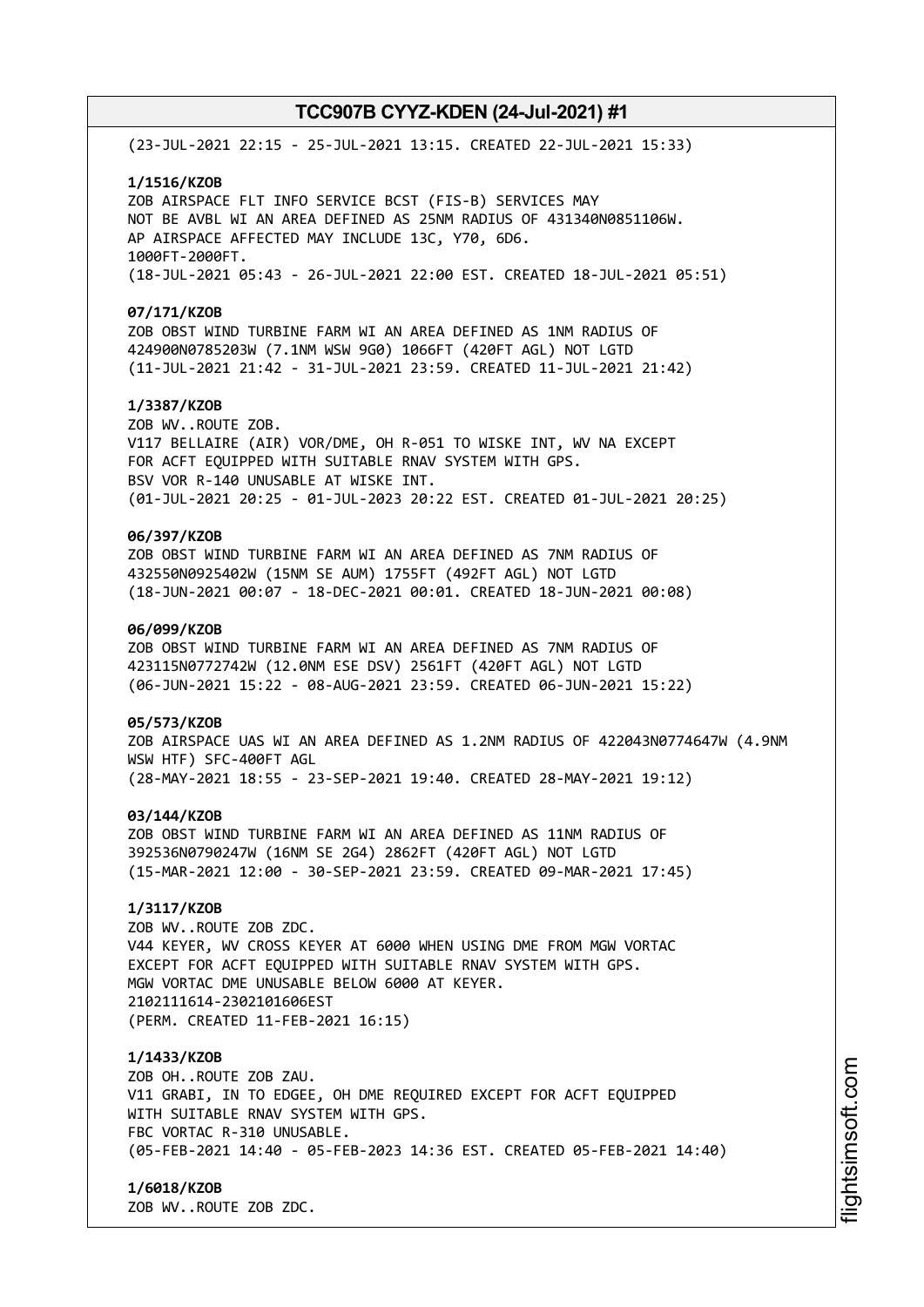V44 MORGANTOWN (MGW) VOR/DME, WV TO KEYER, WV MEA 5400. 2101221551-2301221551EST (PERM. CREATED 22-JAN-2021 15:52)

## **01/453/KZOB**

ZOB AIRSPACE PJE WI AN AREA DEFINED AS 10.6NM RADIUS OF 431536N0785756W (10.8NM N IAG) SFC-15000FT (18-JAN-2021 22:47 - 01-NOV-2023 23:59. CREATED 18-JAN-2021 22:48)

#### **1/1890/KZOB**

ZOB OH..ROUTE ZOB. V279 GUNNE, OH TO FLAG CITY (FBC) VORTAC, OH MOCA 2500. 2101071435-2301071435EST (PERM. CREATED 07-JAN-2021 14:36)

### **0/3272/KZOB**

ZOB NY..ROUTE ZOB ZNY. V252 GENESEO (GEE) VOR/DME, NY TO GIBBE, NY MEA 4500. 2009151326-2209151326EST (PERM. CREATED 15-SEP-2020 13:26)

## **0/5803/KZOB**

ZOB ROUTE ZOB. V103 CLARKSBURG (CKB) VOR/DME, WV TO BELLAIRE (AIR) VOR/DME, OH MEA 3600. V103 ATWOO INT, OH TO AKRON (ACO) VOR/DME, OH MEA 3100. 2004212043-2204212043EST (PERM. CREATED 21-APR-2020 20:44)

## │**KZAU (CHICAGO FIR)** │

## **07/215/KZAU**

ZAU AIRSPACE UAS WI AN AREA DEFINED AS 3.5NM RADIUS OF 430337.10N0912714.40W (5.0NM WNW 7C3) SFC-150FT AGL (26-JUL-2021 11:00 - 27-JUL-2021 01:30. CREATED 23-JUL-2021 23:55)

## **07/214/KZAU**

ZAU AIRSPACE UNMANNED ROCKET WI AN AREA DEFINED AS 1.5NM RADIUS OF OBK341026 SFC-10000FT DLY 1400-2200 (24-JUL-2021 14:00 - 25-JUL-2021 22:00. CREATED 23-JUL-2021 23:39)

┌──────────────────────────────────────────────────────────────────────────────┐

└──────────────────────────────────────────────────────────────────────────────┘

### **07/201/KZAU**

ZAU AIRSPACE AERIAL SPRAYING WI AN AREA DEFINED AS 20NM RADIUS OF 50I SFC-1000FT AGL (22-JUL-2021 12:50 - 07-AUG-2021 23:59. CREATED 22-JUL-2021 12:50)

#### **07/200/KZAU**

ZAU AIRSPACE UAS WI AN AREA DEFINED AS 2.5NM RADIUS OF 430354.60N0912707.70W (5.0NM WNW 7C3) SFC-150FT AGL (25-JUL-2021 11:00 - 26-JUL-2021 01:30. CREATED 22-JUL-2021 11:00)

## **07/194/KZAU**

ZAU AIRSPACE UAS WI AN AREA DEFINED AS 2.5NM RADIUS OF 430052.70N0912816.90W (5.6NM W 7C3) SFC-150FT AGL (24-JUL-2021 11:00 - 25-JUL-2021 01:30. CREATED 21-JUL-2021 16:16)

**1/2529/KZAU**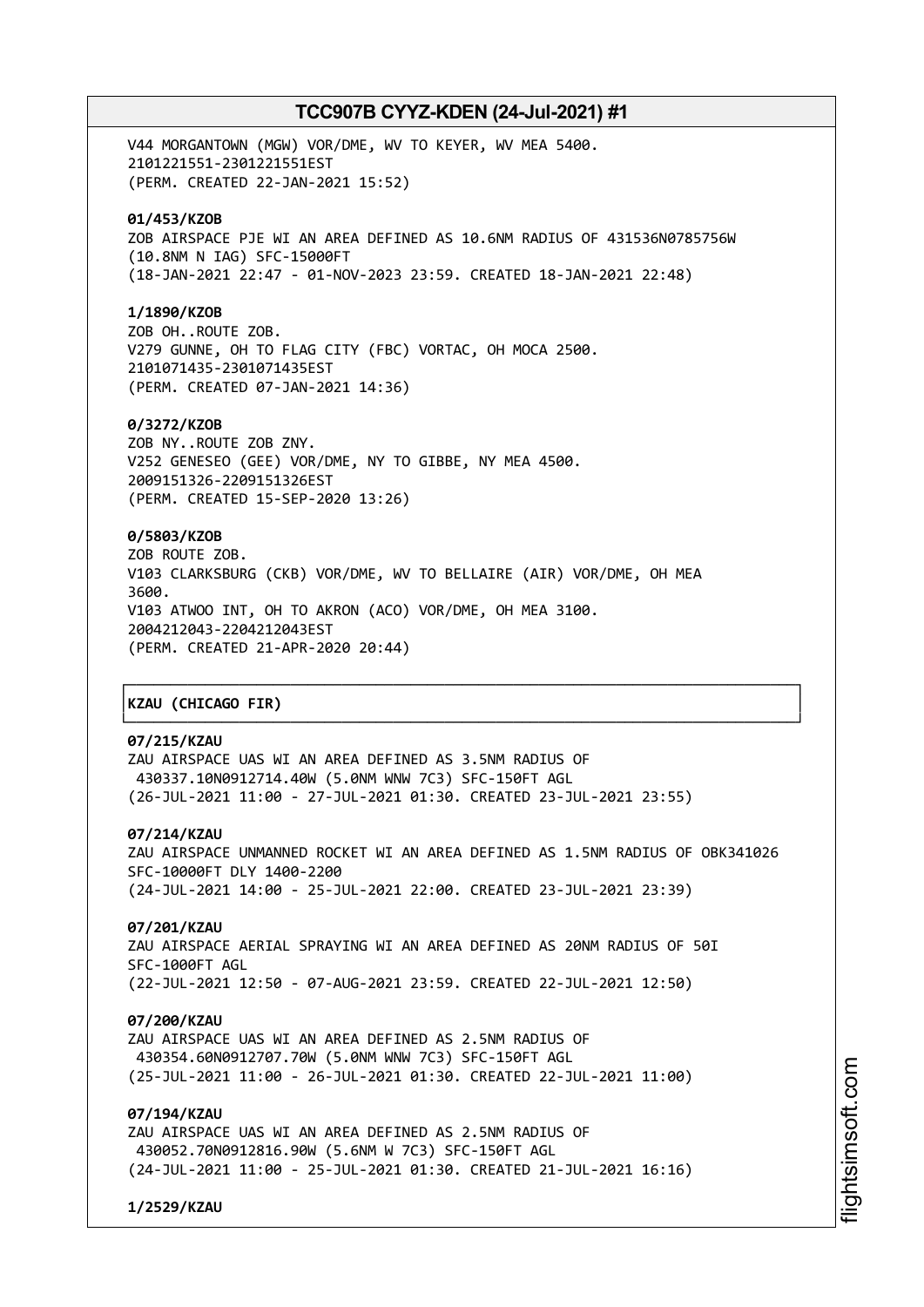ZAU IL..AIRSPACE ROCKFALLS, IL..TEMPORARY FLIGHT RESTRICTIONS. PURSUANT TO 14 CFR SECTION 91.145, MANAGEMENT OF AIRCRAFT OPERATIONS IN THE VICINITY OF AERIAL DEMONSTRATIONS AND MAJOR SPORTING EVENTS. ACFT OPS ARE PROHIBITED WI AN AREA DEFINED AS 5NM RADIUS OF 414429N0894051W (PLL205015.2) SFC-7000FT DUE TO HIGH SPEED AERIAL DEMONSTRATIONS AT THE WHITESIDE COUNTY AIRSHOW 2021. UNLESS AUTH BY ATC-ROCKFORD APPROACH 126.0. GEORGE CLINE, TEL 336-337-8183, IS THE POINT OF CTC. THE ROCKFORD /RFD/ APCH, TEL 815-484-5690, IS THE CDN FACILITY. (24-JUL-2021 18:30 - 24-JUL-2021 21:00. CREATED 20-JUL-2021 16:05)

### **07/165/KZAU**

ZAU OBST WIND TURBINE FARM WI AN AREA DEFINED AS 2.64NM RADIUS OF 403515N0890354W (10.5NM NW BMI) 1220FT (400FT AGL) NOT LGTD (19-JUL-2021 12:43 - 20-AUG-2021 17:00. CREATED 19-JUL-2021 12:44)

#### **1/1517/KZAU**

ZAU AIRSPACE FLT INFO SERVICE BCST (FIS-B) SERVICES MAY NOT BE AVBL WI AN AREA DEFINED AS 25NM RADIUS OF 431340N0851106W. AP AIRSPACE AFFECTED MAY INCLUDE 13C, Y70, 6D6. 1000FT-2000FT. (18-JUL-2021 05:46 - 26-JUL-2021 22:00 EST. CREATED 18-JUL-2021 05:51)

#### **07/128/KZAU**

ZAU OBST WIND TURBINE FARM WI AN AREA DEFINED AS 10NM RADIUS OF 405149N0885345W (12.6NM SW PNT) 1235FT (476FT AGL) NOT LGTD (15-JUL-2021 19:35 - 15-SEP-2021 23:59. CREATED 15-JUL-2021 19:35)

### **06/206/KZAU**

ZAU OBST WIND TURBINE FARM WI AN AREA DEFINED AS 4.5NM RADIUS OF 403251N0872847W (13.7NM SSW 50I) 1162FT (389FT AGL) NOT LGTD (30-JUN-2021 21:50 - 31-DEC-2021 23:59. CREATED 30-JUN-2021 21:50)

### **06/205/KZAU**

ZAU OBST WIND TURBINE FARM WI AN AREA DEFINED AS 4.5NM RADIUS OF 403339N0871726W (14.2NM SE 50I) 1183FT (422FT AGL) NOT LGTD (30-JUN-2021 21:47 - 31-DEC-2021 23:59. CREATED 30-JUN-2021 21:47)

#### **06/204/KZAU**

ZAU OBST WIND TURBINE FARM WI AN AREA DEFINED AS 4.5NM RADIUS OF 403436N0872257W (11.6NM SSE 50I) 1250FT (397FT AGL) NOT LGTD (30-JUN-2021 21:45 - 31-DEC-2021 23:59. CREATED 30-JUN-2021 21:45)

#### **06/203/KZAU**

ZAU OBST WIND TURBINE FARM WI AN AREA DEFINED AS 4.5NM RADIUS OF 403645N0871501W (12.4NM SE 50I) 1230FT (397FT AGL) NOT LGTD (30-JUN-2021 21:42 - 31-DEC-2021 23:59. CREATED 30-JUN-2021 21:42)

#### **1/2637/KZAU**

ZAU MI..ROUTE ZAU. V285 VICTORY (VIO) VOR/DME, MI TO WHITE CLOUD (HIC) VOR/DME, MI NA FOR NAVAID RECEPTION ISSUES. 2105071357-2305071349EST (PERM. CREATED 07-MAY-2021 13:57)

**1/2635/KZAU** ZAU MI..ROUTE ZAU. V193 PULLMAN (PMM) VOR/DME, MI TO WHITE CLOUD (HIC) VOR/DME, MI NA.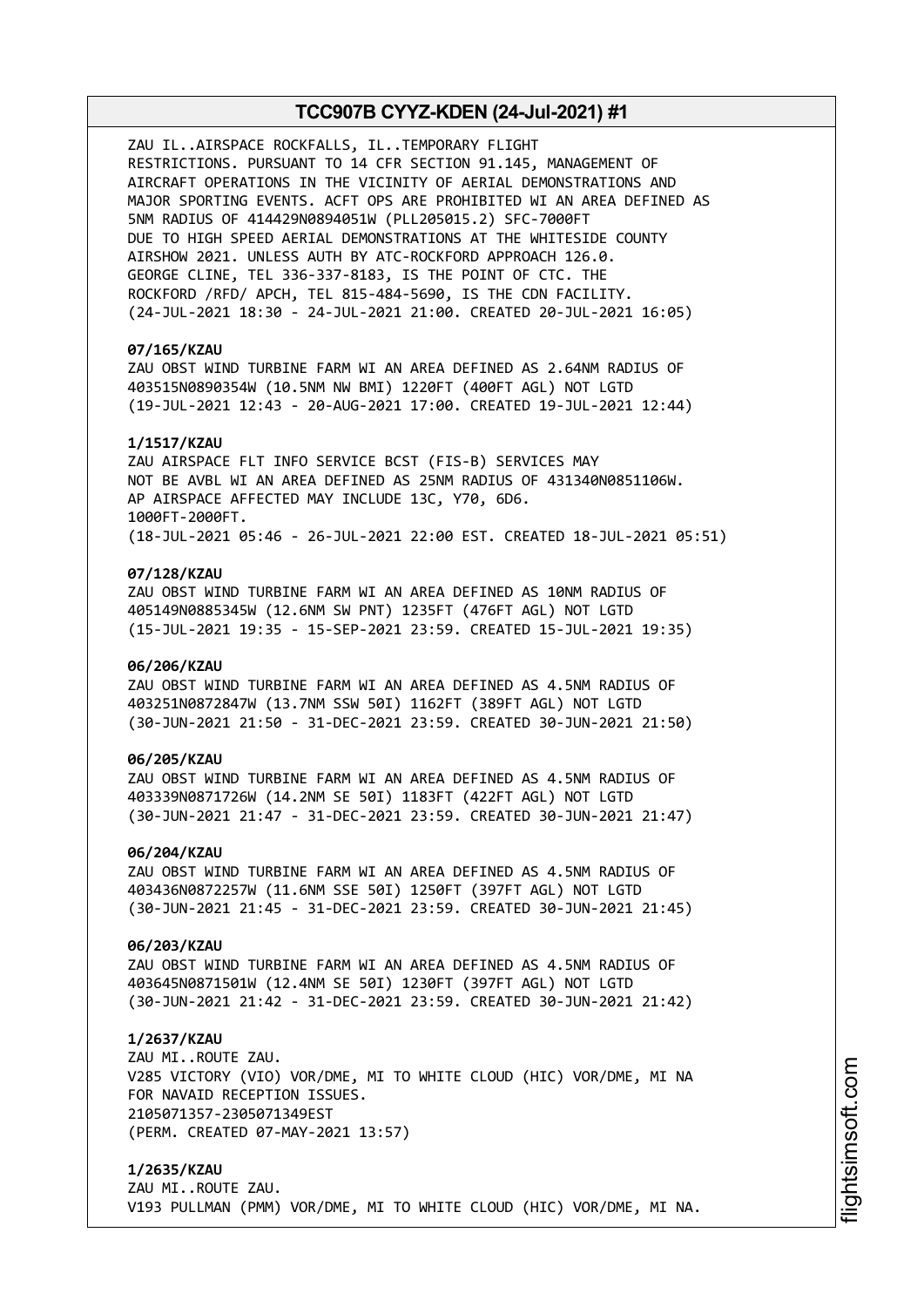PMM R-029 AND HIC R-169 RADIALS UNUSABLE. 2105071347-2305071340EST (PERM. CREATED 07-MAY-2021 13:47) **1/6220/KZAU** ZAU ROUTE ZAU ZKC. V206 KIRKSVILLE (IRK) VORTAC, MO TO OTTUMWA (OTM) VOR/DME, IA MEA 3100. 2104271703-2304271703EST (PERM. CREATED 27-APR-2021 17:04) **1/2402/KZAU** ZAU IL..ROUTE ZAU. T265 START, IL TO MEITZ, IL MOCA 2600. 2104202048-2304202048EST (PERM. CREATED 20-APR-2021 20:48) **1/5369/KZAU** ZAU IA..ROUTE ZAU. V67 BURLINGTON (BRL) VOR/DME, IA TO IOWA CITY (IOW) VOR/DME, IA MOCA 2200. 2102182049-2302162049EST (PERM. CREATED 18-FEB-2021 20:49) **1/9662/KZAU** ZAU ROUTE ZAU. V30 SQUIB, MI TO LITCHFIELD (LFD) VOR/DME, MI NA EXCEPT FOR AIRCRAFT EQUIPPED WITH SUITABLE RNAV SYSTEM WITH GPS. PMM VOR UNUSABLE. (01-FEB-2021 22:07 - 01-FEB-2023 22:06 EST. CREATED 01-FEB-2021 22:07) **1/2026/KZAU** ZAU IA..ROUTE ZAU ZKC. V52 OTTUMWA (OTM) VOR/DME, IA TO LOAMY, MO NA EXCEPT FOR ACFT EQUIPPED WITH SUITABLE RNAV SYSTEM WITH GPS. OTM VOR/DME R-140, 21NM TO COP UNUSABLE. (07-JAN-2021 18:01 - 05-JAN-2023 18:01 EST. CREATED 07-JAN-2021 18:01) **0/9257/KZAU** ZAU IL.AIRSPACE URBANA, IL.LASER LGT RESEARCH WI AN AREA DEFINED AS 401003N880934W OR THE CHAMPAIGN/CMI/VORTAC 034 DEGREE RADIAL 10NM SFC-FL410. LASER LGT BEAMS WILL BE TERMINATED IF NON-PARTICIPATING ACFT ARE DETECTED ENTERING THE AFFECTED AREA. LASER LGT BEAMS MAY BE INJUROUS TO PILOTS/PASSENGERS EYES WI 41000FT AGL VERTICALLY AND 1100FT LATERALLY OF THE LGT SOURCE. FLASH BLINDNESS OR COCKPIT ILLUMINATION MAY OCCUR BEYOND THESE DISTANCES. CHICAGO /ZAU/ ARTCC TEL 630-906-8341 IS THE FAA CDN FACTLTY. DLY 0500-1100 (13-NOV-2020 05:00 - 20-OCT-2022 11:00. CREATED 12-NOV-2020 13:30) **0/8374/KZAU** ZAU ROUTE ZAU. V274 PULLMAN (PMM) VOR/DME, MI TO VICTORY (VIO) VOR/DME, MI NA EXCEPT FOR AIRCRAFT EQUIPPED WITH SUITABLE RNAV SYSTEM WITH GPS. PMM VOR UNUSABLE BEYOND 10 NM.

(26-OCT-2020 15:56 - 27-OCT-2022 15:56 EST. CREATED 26-OCT-2020 15:56)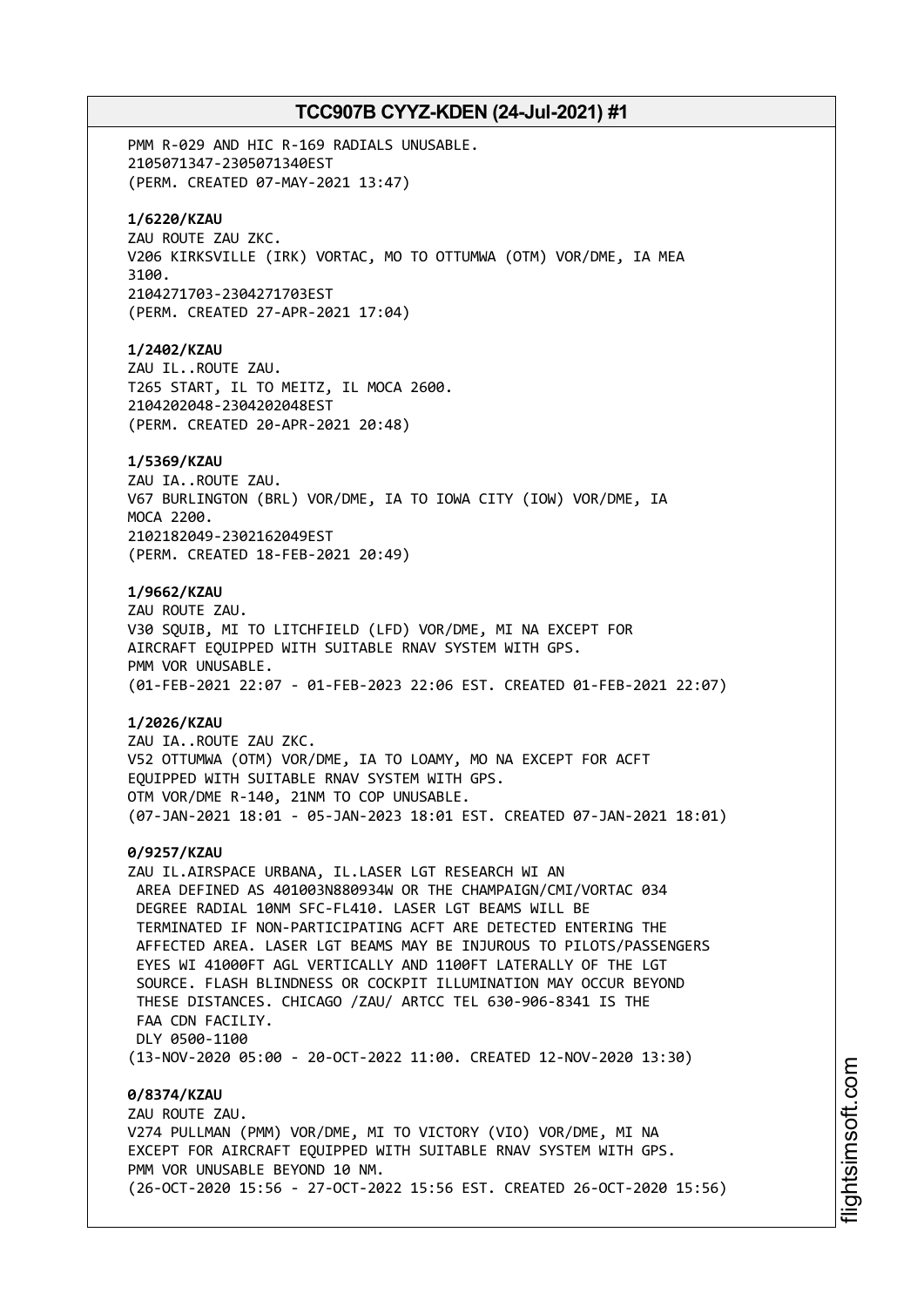┌──────────────────────────────────────────────────────────────────────────────┐

└──────────────────────────────────────────────────────────────────────────────┘

## **0/8373/KZAU**

ZAU ROUTE ZAU. V84 PIVOT, MI TO PULLMAN (PMM) VOR/DME, MI NA EXCEPT FOR AIRCRAFT EQUIPPED WITH SUITABLE RNAV SYSTEM WITH GPS. PMM VOR UNUSABLE BEYOND 10 NM. (26-OCT-2020 15:56 - 27-OCT-2022 15:56 EST. CREATED 26-OCT-2020 15:56)

## │**KZMP (MINNEAPOLIS FIR)** │

## **07/182/KZMP**

ZMP AIRSPACE R4305 ACT SFC-FL450 (24-JUL-2021 14:45 - 24-JUL-2021 17:15. CREATED 24-JUL-2021 08:51)

### **07/181/KZMP**

ZMP AIRSPACE SNOOPY EAST MOA ACT 300FT UP TO BUT NOT INCLUDING FL180 (24-JUL-2021 14:45 - 24-JUL-2021 17:15. CREATED 24-JUL-2021 08:51)

#### **07/180/KZMP**

ZMP AIRSPACE SNOOPY WEST MOA ACT 6000FT UP TO BUT NOT INCLUDING FL180 (24-JUL-2021 14:45 - 24-JUL-2021 17:15. CREATED 24-JUL-2021 08:51)

## **07/151/KZMP**

ZMP AIRSPACE R4202 ACT SFC-8200FT (24-JUL-2021 12:00 - 24-JUL-2021 22:00. CREATED 24-JUL-2021 06:05)

### **07/144/KZMP**

ZMP AIRSPACE R4301 ACT SFC-5000FT (25-JUL-2021 05:01 - 25-JUL-2021 12:29. CREATED 24-JUL-2021 05:06)

#### **07/190/KZMP**

ZMP OBST WIND TURBINE FARM WI AN AREA DEFINED AS 1.46NM RADIUS OF 462001N0985330W (43.1NM SSW JMS) 2341FT (400FT AGL) NOT LGTD (24-JUL-2021 02:16 - 24-AUG-2021 23:59 EST. CREATED 24-JUL-2021 02:20)

#### **07/189/KZMP**

ZMP OBST WIND TURBINE FARM WI AN AREA DEFINED AS 5NM RADIUS OF 430707N0980427W (18NM ENE AGZ) 2000FT (600FT AGL) NOT LGTD (24-JUL-2021 00:29 - 27-AUG-2021 03:00. CREATED 24-JUL-2021 00:29)

## **07/188/KZMP**

ZMP AIRSPACE UAS WI AN AREA DEFINED AS 3.5NM RADIUS OF 430337.10N0912714.40W (5.0NM WNW 7C3) SFC-150FT AGL (26-JUL-2021 11:00 - 27-JUL-2021 01:30. CREATED 23-JUL-2021 23:55)

#### **07/185/KZMP**

ZMP AIRSPACE PYROTECHNIC DEMONSTRATION WI AN AREA DEFINED AS 1NM RADIUS OF PLN239028.5 SFC-500FT (25-JUL-2021 03:00 - 25-JUL-2021 03:30. CREATED 23-JUL-2021 16:25)

## **07/004/KZMP**

ZMP AIRSPACE R4301 ACT SFC-5000FT (24-JUL-2021 05:01 - 24-JUL-2021 12:29. CREATED 23-JUL-2021 05:05)

## **07/993/KZMP**

ZMP AIRSPACE R5401 ACT SFC-5000FT (24-JUL-2021 00:00 - 24-JUL-2021 23:59. CREATED 23-JUL-2021 00:06)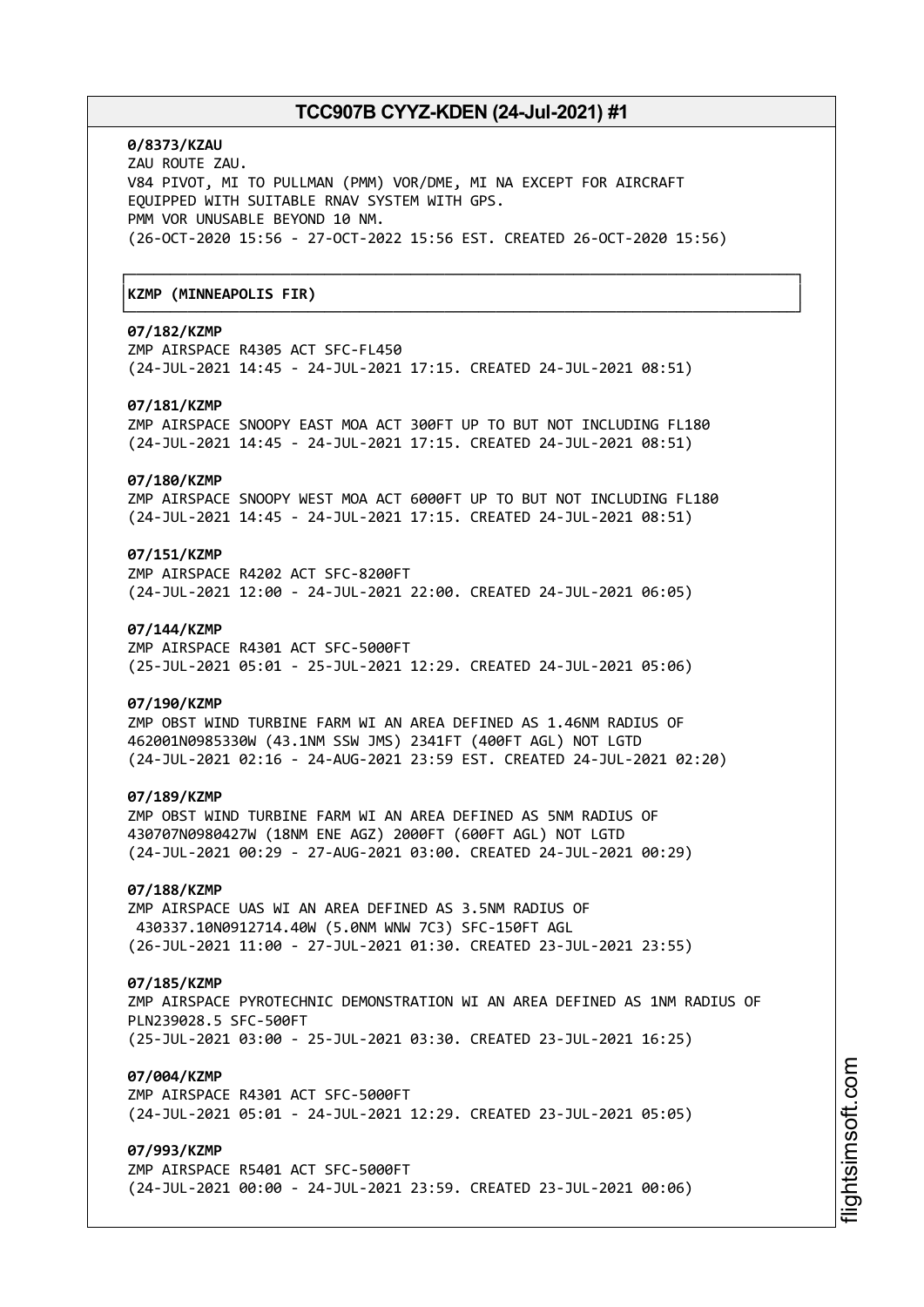#### **07/182/KZMP**

ZMP AIRSPACE AIRDROP WI AN AREA DEFINED AS 3NM EITHER SIDE OF A LINE FM AXN064050 TO AXN050035 TO AXN038040 SFC-3300FT (28-JUL-2021 23:00 - 29-JUL-2021 01:30. CREATED 22-JUL-2021 17:39)

### **07/181/KZMP**

ZMP AIRSPACE AIRDROP WI AN AREA DEFINED AS 3NM EITHER SIDE OF A LINE FM AXN064050 TO AXN050035 TO AXN038040 SFC-3300FT (28-JUL-2021 17:00 - 28-JUL-2021 19:30. CREATED 22-JUL-2021 17:39)

## **07/180/KZMP**

ZMP AIRSPACE AIRDROP WI AN AREA DEFINED AS 3NM EITHER SIDE OF A LINE FM AXN064050 TO AXN050035 TO AXN038040 SFC-3300FT (27-JUL-2021 23:00 - 28-JUL-2021 01:30. CREATED 22-JUL-2021 17:39)

### **07/179/KZMP**

ZMP AIRSPACE AIRDROP WI AN AREA DEFINED AS 3NM EITHER SIDE OF A LINE FM AXN064050 TO AXN050035 TO AXN038040 SFC-3300FT (27-JUL-2021 17:00 - 27-JUL-2021 19:30. CREATED 22-JUL-2021 17:39)

### **07/177/KZMP**

ZMP AIRSPACE UAS WI AN AREA DEFINED AS 2.5NM RADIUS OF 430354.60N0912707.70W (5.0NM WNW 7C3) SFC-150FT AGL (25-JUL-2021 11:00 - 26-JUL-2021 01:30. CREATED 22-JUL-2021 11:00)

### **1/3372/KZMP**

ZMP MN..AIRSPACE HIBBING, MN..TEMPORARY FLIGHT RESTRICTIONS WI AN AREA DEFINED AS 3NM RADIUS OF 472512N0930335W (HIB294016.2) SFC-4500FT MINE BLASTING. PURSUANT TO 14 CFR SECTION 91.137(A)(1) TEMPORARY FLIGHT RESTRICTIONS ARE IN EFFECT. ONLY RELIEF ACFT OPS UNDER DIRECTION OF KEETAC MINING ARE AUTH IN THE AIRSPACE. KEETAC MINING TEL 218-778-8798 IS IN CHARGE OF ON SCENE EMERG RESPONSE ACT. MINNEAPOLIS /ZMP/ ARTCC TEL 651-463-5580 IS THE FAA CDN FACILITY. (26-JUL-2021 16:50 - 26-JUL-2021 19:00. CREATED 21-JUL-2021 18:37)

### **07/175/KZMP**

ZMP AIRSPACE UAS WI AN AREA DEFINED AS 2.5NM RADIUS OF 430052.70N0912816.90W (5.6NM W 7C3) SFC-150FT AGL (24-JUL-2021 11:00 - 25-JUL-2021 01:30. CREATED 21-JUL-2021 16:16)

#### **07/167/KZMP**

ZMP AIRSPACE PJE WI AN AREA DEFINED AS 2NM RADIUS OF OVR215025 SFC-FL180 DLY SR-SS (22-JUL-2021 11:11 - 26-JUL-2021 01:47. CREATED 20-JUL-2021 19:56)

#### **07/166/KZMP**

ZMP AIRSPACE UAS WI AN AREA DEFINED AS .5NM EITHER SIDE OF A LINE FM 444533N0945345W (6.8NM ESE OVL) TO 443210N0945332W (9.4NM E RWF) TO 443210N0945203W (10.6NM E RWF) TO 443013N0945150W (11.2NM ESE RWF) TO 442237N0943347W (5.1NM NNW ULM) SFC-300FT AGL DLY 1200-2330 (22-JUL-2021 12:00 - 14-AUG-2021 23:30. CREATED 20-JUL-2021 19:19)

## **07/165/KZMP**

ZMP AIRSPACE UAS WI AN AREA DEFINED AS .5NM EITHER SIDE OF A LINE FM 452351N0924823W (8.3NM NW OEO) TO 452350N0924104W (5.9NM N OEO) TO 452443N0923941W (7.2NM NNE OEO) TO 452247N0924215W (4.9NM N OEO) SFC-300FT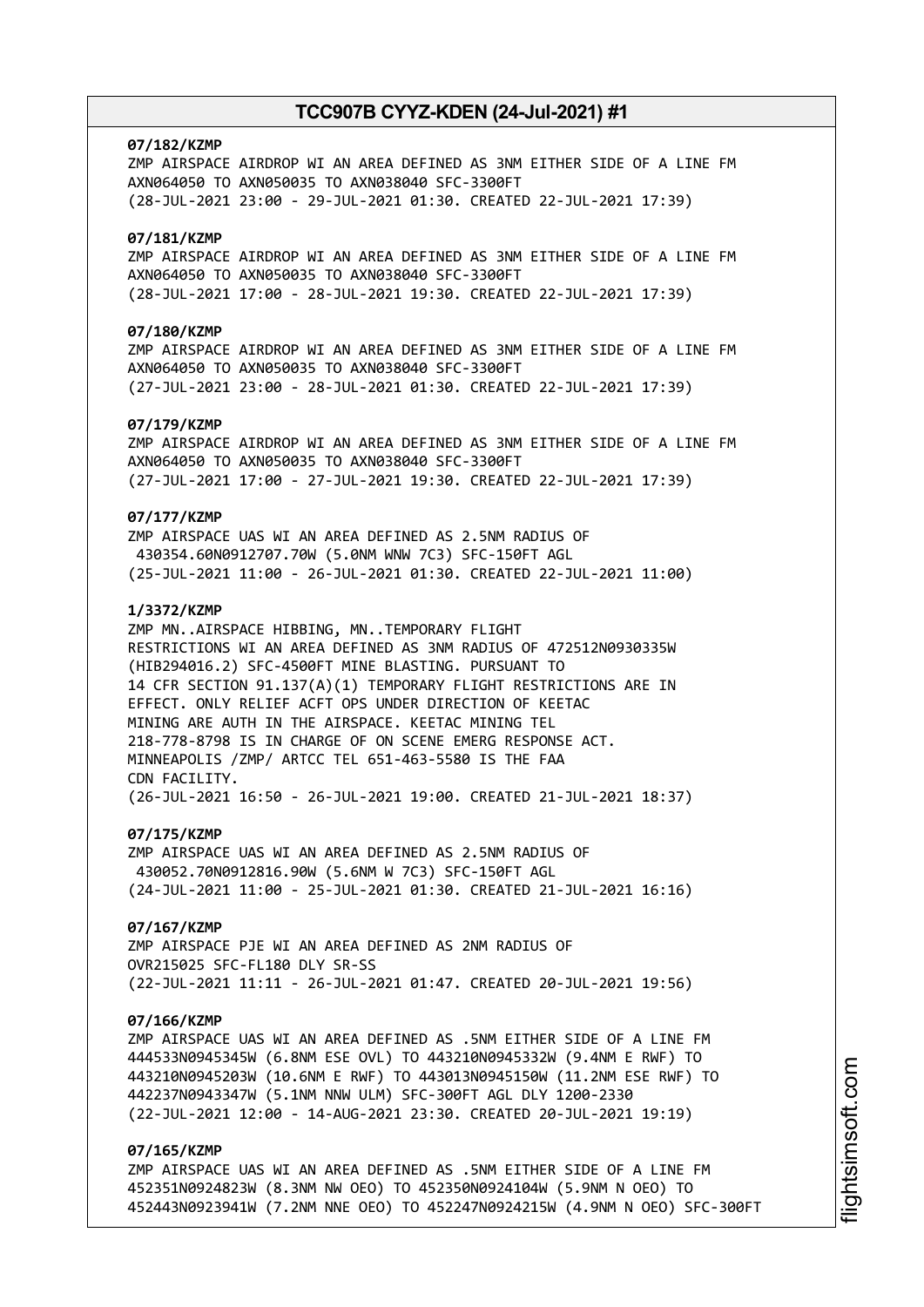### AGL

(22-JUL-2021 12:00 - 14-AUG-2021 23:30. CREATED 20-JUL-2021 19:19)

#### **07/164/KZMP**

ZMP AIRSPACE UAS WI AN AREA DEFINED AS .5NM EITHER SIDE OF A LINE FM 453855N0945259W (4.6NM SSE D39) TO 453235N0945153W (11.7NM SSE D39) TO 453227N0944843W (12.1NM NNW PEX) TO 453128N0944829W (10.9NM NNW PEX) TO 452947N0944242W (8.9NM NNE PEX) TO 452624N0944241W (5.1NM NNE PEX) SFC-300FT AGL DLY 1200-2330

(22-JUL-2021 12:00 - 14-AUG-2021 23:30. CREATED 20-JUL-2021 18:35)

#### **07/163/KZMP**

ZMP AIRSPACE UAS WI AN AREA DEFINED AS .5NM EITHER SIDE OF A LINE FM 452958N0942154W (13.2NM WSW STC) TO 452948N0943055W (12.3NM NE PEX) TO 453035N0943057W (12.7NM NE PEX) TO 453159N0943906W (10.4NM NNE PEX) TO 453146N0944215W (9.5NM NNE PEX) TO 453823N0944134W (10.9NM SE D39) TO 453920N0944237W (9.9NM ESE D39) SFC-300FT AGL DLY 1200-2330 (22-JUL-2021 12:00 - 14-AUG-2021 23:30. CREATED 20-JUL-2021 18:34)

### **07/162/KZMP**

ZMP AIRSPACE UAS WI AN AREA DEFINED AS .5NM EITHER SIDE OF A LINE FM 452924N0941107W (6.3NM SW STC) TO 452641N0941437W (9.9NM SW STC) TO 452517N0942025W (14.0NM SW STC) TO 452515N0942525W (13.9NM ENE PEX) TO 451907N0942526W (13.8NM NNE LJF) SFC-300FT AGL DLY 1200-2330 (22-JUL-2021 12:00 - 14-AUG-2021 23:30. CREATED 20-JUL-2021 18:33)

#### **07/161/KZMP**

ZMP AIRSPACE UAS WI AN AREA DEFINED AS .5NM EITHER SIDE OF A LINE FM 444533N0945345W (6.8NM ESE OVL) TO 443210N0945332W (9.4NM E RWF) TO 443210N0945203W (10.6NM E RWF) TO 443013N0945150W (11.2NM ESE RWF) TO 442237N0943347W (5.1NM NNW ULM) SFC-300FT AGL DLY 1200-2330 (22-JUL-2021 12:00 - 14-AUG-2021 23:30. CREATED 20-JUL-2021 18:32)

### **07/160/KZMP**

ZMP AIRSPACE UAS WI AN AREA DEFINED AS .5NM EITHER SIDE OF A LINE FM 452351N0924823W (8.3NM NW OEO) TO 452350N0924104W (5.9NM N OEO) TO 452443N0923941W (7.2NM NNE OEO) TO 452247N0924215W (4.9NM N OEO) SFC-300FT AGL DLY 1200-2330 (22-JUL-2021 12:00 - 14-AUG-2021 23:30. CREATED 20-JUL-2021 18:30)

## **07/159/KZMP**

ZMP AIRSPACE UAS WI AN AREA DEFINED AS .5NM EITHER SIDE OF A LINE FM 452022N0925844W (5.5NM N 25D) TO 452121N0925801W (6.6NM NNE 25D) TO 452139N0925508W (7.5NM NE 25D) TO 452410N0925406W (10.2NM NE 25D) TO 452740N0925448W (13.2NM NW OEO) SFC-300FT AGL DLY 1200-2330 (22-JUL-2021 12:00 - 14-AUG-2021 23:30. CREATED 20-JUL-2021 18:25)

#### **07/157/KZMP**

ZMP AIRSPACE UAS WI AN AREA DEFINED AS .5NM EITHER SIDE OF A LINE FM 443059N0944937W (11.1NM ESE RWF) TO 443231N0944932W (11.0NM E RWF) TO 443238N0942800W (11.6NM NNE ULM) TO 443515N0942805W (13.6NM SE 1D6) TO 443538N0941855W (13.9NM SW GYL) TO 443630N0941326W (10.8NM SW GYL) TO 443723N0940909W (8.5NM SSW GYL) TO 443748N0935659W (9.4NM SE GYL) TO 443905N0935659W (8.5NM SE GYL) TO 443859N0934833W (13.3NM SE GYL) TO 443513N0934806W (10.0NM NE 12Y) TO 443510N0934150W (12.9NM NE 12Y) TO 443330N0934145W (11.8NM NE 12Y) TO 443318N0933925W (13.1NM NE 12Y) SFC-300FT AGL DLY 1200-2330 (22-JUL-2021 12:00 - 14-AUG-2021 23:30. CREATED 20-JUL-2021 18:25)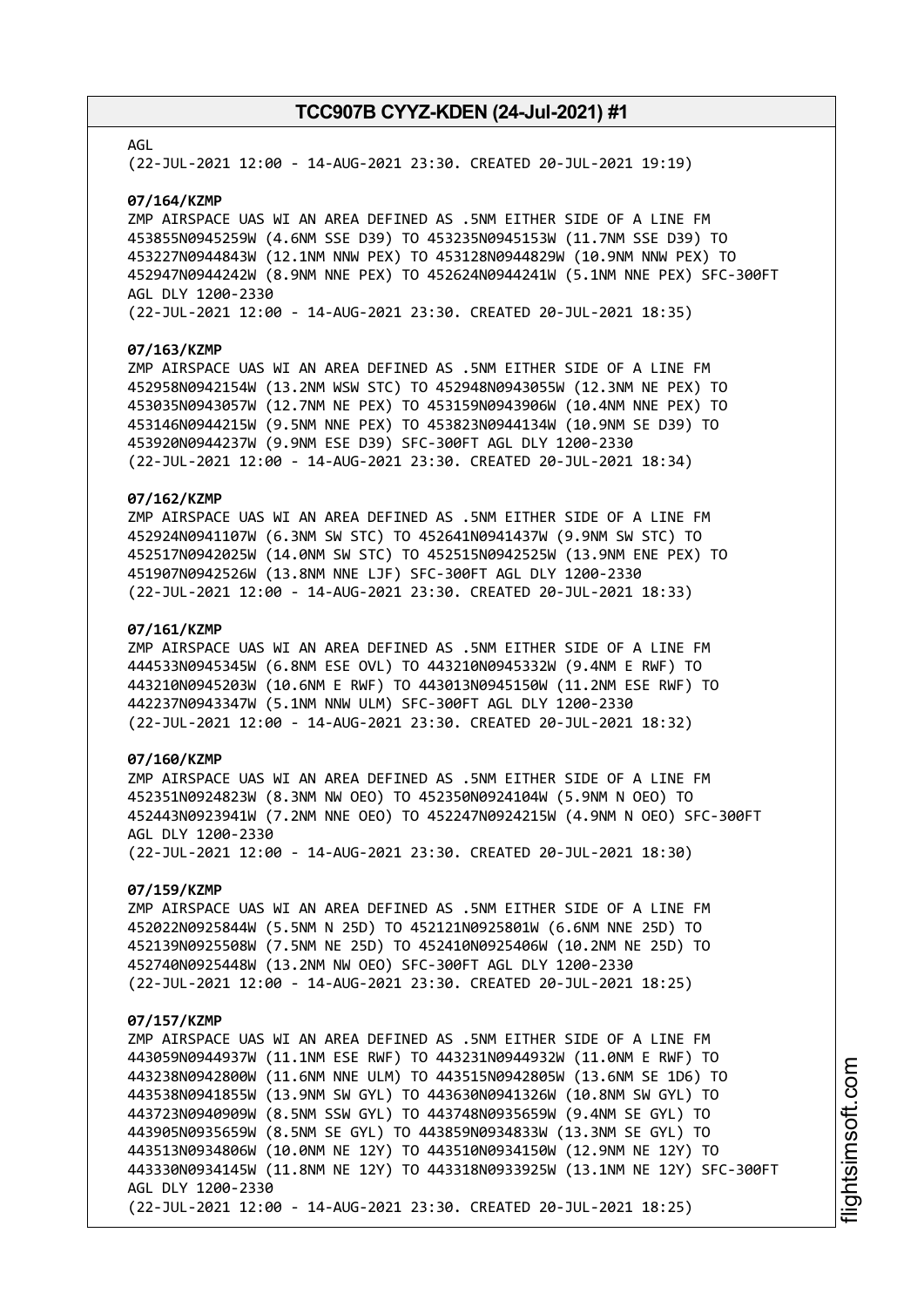#### **07/156/KZMP**

ZMP AIRSPACE UAS WI AN AREA DEFINED AS .5NM EITHER SIDE OF A LINE FM 451824N0924817W (5.0NM W OEO) TO 451407N0925359W (4.0NM E 25D) SFC-300FT AGL DLY 1200-2330 (22-JUL-2021 12:00 - 14-AUG-2021 23:30. CREATED 20-JUL-2021 18:24)

#### **07/152/KZMP**

ZMP OBST WIND TURBINE FARM WI AN AREA DEFINED AS 6NM RADIUS OF 462355N0995933W (39NM SE BIS) 2100FT (660FT AGL) NOT LGTD (20-JUL-2021 14:21 - 20-AUG-2021 23:59 EST. CREATED 20-JUL-2021 14:22)

### **07/141/KZMP**

ZMP OBST WIND TURBINE FARM WI AN AREA DEFINED AS 2.36NM RADIUS OF 432035N0935323W (15.7NM NW FXY) 1731FT (400FT AGL) NOT LGTD (19-JUL-2021 19:51 - 19-AUG-2021 23:59 EST. CREATED 19-JUL-2021 19:52)

#### **07/140/KZMP**

ZMP AIRSPACE UAS WI AN AREA DEFINED AS 7.5NM RADIUS OF 450000N0883800W (9.5NM SE 7P5) SFC-400FT AGL TUE WED THU FRI MON 1200-2030 (20-JUL-2021 12:00 - 27-AUG-2021 20:30. CREATED 19-JUL-2021 19:50)

## **07/130/KZMP**

ZMP OBST WIND TURBINE FARM WI AN AREA DEFINED AS 40NM RADIUS OF 432554.54N0935824.88W (12NM SE SUB) 3386FT (1682FT AGL) NOT LGTD (19-JUL-2021 11:24 - 26-JUL-2021 23:59. CREATED 19-JUL-2021 11:24)

#### **07/129/KZMP**

ZMP OBST WIND TURBINE FARM WI AN AREA DEFINED AS 7NM RADIUS OF 424705N0932611W (8.2NM SE Y48) 1754FT (498FT AGL) NOT LGTD (19-JUL-2021 08:41 - 26-JUL-2021 23:59. CREATED 19-JUL-2021 08:42)

### **07/120/KZMP**

ZMP AIRSPACE UAS WI AN AREA DEFINED AS .5NM EITHER SIDE OF A LINE FM 434343N0954843W (11.0NM NW OTG) TO 434358N0955557W (14.3NM NE LYV) TO 435147N0955604W (9.9NM SW DVP) SFC-300FT AGL DLY 1200-2330 (17-JUL-2021 12:00 - 07-AUG-2021 23:30. CREATED 16-JUL-2021 19:46)

#### **07/119/KZMP**

ZMP AIRSPACE UAS WI AN AREA DEFINED AS .5NM EITHER SIDE OF A LINE FM 433905N0973622W (20.1NM SE MHE) TO 433907N0972842W (25.6NM SE MHE) TO 433302N0972842W (24.3NM NE 8V3) TO 433301N0971604W (21.1NM NW Y14) SFC-300FT AGL DLY 1200-2330 (17-JUL-2021 12:00 - 07-AUG-2021 23:30. CREATED 16-JUL-2021 19:44)

#### **07/118/KZMP**

ZMP OBST WIND TURBINE FARM WI AN AREA DEFINED AS 2.5NM RADIUS OF 475212N1005215W (21.3NM N 91N) 2183FT (495FT AGL) NOT LGTD (16-JUL-2021 18:07 - 31-JUL-2021 23:59. CREATED 16-JUL-2021 18:07)

## **07/097/KZMP**

ZMP AIRSPACE UAS WI AN AREA DEFINED AS .5NM EITHER SIDE OF A LINE FM 451040N0963017W (4.7NM SW 1D1) TO 445308N0963023W (11.9NM NE 1D1) TO 445303N0963227W (10.6NM NE 1D1) TO 444904N0963230W (7.9NM ENE 1D1) TO 444753N0963018W (9.2NM ENE 1D1) TO 444654N0963059W (8.5NM ENE 1D1) SFC-300FT AGL DLY 1200-2330 (14-JUL-2021 12:00 - 07-AUG-2021 23:30. CREATED 13-JUL-2021 15:34)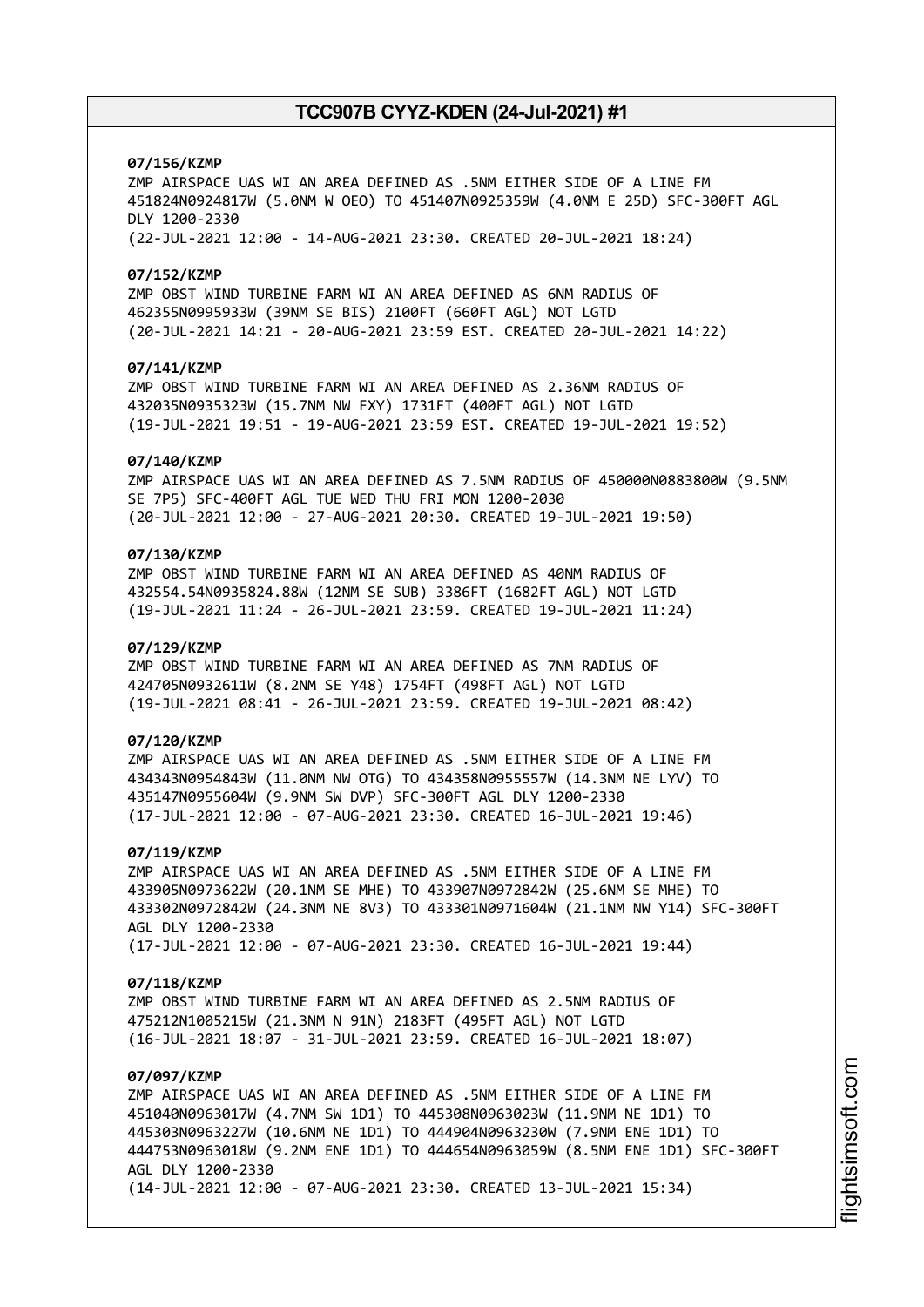#### **07/096/KZMP**

ZMP AIRSPACE UAS WI AN AREA DEFINED AS .5NM EITHER SIDE OF A LINE FM 435845N0955524W (7.0NM W DVP) TO 435844N0955301W (4.9NM W DVP) SFC-300FT AGL DLY 1200-2330 (14-JUL-2021 12:00 - 07-AUG-2021 23:30. CREATED 13-JUL-2021 15:19)

#### **07/089/KZMP**

ZMP OBST WIND TURBINE FARM WI AN AREA DEFINED AS 3.8NM RADIUS OF 465722N1011010W (16.9NM NW Y19) 2263FT (400FT AGL) NOT LGTD (13-JUL-2021 14:54 - 13-AUG-2021 23:59 EST. CREATED 13-JUL-2021 14:58)

## **07/086/KZMP**

ZMP AIRSPACE UAS WI AN AREA DEFINED AS .5NM EITHER SIDE OF A LINE FM 440115N0960257W (11.2NM NNE PQN) TO 440914N0960146W (9.6NM SE 63Y) TO 440911N0955413W (14.1NM ENE DVP) TO 441442N0955349W (11.3NM NNE 63Y) TO 441507N0955239W (11.6NM W TKC) SFC-300FT AGL DLY 1200-2330 (14-JUL-2021 12:00 - 07-AUG-2021 23:30. CREATED 13-JUL-2021 14:52)

#### **07/084/KZMP**

ZMP AIRSPACE UAS WI AN AREA DEFINED AS .5NM EITHER SIDE OF A LINE FM 450506N0934936W (4.5NM S CFE) TO 450526N0941701W (9.6NM E LJF) TO 450657N0941720W (9.4NM ENE LJF) TO 450701N0942032W (7.1NM ENE LJF) TO 450841N0942354W (5.4NM NE LJF) SFC-300FT AGL DLY 1200-2330 (14-JUL-2021 12:00 - 07-AUG-2021 23:30. CREATED 13-JUL-2021 14:46)

## **07/082/KZMP**

ZMP AIRSPACE UAS WI AN AREA DEFINED AS .5NM EITHER SIDE OF A LINE FM 440216N0962018W (3.7NM NNW PQN) (3.7NM NNW PQN) TO 441241N0961946W (9.0NM SW 63Y) (9.0NM SW 63Y) SFC-300FT AGL DLY 1200-2330 (14-JUL-2021 12:00 - 07-AUG-2021 23:30. CREATED 13-JUL-2021 14:44)

#### **1/8208/KZMP**

ZMP ND..AIRSPACE FARGO, ND..TEMPORARY FLIGHT RESTRICTIONS. PURSUANT TO 14 CFR SECTION 91.145, MANAGEMENT OF AIRCRAFT OPERATIONS IN THE VICINITY OF AERIAL DEMONSTRATIONS AND MAJOR SPORTING EVENTS. ACFT OPS ARE PROHIBITED WI AN AREA DEFINED AS 5NM RADIUS OF 465430N0964859W (FAR360009.4) SFC-16000FT EFFECTIVE 2107221700 UTC UNTIL 2107222200 UTC,

> 2107231500 UTC UNTIL 2107232200 UTC, 2107241600 UTC UNTIL 2107242200 UTC, AND 2107251600 UTC UNTIL 2107252200 UTC.

DUE TO UNITED STATES NAVY BLUE ANGELS AND OTHER HIGH SPEED AERIAL DEMONSTRATIONS AT THE FARGO AIRSHO. UNLESS AUTH BY ATC - FARGO TOWER 133.8. DONALD S. DUCK, TEL 574-903-6596, IS THE POINT OF CTC. THE FARGO /FAR/ ATCT, TEL 701-235-8894, IS THE CDN FAC. (22-JUL-2021 17:00 - 25-JUL-2021 22:00. CREATED 13-JUL-2021 11:48)

#### **1/6743/KZMP**

ZMP MN..AIRSPACE 18NM NE OF ELY, MN..TEMPORARY FLIGHT RESTRICTIONS WI AN AREA DEFINED AS 7NM RADIUS OF 475621N0912419W (HIB052065.1) SFC-4000FT. TO PROVIDE A SAFE ENVIRONMENT FOR FIRE FIGHTING AVIATION OPS. PURSUANT TO 14 CFR SECTION 91.137(A)(2) TEMPORARY FLIGHT RESTRICTIONS ARE IN EFFECT. UNITED STATES FOREST SERVICE TEL 218-237-4582 OR FREQ 118.1500/DELTA LAKE FIRE IS IN CHARGE OF THE OPS. MINNEAPOLIS /ZMP/ ARTCC IS THE FAA CDN FACILITY.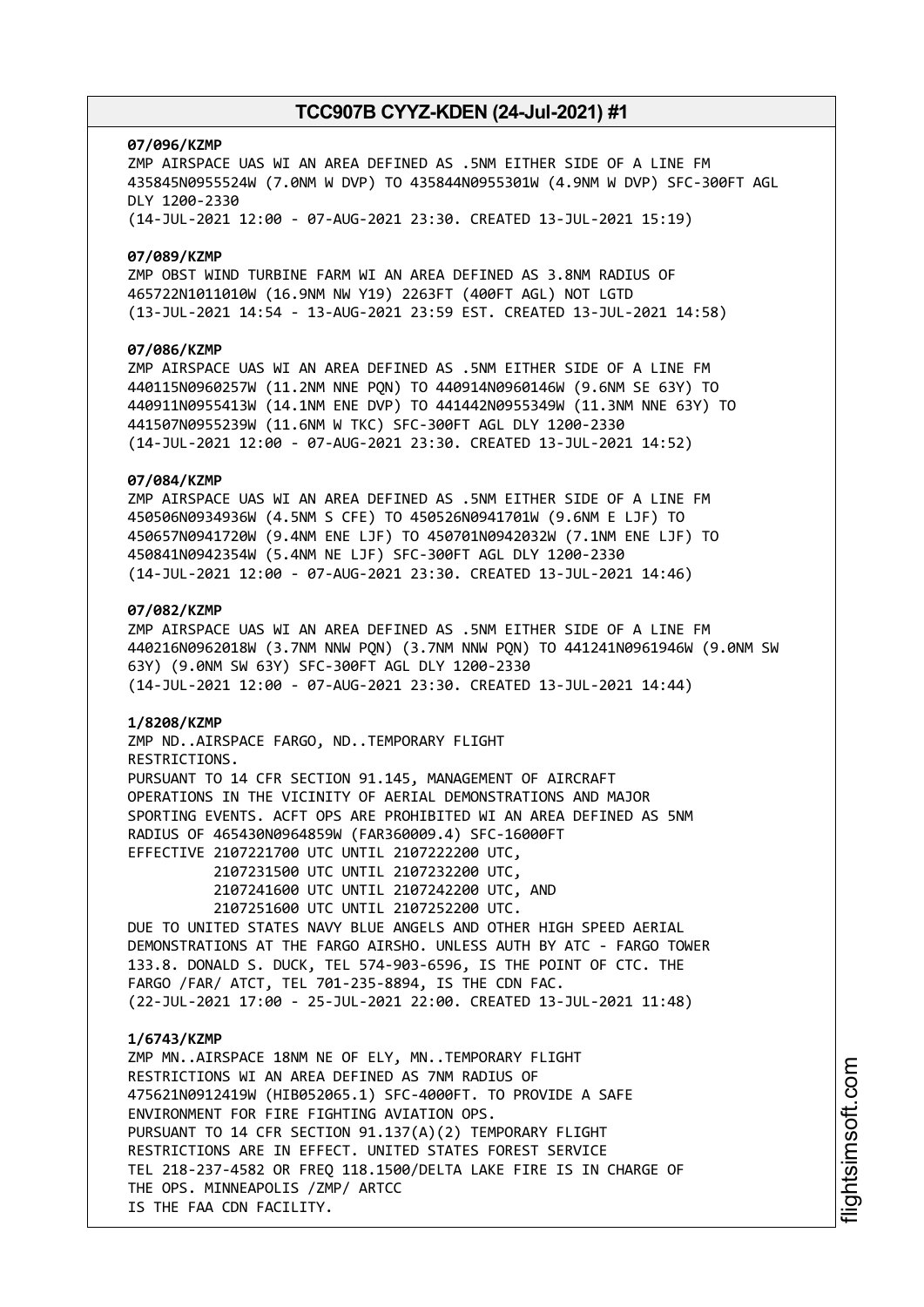(10-JUL-2021 13:00 - 10-AUG-2021 03:00. CREATED 10-JUL-2021 01:21)

#### **07/046/KZMP**

ZMP OBST WIND TURBINE FARM WI AN AREA DEFINED AS 7NM RADIUS OF 421936N0952509W (1.7NM SE IDG) 1300FT (500FT AGL) NOT LGTD (08-JUL-2021 14:27 - 29-JUL-2021 23:59. CREATED 08-JUL-2021 14:27)

#### **07/028/KZMP**

ZMP OBST WIND TURBINE FARM WI AN AREA DEFINED AS 5NM RADIUS OF 443709N0964117W (9.3NM S 5HE) 2500FT (550FT AGL) NOT LGTD (05-JUL-2021 01:59 - 04-AUG-2021 23:59. CREATED 05-JUL-2021 01:59)

## **07/021/KZMP**

ZMP OBST WIND TURBINE FARM WI AN AREA DEFINED AS 7.29NM RADIUS OF 431159N0934703W (11.8NM WSW FXY) 1731FT (400FT AGL) NOT LGTD (02-JUL-2021 17:17 - 02-AUG-2021 17:00. CREATED 02-JUL-2021 17:19)

#### **07/020/KZMP**

ZMP OBST WIND TURBINE FARM WI AN AREA DEFINED AS 17NM RADIUS OF 463738N1024441W (7.5NM S DIK) 2583FT (400FT AGL) NOT LGTD (02-JUL-2021 16:27 - 03-AUG-2021 17:00. CREATED 02-JUL-2021 16:29)

## **07/013/KZMP**

ZMP AIRSPACE UAS WI AN AREA DEFINED AS .5NM EITHER SIDE OF A LINE FM 444752N0935924W (5.2NM NE GYL) TO 444705N0935513W (8.2NM ENE GYL) TO 444903N0935060W (12.1NM NE GYL) TO 444725N0935056W (11.5NM ENE GYL) SFC-300FT AGL DLY 1200-2330 (07-JUL-2021 12:00 - 31-JUL-2021 23:30. CREATED 02-JUL-2021 01:00)

#### **1/3469/KZMP**

ZMP IA..ROUTE ZMP. V505 ALMAY, MN TO PRAGS, MN MOCA 2800. 2107012144-2306292144EST (PERM. CREATED 01-JUL-2021 21:44)

#### **1/3468/KZMP**

ZMP IA..ROUTE ZMP. V505 GUMBO, IA TO FORT DODGE (FOD) VORTAC, IA MEA 3100. 2107012142-2306292142EST (PERM. CREATED 01-JUL-2021 21:42)

## **06/245/KZMP**

ZMP OBST WIND TURBINE FARM WI AN AREA DEFINED AS 3NM RADIUS OF 442840N0990801W (8.1NM WSW MKA) 2451FT (420FT AGL) NOT LGTD (30-JUN-2021 22:00 - 31-DEC-2021 23:59. CREATED 30-JUN-2021 22:00)

#### **06/207/KZMP**

ZMP OBST WIND TURBINE FARM WI AN AREA DEFINED AS 4.75NM RADIUS OF 433641N0923546W (17.3NM ESE AUM) 1805FT (400FT AGL) NOT LGTD (25-JUN-2021 08:00 - 25-JUL-2021 23:59 EST. CREATED 25-JUN-2021 08:01)

## **06/204/KZMP**

ZMP OBST WIND TURBINE FARM WI AN AREA DEFINED AS 5.97NM RADIUS OF 431806N0934647W (9.5NM NW FXY) 1731FT (400FT AGL) NOT LGTD (24-JUN-2021 20:16 - 26-JUL-2021 17:00. CREATED 24-JUN-2021 20:23)

### **06/200/KZMP** ZMP OBST WIND TURBINE FARM WI AN AREA DEFINED AS 5NM RADIUS OF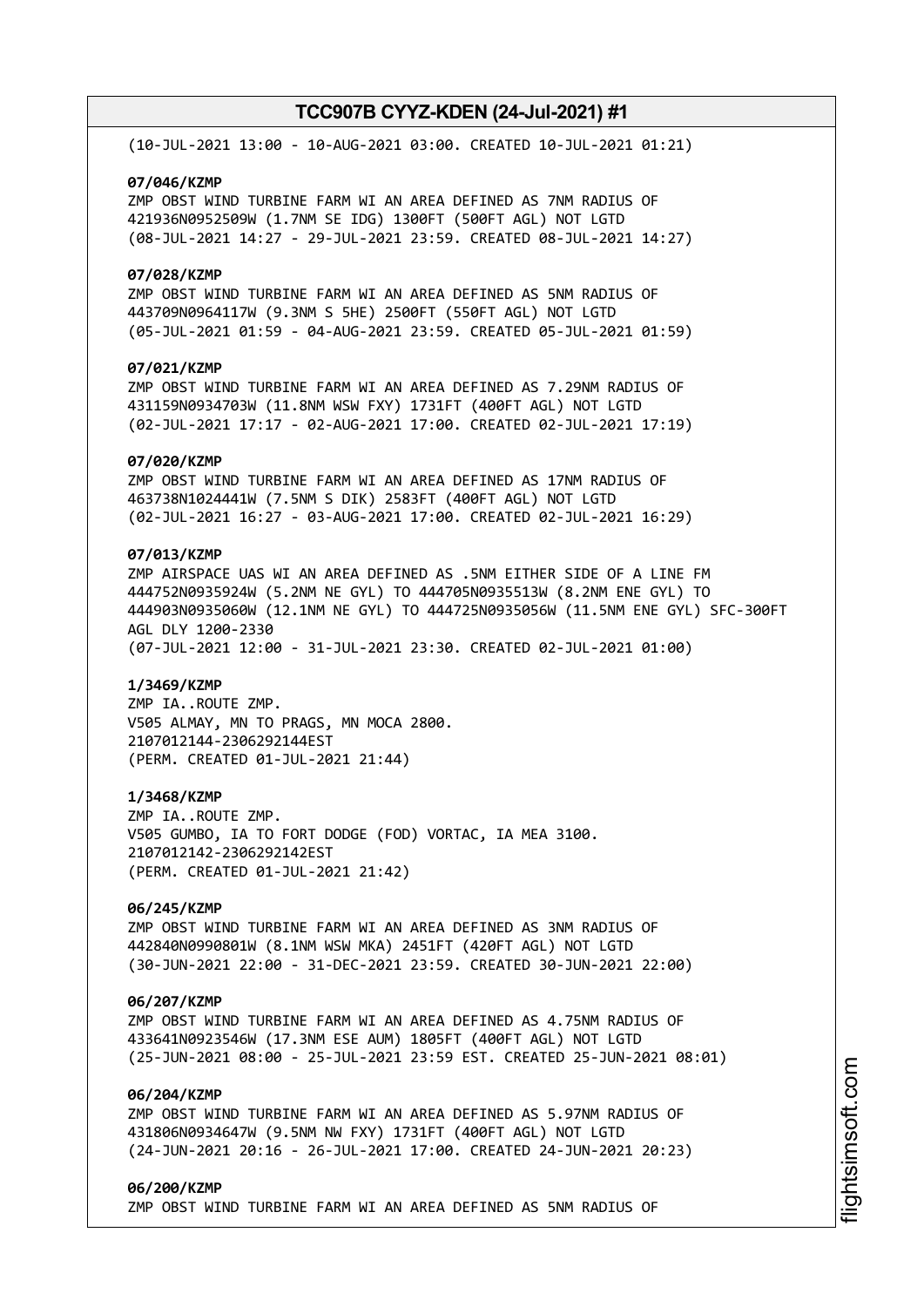443709N0964117W (19.6NM NNE BKX) 2500FT (550FT AGL) NOT LGTD (24-JUN-2021 08:01 - 24-JUL-2021 23:59. CREATED 24-JUN-2021 08:02)

### **1/7606/KZMP**

ZMP MN..ROUTE ZMP. V218, V505 SQEAK, MN MRA 10000. INL VOR R-176 RESTRICTIONS. (21-JUN-2021 21:22 - 19-JUN-2023 21:22 EST. CREATED 21-JUN-2021 21:22)

#### **06/157/KZMP**

ZMP OBST WIND TURBINE FARM WI AN AREA DEFINED AS 13NM RADIUS OF 394929N0970148W (7.7NM S PNC) 1152FT (354FT AGL) NOT LGTD (18-JUN-2021 19:06 - 31-JUL-2021 23:59. CREATED 18-JUN-2021 19:06)

### **06/038/KZMP**

ZMP OBST WIND TURBINE FARM WI AN AREA DEFINED AS 10NM RADIUS OF 443214.5N0962214.7W (11.8NM SE SD2) 2192FT (461FT AGL) NOT LGTD (03-JUN-2021 22:09 - 03-AUG-2021 23:59. CREATED 03-JUN-2021 22:09)

#### **1/5683/KZMP**

ZMP IA..ROUTE ZMP. V172 WUNOT, IA TO LINDE, IA MOCA 3900. 2106021438-2306011438EST (PERM. CREATED 02-JUN-2021 14:39)

#### **1/5617/KZMP**

ZMP MN..ROUTE ZMP. V15 MOFIT, ND TO IRIWY, ND MOCA 3700. 2106021252-2306021252EST (PERM. CREATED 02-JUN-2021 12:52)

#### **05/184/KZMP**

ZMP OBST WIND TURBINE FARM WI AN AREA DEFINED AS 15NM RADIUS OF 433110.27N0930923.76W (15NM NW AEL) 1893FT (459FT AGL) NOT LGTD (29-MAY-2021 18:22 - 30-NOV-2021 23:59. CREATED 29-MAY-2021 18:22)

#### **05/170/KZMP**

ZMP AIRSPACE UAS WI AN AREA DEFINED AS 480829N0971609W (9.6NM SE D06) TO 480836N0972327W (9.5NM S D06) TO 480736N0972917W (10.3NM SSW D06) TO 480514N0973522W (14.4NM SW D06) TO 481610N0995042W (9.8NM SE RUG) TO 483200N0994600W (8.3NM SE 2H9) TO 484600N0993600W (6.3NM S 06D) TO 485336N0992513W (7.4NM E 06D) TO 485439N0971530W (1.7NM S PMB) TO POINT OF ORIGIN SFC-FL180 (28-MAY-2021 14:48 - 25-MAY-2022 23:59. CREATED 28-MAY-2021 14:48)

#### **05/140/KZMP**

ZMP AIRSPACE UAS WI AN AREA DEFINED AS 485439N0971530W (2NM S PMB) TO 484942N0964014W (10NM NE HCO) TO 483722N0961709W (10NM NE 23D) TO 482554N0960458W (18.6NM NW 3G2) TO 480627N0955538W (10NM ENE TVF) TO 475746N0971617W (3.5NM W GFK) TO POINT OF ORIGIN 11000FT-FL180 (25-MAY-2021 14:01 - 25-MAY-2022 23:59. CREATED 25-MAY-2021 14:01)

**1/7155/KZMP** ZMP MN..ROUTE ZMP. V412 REDWOOD FALLS (RWF) VOR/DME, MN TO FLYING CLOUD (FCM) VOR/DME, MN MEA 4000. 2104282016-2304282016EST (PERM. CREATED 28-APR-2021 20:17)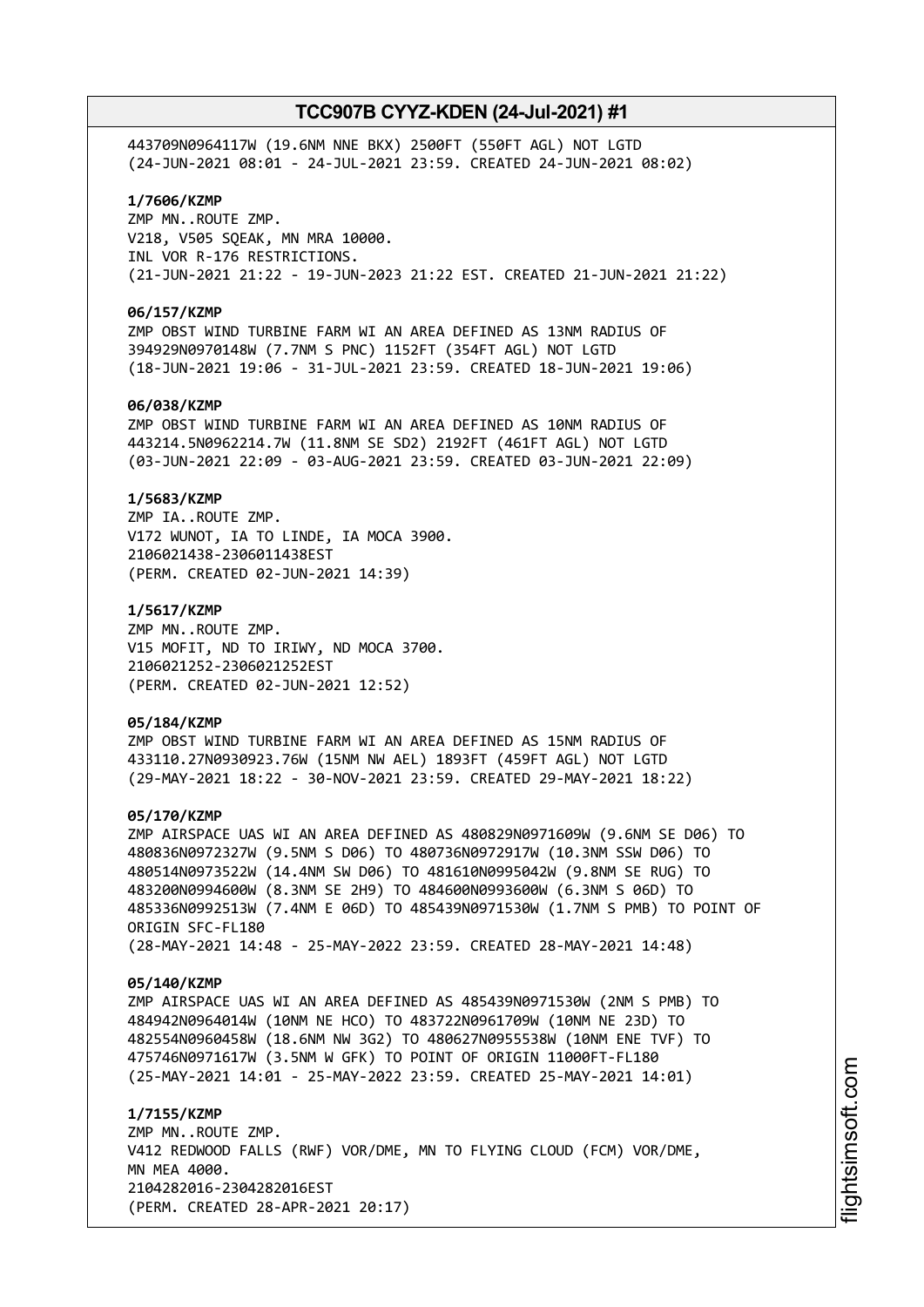## **04/146/KZMP**

ZMP SVC MINNEAPOLIS ARTCC CLASS E SERVICE AVBL WI AN AREA DEFINED AS 63NM RADIUS OF 462132.12N0872350.72W (SAW) 1200FT AGL-14500FT EXC SAWYER TWR CLASS D SFC AREA (20-APR-2021 20:35 - PERM. CREATED 20-APR-2021 20:35)

### **04/087/KZMP**

ZMP OBST WIND TURBINE FARM WI AN AREA DEFINED AS 10NM RADIUS OF 403100N0952300W (6NM N K57) UNKNOWN (600FT AGL) NOT LGTD (12-APR-2021 15:57 - 01-AUG-2021 23:59. CREATED 12-APR-2021 15:58)

## **04/009/KZMP**

ZMP AIRSPACE UAS WI AN AREA DEFINED AS 1NM RADIUS OF 453537.50N0931059.90W (4.0NM ENE CBG) SFC-400FT AGL SUN SAT SR-SS (04-APR-2021 11:48 - 31-OCT-2021 23:01. CREATED 01-APR-2021 19:16)

## **1/8045/KZMP**

ZMP ROUTE ZMP. V78 WATERTOWN (ATY) VORTAC, SD TO CLAPS INT, MN MOCA 3600. 2102251413-2302251413EST (PERM. CREATED 25-FEB-2021 14:15)

## **1/2001/KZMP**

ZMP KS..ROUTE ZMP ZKC. V551 SALINA (SLN) VORTAC, KS TO MANKATO (TKO) VORTAC, KS MEA 6000. 2101071747-2301071747EST (PERM. CREATED 07-JAN-2021 17:47)

### **0/2230/KZMP**

ZMP MT..ROUTE ZMP ZLC. J70 LEWISTOWN (LWT) VOR/DME, MT TO DICKINSON (DIK) VORTAC, ND MEA 21000. LWT VOR/DME RESTRICTION. (25-SEP-2020 19:29 - 25-SEP-2022 19:29 EST. CREATED 25-SEP-2020 19:29)

## **09/105/KZMP**

ZMP OBST CRANE (ASN UNKNOWN) 460421N0933943W (17.5NM N 18Y) UNKNOWN (120FT AGL) FLAGGED AND LGTD DLY 1200-2200 (21-SEP-2020 12:00 - 01-JAN-2022 22:00. CREATED 14-SEP-2020 12:02)

### **0/3546/KZMP**

ZMP MN..ROUTE ZMP. V78 WATERTOWN (ATY) VORTAC, SD TO CLAPS, MN MOCA 3600. 2008172013-2208172013EST (PERM. CREATED 17-AUG-2020 20:14)

### **0/4948/KZMP**

ZMP SD..ROUTE ZMP. V78 WATERTOWN (ATY) VORTAC, SD TO CLAPS, MN MOCA 3600. 2006012022-2206012022EST (PERM. CREATED 01-JUN-2020 20:23)

#### **0/0061/KZMP**

ZMP NE..ROUTE ZMP. V71 PAWNEE CITY (PWE) VORTAC, NE R-149 TO TOPEKA (TOP) VORTAC, KS R-330 MOCA 2900. 2005111724-2205051724EST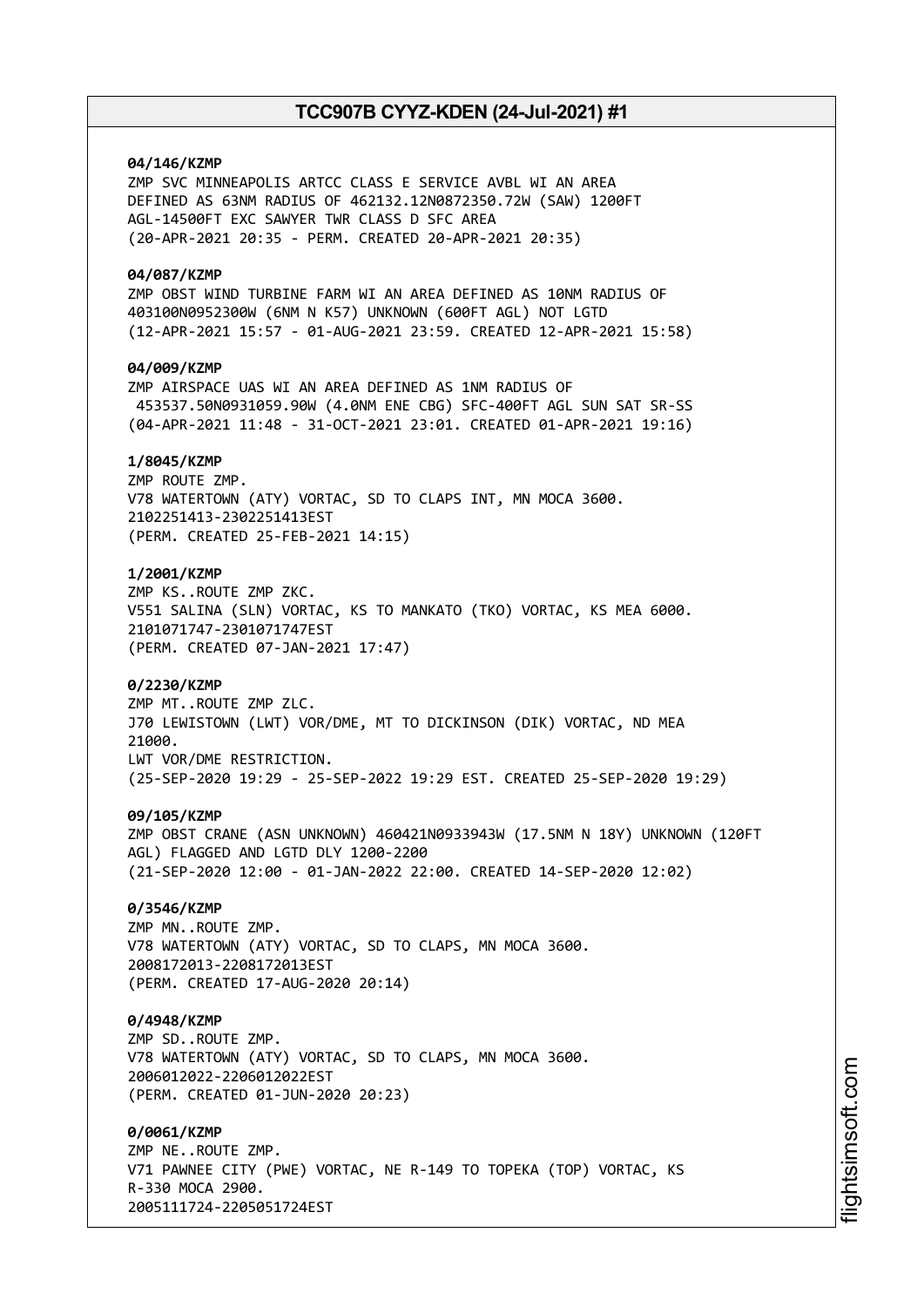(PERM. CREATED 11-MAY-2020 17:25)

#### **0/5880/KZMP**

ZMP WI..ROUTE ZMP. V129 EAU CLAIRE (EAU) VORTAC, WI R-176 TO NODINE (ODI) VORTAC, MN MEA 4700. EAU VORTAC R-176 UNUSABLE BELOW 4700. (22-JAN-2020 15:01 - 22-JAN-2022 14:59 EST. CREATED 22-JAN-2020 15:01)

#### **0/5874/KZMP**

ZMP WI..ROUTE ZMP. V129 EAU CLAIRE (EAU) VORTAC, WI R-341 TO COP MEA 6000. EAU VORTAC R-341 UNUSABLE BEYOND 40 NM BELOW 6000. 2001221451-2201221451EST (PERM. CREATED 22-JAN-2020 14:51)

#### **0/5391/KZMP**

ZMP ROUTE ZMP. V398 ALMAY, MN TO KASPR, MN MOCA 2900. 2001211612-2201211612EST (PERM. CREATED 21-JAN-2020 16:12)

## **0/5329/KZMP**

ZMP ROUTE ZMP. V24 ALMAY, MN TO KASPR, MN MOCA 2900. 2001211439-2201211439EST (PERM. CREATED 21-JAN-2020 14:40)

#### **0/3417/KZMP**

ZMP WI..ROUTE ZMP. V26 EAU CLAIRE (EAU) VORTAC, WI R-088 FROM 40 NM TO COP MEA 7500. EAU VORTAC R-088 UNUSABLE BEYOND 40 NM BELOW 7500. 2001131829-2201131824EST (PERM. CREATED 13-JAN-2020 18:29)

┌──────────────────────────────────────────────────────────────────────────────┐

└──────────────────────────────────────────────────────────────────────────────┘

## │**KZDV (DENVER FIR)** │

#### **1/4410/KZDV**

ZDV CO..AIRSPACE FORT MORGAN, CO.. TEMPORARY FLIGHT RESTRICTIONS WI AN AREA DEFINED AS 1NM RADIUS OF 401447N1034019W (AKO272022.7)SFC-5000FT AGL TO PROVIDE A SAFE ENVIRONMENT FOR PUBLIC SAFETY. PURSUANT TO 14 CFR SECTION 91.137(A) (2) TEMPORARY FLIGHT RESTRICTIONS ARE IN EFFECT. ONLY ACFT PERMITTED UNDER THE PROVISIONS OF 14 CFR 91.137 (A) (2) ARE ALLOWED TO OPR IN THIS AREA. FORT MORGAN PUBLIC SAFETY 720-576-0908 IS IN CHARGE OF THE AIRPSACE. DENVER /ZDV/ ARTCC TEL 303-651-4248 IS THE FAA CDN FACILITY. MEDIA CONVERNS REGARDING THIS TFR SHOULD BE DIRECTED TO THE FAA PUBLIC AFFAIRS THRU THE WASHINGTON OPS CENTER AT 202-267-3333. 2107240600-2107260200 (PERM. CREATED 24-JUL-2021 06:19)

#### **1/4398/KZDV**

ZDV WY..AIRSPACE 25 NM NE OF GILLETTE, WY..TEMPORARY FLIGHT RESTRICTIONS WI AN AREA DEFINED AS 10NM RADIUS OF 443502N1050925W (GCC041021.8) SFC-10000FT. TO PROVIDE A SAFE ENVIRONMENT FOR FIRE FIGHTING ACFT OPS. PURSUANT TO 14 CFR SECTION 91.137(A)(2) TEMPORARY FLIGHT RESTRICTIONS ARE IN EFFECT. CASPER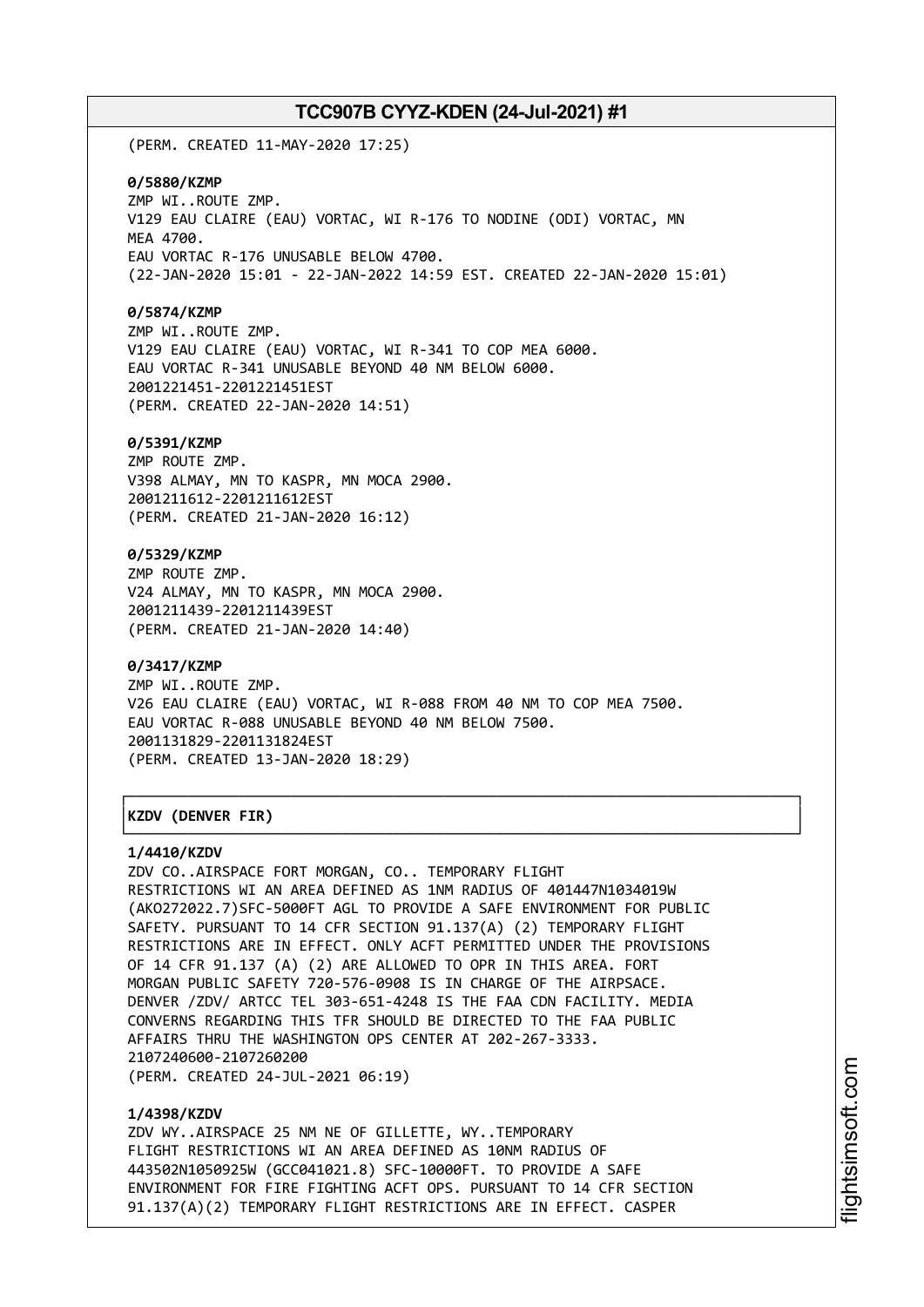INTERAGENCY DISPATCH CENTER TEL 307-233-1149 OR FREQ 125.1750/THE MITCHELL CREEK FIRE IS IN CHARGE OF THE OPERATION. DENVER /ZDV/ ARTCC TEL 303-651-4248 IS THE FAA CDN FACILITY. DLY 1400-0400 (24-JUL-2021 14:00 - 24-SEP-2021 04:00 EST. CREATED 24-JUL-2021 02:47) **07/516/KZDV** ZDV OBST WIND TURBINE FARM WI AN AREA DEFINED AS 4NM RADIUS OF 424057N1055326W (23NM WSW DGW) 6800FT (400FT AGL) NOT LGTD (24-JUL-2021 00:29 - 27-AUG-2021 03:00. CREATED 24-JUL-2021 00:29) **07/770/KZDV** ZDV AIRSPACE R2601A ACT SFC-12499FT (24-JUL-2021 06:01 - 26-JUL-2021 10:59. CREATED 24-JUL-2021 00:06) **07/746/KZDV** ZDV AIRSPACE R2603 ACT SFC-9999FT (24-JUL-2021 22:00 - 24-JUL-2021 23:00. CREATED 23-JUL-2021 22:06) **07/716/KZDV** ZDV AIRSPACE R7001B ACT 8000FT-FL235 (24-JUL-2021 14:00 - 25-JUL-2021 06:00. CREATED 23-JUL-2021 14:06) **07/717/KZDV** ZDV AIRSPACE R7001A ACT SFC-7999FT (24-JUL-2021 14:00 - 25-JUL-2021 06:00. CREATED 23-JUL-2021 14:06) **07/126/KZDV** ZDV NAV GPS (FTIRCA GPS 21-22) (INCLUDING WAAS, GBAS, AND ADS-B) MAY NOT BE AVBL WI A 271NM RADIUS CENTERED AT 352121N1163405W (HEC 336034) FL400-UNL, 221NM RADIUS AT FL250, 148NM RADIUS AT 10000FT, 121NM RADIUS AT 4000FT AGL, 89NM RADIUS AT 50FT AGL. 2107250600-2107250759 (PERM. CREATED 21-JUL-2021 15:52) **1/2572/KZDV** ZDV CO..AIRSPACE MORRISON, CO LASER LGT DEMONSTRATION WI AN AREA DEFINED AS RED ROCKS AMPHITHEATER, OR 393956N1051219W (BJC181015), SFC-8356FT AGL. LASER LGT BEAM MAY BE INJURIOUS TO PILOTS/PAX EYES WI 580FT VER OR 1367FT LATERALLY OF THE LGT SOURCE. FLASH BLINDNESS OR COCKPIT ILLUMINATION MAY OCCUR BEYOND THESE DIST. DENVER TRACON /D01/ TEL 303-342-1590 IS THE FAA CDN FAC. DLY 0200-0600 (28-JUL-2021 02:00 - 29-JUL-2021 06:00. CREATED 20-JUL-2021 17:05) **07/118/KZDV** ZDV NAV GPS (FTIRCA GPS 21-22) (INCLUDING WAAS, GBAS, AND ADS-B) MAY NOT BE AVBL WI A 271NM RADIUS CENTERED AT 352121N1163405W (HEC 336034) FL400-UNL, 221NM RADIUS AT FL250, 148NM RADIUS AT 10000FT, 121NM RADIUS AT 4000FT AGL, 89NM RADIUS AT 50FT AGL.

2107241630-2107241759

(PERM. CREATED 20-JUL-2021 16:58)

m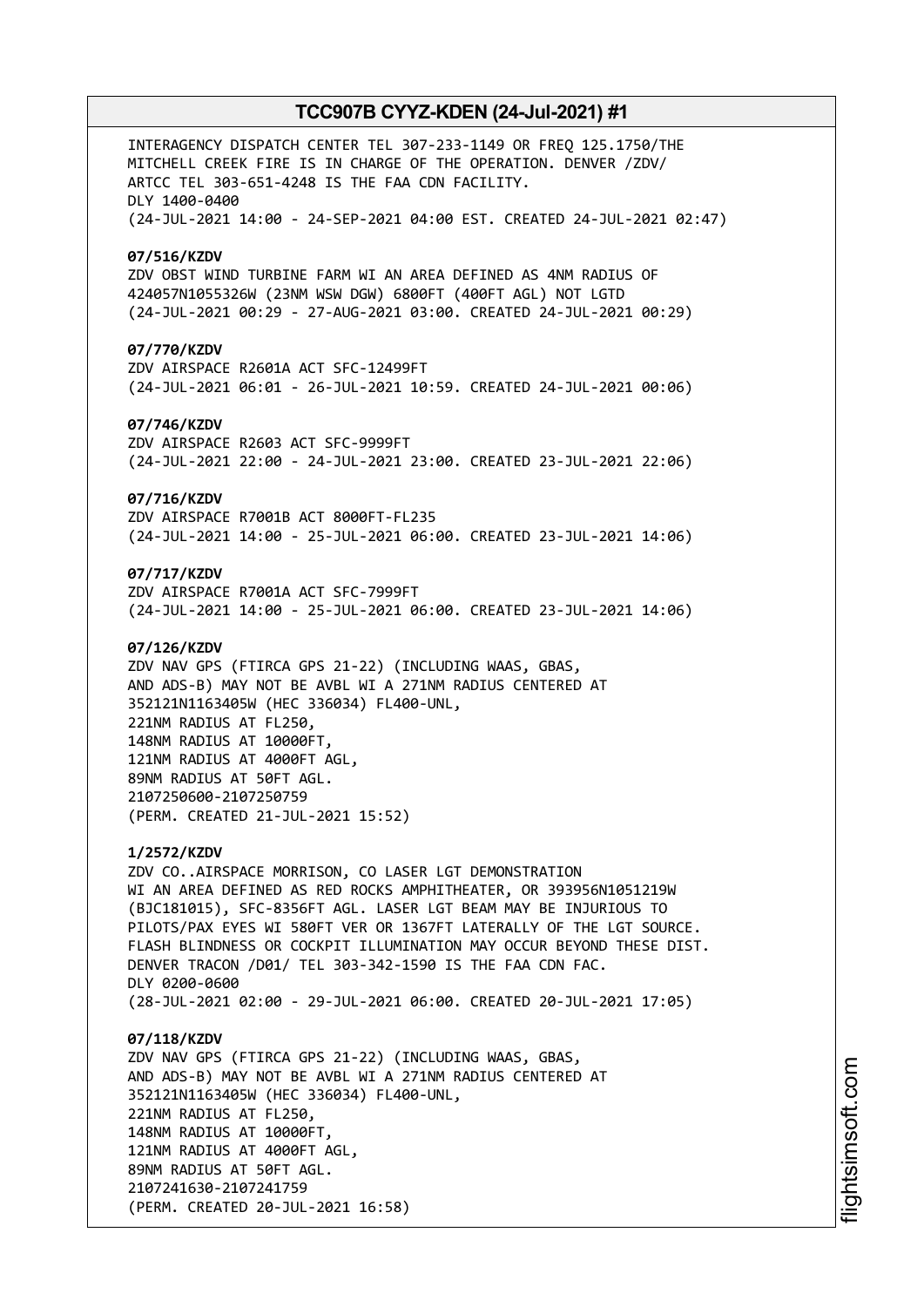**1/1859/KZDV** ZDV WY..AIRSPACE CHEYENNE, WY..TEMPORARY FLIGHT RESTRICTIONS. PURSUANT TO 14 CFR SECTION 91.145, MANAGEMENT OF ACFT OPS IN THE VICINITY OF AERIAL DEMONSTRATIONS AND MAJOR SPORTING EVENTS, ACFT OPS ARE PROHIBITED WI AN AREA DEFINED AS 6NM RADIUS OF 411132N1045142W (CYS242004.2) SFC-17999FT EFFECTIVE 2107261730 UTC UNTIL 2107261900 UTC, 2107262045 UTC UNTIL 2107262245 UTC, 2107271500 UTC UNTIL 2107271730 UTC, AND 2107281500 UTC UNTIL 2107281730 UTC. DUE TO HIGH SPEED AERIAL DEMONSTRATIONS. UNLESS AUTH BY ATC. DAVID SCHULTZ, TEL 610-724-3300, IS THE POINT OF CTC. THE DENVER /ZDV/ ARTCC, TEL 303-651-4248, IS THE FAA CDN FAC. (26-JUL-2021 17:30 - 28-JUL-2021 17:30. CREATED 19-JUL-2021 12:55) **07/305/KZDV** ZDV OBST WIND TURBINE (ASN UNKNOWN) 390337N1035851W (13.2NM W 5V4) 6174FT

**07/304/KZDV**

(400FT AGL) NOT LGTD

ZDV AIRSPACE SMALL ARMS FIRING WI AN AREA DEFINED AS 422502N1045414W (8.2NM SE 76V) TO 422502N1045242W (9.2NM SE 76V) TO 422007N1045225W (7.6NM NW GUR) TO 422007N1045415W (8.8NM NW GUR) TO POINT OF ORIGIN SFC-8500FT AGL (14-JUL-2021 18:30 - 01-AUG-2021 06:00. CREATED 14-JUL-2021 18:30)

(14-JUL-2021 18:38 - 04-AUG-2021 05:00. CREATED 14-JUL-2021 18:38)

#### **07/303/KZDV**

ZDV AIRSPACE SMALL ARMS FIRING WI AN AREA DEFINED AS 422000N1045231W (7.5NM NW GUR) TO 422000N1045438W (9NM NW GUR) TO 422907N1045437W (15.5NM NW GUR) TO 422907N1045231W (14.8NM NW GUR) TO POINT OF ORIGIN SFC-8500FT AGL (14-JUL-2021 18:29 - 01-AUG-2021 06:00. CREATED 14-JUL-2021 18:29)

## **07/212/KZDV**

ZDV OBST WIND TURBINE FARM WI AN AREA DEFINED AS 8.35NM RADIUS OF 430402N1053059W (9NM SSE WYO7) 5996FT (499FT AGL) NOT LGTD (10-JUL-2021 08:31 - 10-AUG-2021 17:00. CREATED 10-JUL-2021 08:38)

#### **1/6758/KZDV**

ZDV CO..AIRSPACE 13NM N OF STEAMBOAT SPRINGS, CO..TEMPORARY FLIGHT RESTRICTIONS WI AN AREA DEFINED AS 8NM RADIUS OF 404337N1064925W (BQZ355015.9) SFC-13000FT. TO PROVIDE A SAFE ENVIRONMENT FOR FIRE FIGHTING ACFT OPS. PURSUANT TO 14 CFR SECTION 91.137(A)(2) TEMPORARY FLIGHT RESTRICTIONS ARE IN EFFECT. CRAIG INTERAGENCY DISPATCH CENTER TEL 970-826-5037 OR FREQ 126.6000/THE MORGAN CREEK FIRE IS IN CHARGE OF THE OPERATION. DENVER / ZDV / ARTCC TEL 303-651-4248 IS THE FAA CDN FACILITY. DLY 1400-0500 2107101400-2109100500EST (PERM. CREATED 10-JUL-2021 03:35)

**07/025/KZDV** ZDV NAV GPS (WSMRNM GPS 21-24) (INCLUDING WAAS, GBAS, AND ADS-B) MAY NOT BE AVBL WI A 352NM RADIUS CENTERED AT 333031N1063528W (TCS055037) FL400-UNL 296NM RADIUS AT FL250, 234NM RADIUS AT 10000FT, 233NM RADIUS AT 4000FT AGL,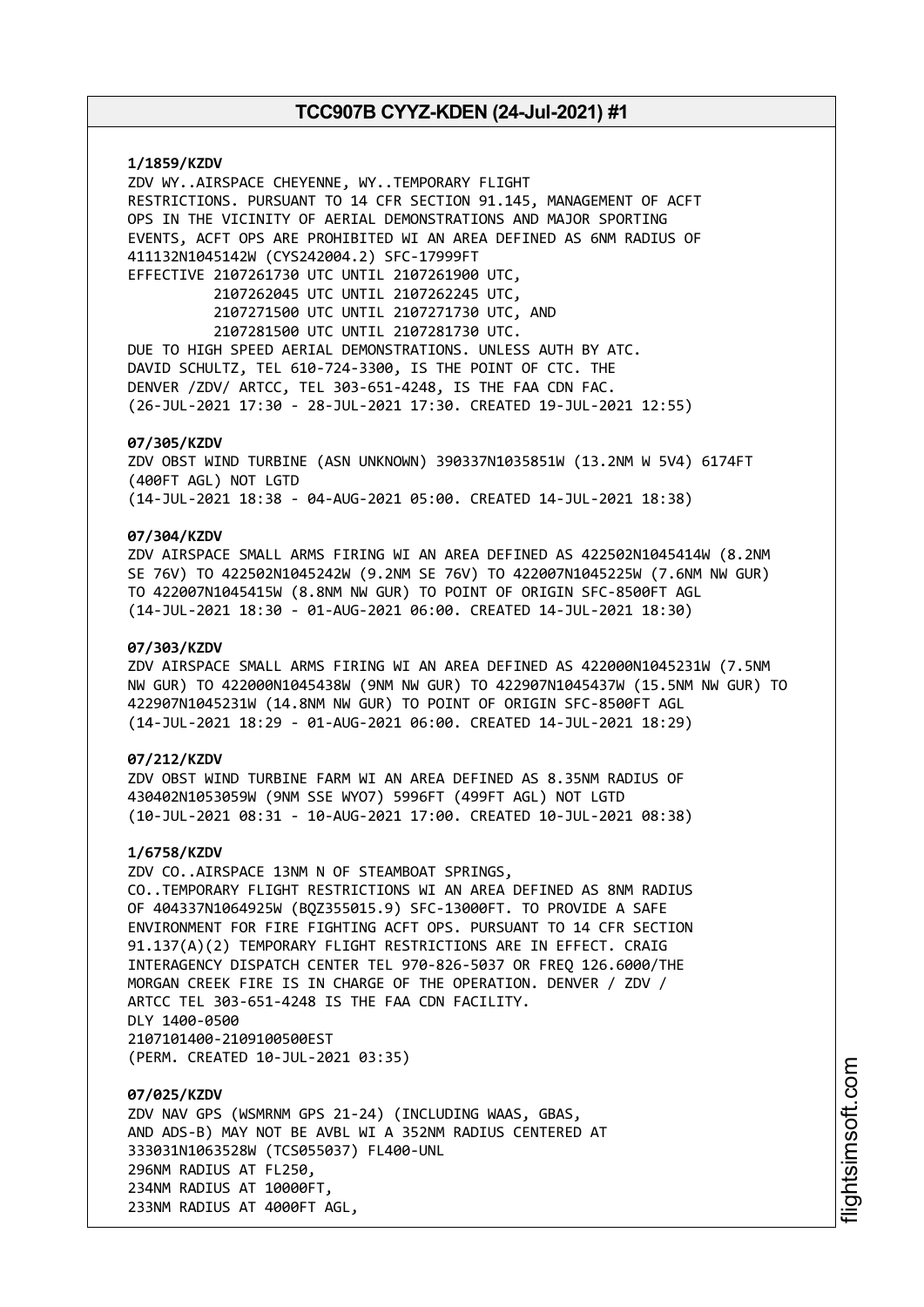164NM RADIUS AT 50FT AGL. DLY 1830-2230 2107141830-2107312230 (PERM. CREATED 09-JUL-2021 20:03)

#### **1/5562/KZDV**

ZDV CO..AIRSPACE 20NM SSE STEAMBOAT SPRINGS, CO..TEMPORARY FLIGHT RESTRICTIONS WI AN AREA DEFINED AS 5NM RADIUS OF 400818N1064455W (RLG286016.3) SFC-14000FT. TO PROVIDE A SAFE ENVIRONMENT FOR FIRE FIGHTING ACFT OPS. PURSUANT TO 14 CFR SECTION 91.137(A)(2) TEMPORARY FLIGHT RESTRICTIONS ARE IN EFFECT. CRAIG INTERAGENCY DISPATCH CENTER TEL 970-826-5037 OR FREQ 133.1000/THE MUDDY SLIDE FIRE IS IN CHARGE OF THE OPS. DENVER /ZDV/ ARTCC TEL 303-651-4248 IS THE FAA CDN FAC. DLY 1400-0500 2107081400-2109080500EST (PERM. CREATED 07-JUL-2021 23:17)

#### **07/684/KZDV**

ZDV AIRSPACE R2601B ACT 12500FT UP TO BUT NOT INCLUDING FL225 (07-JUL-2021 06:00 - 30-JUL-2021 06:00. CREATED 07-JUL-2021 00:05)

## **07/481/KZDV**

ZDV AIRSPACE R2601C ACT FL225 UP TO BUT NOT INCLUDING FL350 (07-JUL-2021 06:00 - 30-JUL-2021 06:00. CREATED 06-JUL-2021 06:06)

### **07/070/KZDV**

ZDV OBST WIND TURBINE FARM WI AN AREA DEFINED AS 1.1NM RADIUS OF 405917N1025519W (11.1NM SE SNY) 4693FT (400FT AGL) NOT LGTD (03-JUL-2021 11:49 - 03-AUG-2021 23:59 EST. CREATED 03-JUL-2021 11:49)

#### **07/069/KZDV**

ZDV OBST WIND TURBINE FARM WI AN AREA DEFINED AS 4.7NM RADIUS OF 405845N1025148W (11.1NM SE SNY) 4621FT (400FT AGL) NOT LGTD (03-JUL-2021 11:48 - 03-AUG-2021 23:59 EST. CREATED 03-JUL-2021 11:48)

## **07/068/KZDV**

ZDV OBST WIND TURBINE FARM WI AN AREA DEFINED AS 6.61NM RADIUS OF 405841N1032416W (14.9NM SSE IBM) 5101FT (400FT AGL) NOT LGTD (03-JUL-2021 11:43 - 03-AUG-2021 23:59 EST. CREATED 03-JUL-2021 11:46)

### **07/067/KZDV**

ZDV OBST WIND TURBINE FARM WI AN AREA DEFINED AS 6.61NM RADIUS OF 405841N1032416W (11.3NM SW SNY) 5101FT (400FT AGL) NOT LGTD (03-JUL-2021 11:44 - 03-AUG-2021 23:59 EST. CREATED 03-JUL-2021 11:46)

#### **07/026/KZDV**

ZDV AIRSPACE SMALL ARMS FIRING WI AN AREA DEFINED AS 421538N1044515W (1.2NM S GUR) TO 421440N1044316W (1NM S GUR) TO 421014N1044529W (6.5N S GUR) TO 421022N1045208W (7.3NM SW GUR) TO 421420N1045208W (5.9NM SW GUR) TO POINT OF ORIGIN SFC-8500FT AGL DLY 1400-0559 (06-JUL-2021 14:00 - 31-JUL-2021 05:59. CREATED 01-JUL-2021 15:43)

#### **06/620/KZDV**

ZDV OBST WIND TURBINE FARM WI AN AREA DEFINED AS 5NM RADIUS OF 405445N1034909W (18.3NM SW IBM) 5666FT (410FT AGL) NOT LGTD (30-JUN-2021 21:24 - 31-DEC-2021 23:59. CREATED 30-JUN-2021 21:24)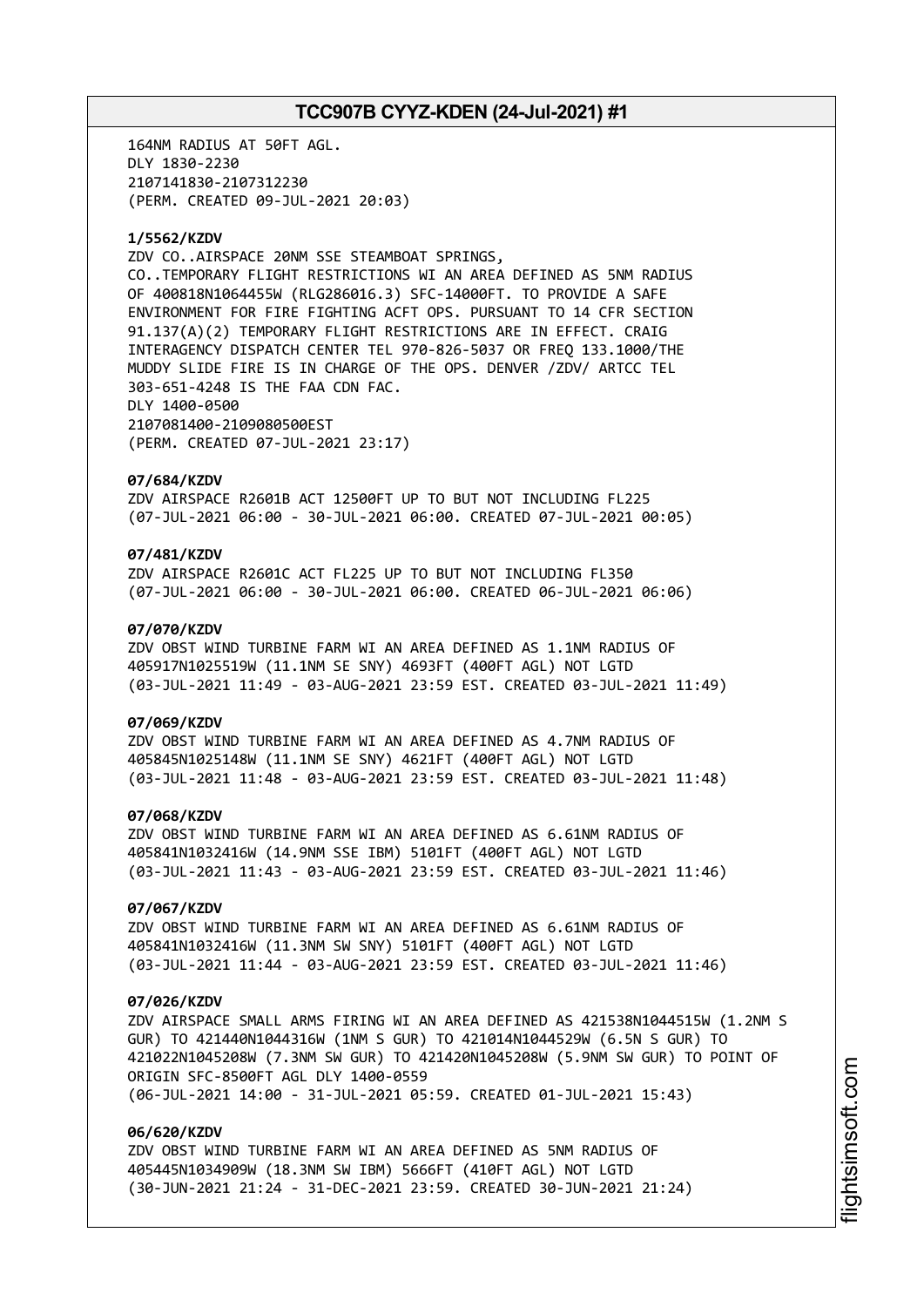#### **06/619/KZDV**

ZDV OBST WIND TURBINE FARM WI AN AREA DEFINED AS 5NM RADIUS OF 405639N1034426W (15.5NM SSW IBM) 5543FT (389FT AGL) NOT LGTD (30-JUN-2021 21:18 - 31-DEC-2021 23:59. CREATED 30-JUN-2021 21:20)

#### **06/580/KZDV**

ZDV OBST WIND TURBINE FARM WI AN AREA DEFINED AS 8NM RADIUS OF 393725N1034032W (20.4NM N LIC) 5353FT (400FT AGL) NOT LGTD (28-JUN-2021 22:29 - 28-JUL-2021 23:59 EST. CREATED 28-JUN-2021 22:34)

### **1/5052/KZDV**

ZDV CO..ROUTE ZDV. V108 TRUEL, CO TO RED TABLE (DBL) VOR/DME, CO MOCA 14000. 2106011502-2305301502EST (PERM. CREATED 01-JUN-2021 15:03)

#### **1/3092/KZDV**

ZDV SD..AIRSPACE CRAZY HORSE, SD.. LASER LGT DEMONSTRATION WILL BE CONDUCTED AT CRAZY HORSE MEMORIAL WI AN AREA DEFINED AS 435001N1033737W OR (RAP239028) SFC-500FT AGL. LASER LGT BEAMS WILL BE TERMINATED IF NON PARTICIPATING ACFT ARE DETECTED ENTERING THE AFFECTED AREA. LASER LGT BEAMS MAY BE INJUROUS TO PILOTS/PASSENGERS EYES WI 500FT VERTICALLY AND 1900FT LATERALLY OF THE LGT SOURCE. FLASH BLINDNESS OR COCKPIT ILLUMINATION MAY OCCUR BEYOND THESE DISTANCES. ELLSWORTH AFB /RCA/ TERMINAL APCH CTL TEL 605-385-6199 IS THE FAA CDN FACILITY DLY 0030-0330 (29-MAY-2021 00:30 - 30-SEP-2021 03:30. CREATED 26-MAY-2021 21:47)

#### **1/8432/KZDV**

ZDV UT..ROUTE ZDV ZLC. J196 BRYCE CANYON (BCE) VORTAC, UT TO RIFMN, UT MEA 36000. BCE VORTAC R-033 D160 36000-45000. (19-MAY-2021 18:33 - 17-MAY-2023 18:33 EST. CREATED 19-MAY-2021 18:34)

#### **1/0706/KZDV**

ZDV KS..ROUTE ZDV ZKC. V17 GARDEN CITY (GCK) VORTAC, KS TO COFFE, KS MOCA 4700. 2104161846-2304141846EST (PERM. CREATED 16-APR-2021 18:46)

## **1/0386/KZDV**

ZDV CO..ROUTE ZDV. V211 BRAZO, NM MRA 14000 AT BRAZO WHEN USING DME. DRO DME UNUSABLE BELOW 14000 AT BRAZO. (15-APR-2021 21:03 - 15-APR-2023 21:03 EST. CREATED 15-APR-2021 21:03)

#### **1/0953/KZDV**

ZDV CO..ROUTE ZDV. V356 FIDLE INT, CO TO ELORE INT, CO NA EXCEPT FOR ACFT EQUIPPED WITH SUITABLE RNAV SYSTEM WITH GPS. 2103041542-2303041542EST (PERM. CREATED 04-MAR-2021 15:43)

## **03/009/KZDV**

ZDV AIRSPACE AIRDROP WI AN AREA DEFINED AS 3NM EITHER SIDE OF A LINE FM HGO358021 TO HGO337012 TO HGO259010 TO HGO248012 TO HGO177019 SFC-9000FT AVOIDANCE ADZ DLY 1700-0500